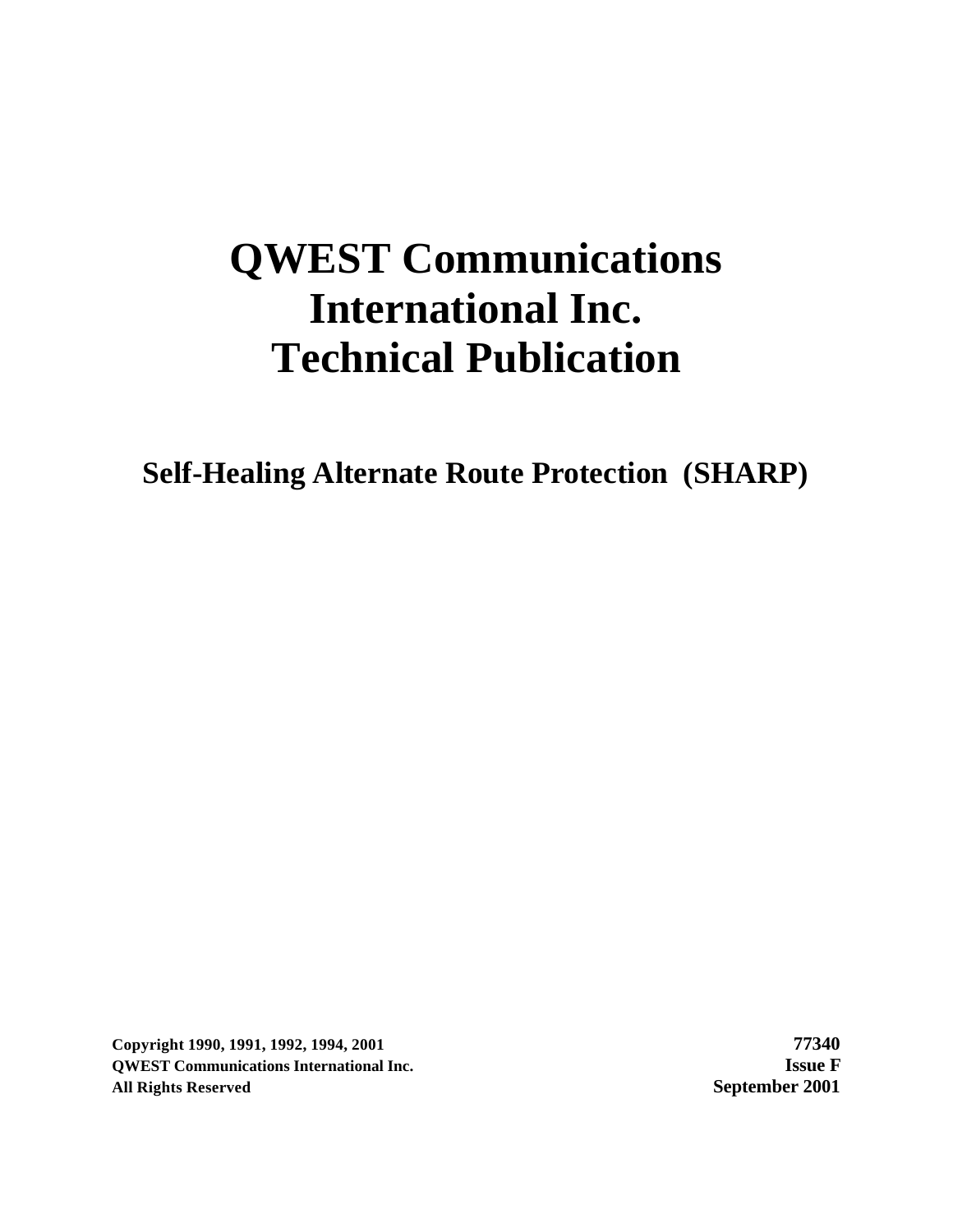#### NOTICE

This document describes QWEST Self-Healing Alternate Route Protection (SHARP) offered by QWEST Communications International Inc. to their customers. It covers distinguishing service features, technical specifications, and defines valid interfaces.

QWEST Communications International Inc. reserves the right to revise this document for any reason, including but not limited to, conformity with standards promulgated by various governmental or regulatory agencies; utilization of advances in the state of the technical arts; or to reflect changes in the design of equipment, techniques, or procedures described or referred to herein.

Liability to anyone arising out of use or reliance upon any information set forth herein is expressly disclaimed, and no representation or warranties, expressed or implied, are made with respect to the accuracy or utility of any information set forth herein.

This document is not to be construed as a suggestion to any manufacturer to modify or change any of its products, nor does this publication represent any commitment by QWEST Communications International Inc. to purchase any specific products. Further, conformance to this publication does not constitute a guarantee of a given supplier's equipment and/or its associated documentation.

Future issues of Technical Publication 77340 will be announced to the industry at least 45 days prior to the issuance date. This notice, which will come through our standard customer notification channels, will allow the customer time to comment on the proposed revisions.

Ordering information for QWEST Publications can be obtained from the Reference Section of this document.

If further information is required, please contact:

QWEST Communications International Inc. Manager – New Services Planning 700 W. Mineral Ave. MN-F15.15 Littleton, CO 80120 (303) 707-7107 (303) 707-9497 Fax # E-mail: jhsmit2@qwest.com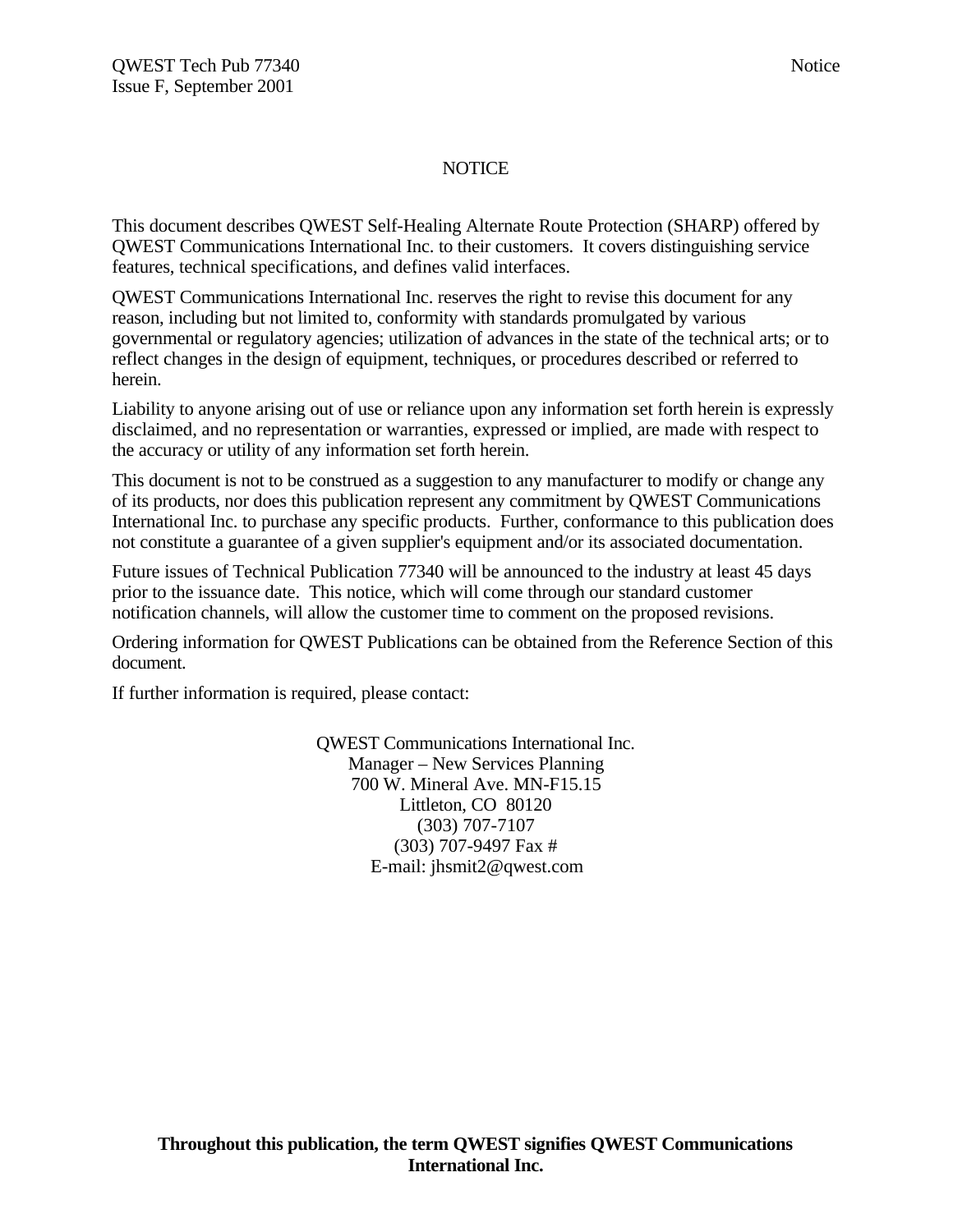#### COMMENTS on PUB 77340

#### PLEASE TEAR OUT AND SEND YOUR COMMENTS/SUGGESTIONS TO:

QWEST Corporation Manager – New Services Planning 700 W. Mineral Ave. MN-F15.15 Littleton, CO 80120 (303) 707-7107 (303) 707-9497 Fax # E-mail: jhsmit2@qwest.com

Information from you helps us to improve our Publications. Please take a few moments to answer the following questions and return to the above address.

| Was this Publication valuable to you in understanding  |        |       |
|--------------------------------------------------------|--------|-------|
| The technical parameters of our service?               | YES .  | NO -  |
| Was the information accurate and up-to-date?           | YES .  | NO.   |
| Was the information easily understood?                 | YES    | NO    |
| Were the contents logically sequenced?                 | YES    | NO 11 |
| Were the tables and figures understandable and helpful | YES NO |       |
| Were the pages legible?                                | YES.   | NO.   |

If you answered NO to any of the questions and/or if you have any other comments or suggestions, please explain:

\_\_\_\_\_\_\_\_\_\_\_\_\_\_\_\_\_\_\_\_\_\_\_\_\_\_\_\_\_\_\_\_\_\_\_\_\_\_\_\_\_\_\_\_\_\_\_\_\_\_\_\_\_\_\_\_\_\_\_\_\_\_\_\_\_\_\_\_\_\_\_\_\_

|                  | (Attach additional sheet, if necessary) |
|------------------|-----------------------------------------|
| Name             |                                         |
|                  |                                         |
|                  |                                         |
| Telephone Number |                                         |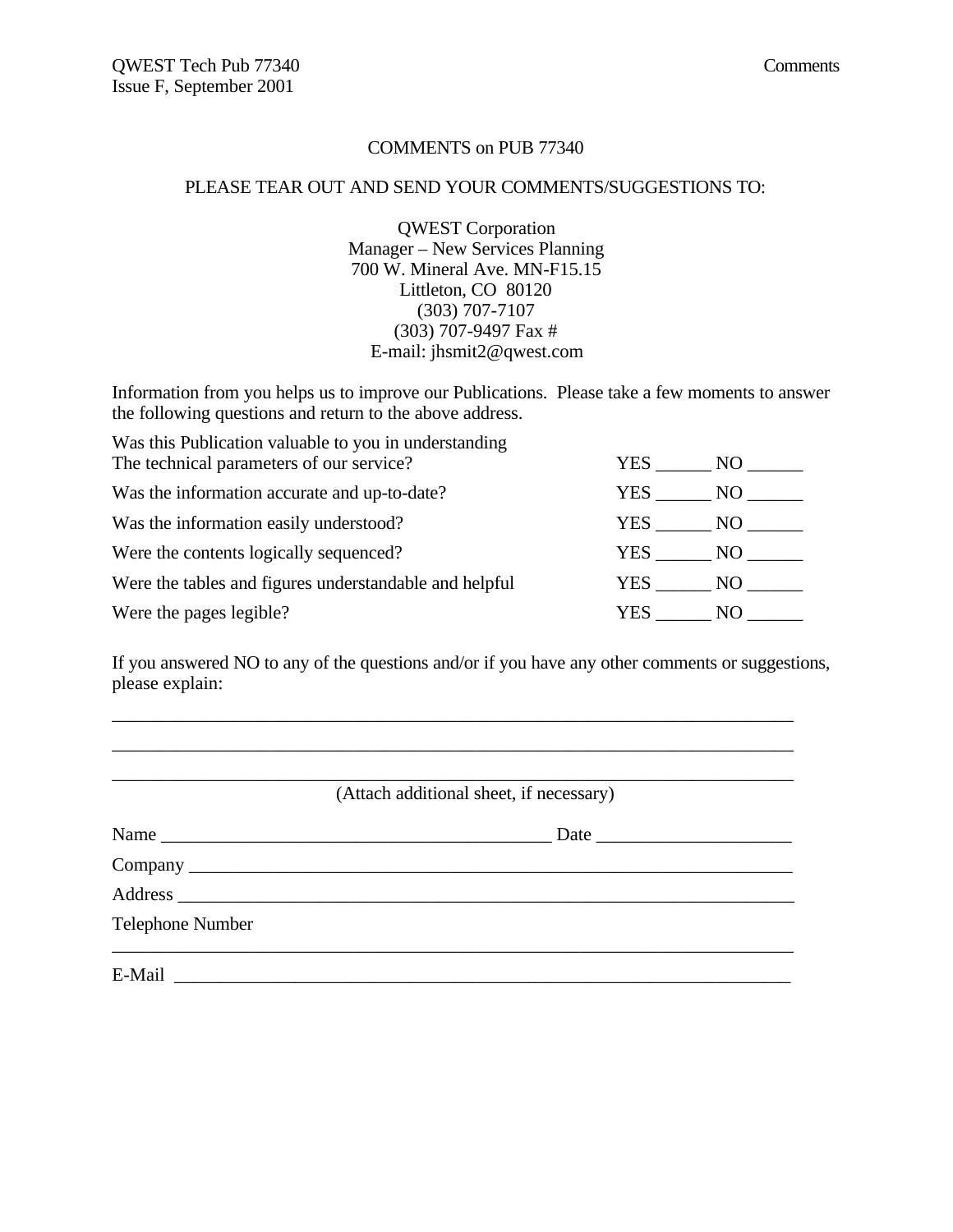# **CONTENTS**

|                  | <b>Chapter and Section</b> |                                                                      | Page |
|------------------|----------------------------|----------------------------------------------------------------------|------|
| 1.               |                            |                                                                      |      |
|                  | 1.1                        |                                                                      |      |
|                  | 1.2                        |                                                                      |      |
|                  | 1.3                        | End-User and Carrier Customer Premises - Mandated DS1 Differences1-1 |      |
|                  | 1.4                        |                                                                      |      |
| $\overline{2}$ . |                            |                                                                      |      |
|                  | 2.1                        |                                                                      |      |
|                  | 2.2                        |                                                                      |      |
|                  | 2.3                        |                                                                      |      |
| 3.               |                            |                                                                      |      |
|                  | 3.1                        |                                                                      |      |
|                  |                            | 3.1.1                                                                |      |
|                  |                            | 3.12                                                                 |      |
|                  |                            | 3.1.3                                                                |      |
|                  | 3.2                        |                                                                      |      |
|                  | 3.3                        |                                                                      |      |
|                  | 3.4                        |                                                                      |      |
| $\mathbf{4}$     |                            |                                                                      |      |
|                  | 4.1                        |                                                                      |      |
|                  | 4.2                        |                                                                      |      |
|                  | 4.3                        |                                                                      |      |
|                  | 4.4                        |                                                                      |      |
|                  |                            | 4.4.1                                                                |      |
|                  |                            | 4.4.2                                                                |      |
|                  | 4.5                        |                                                                      |      |
| 5.               |                            |                                                                      |      |
|                  | 5.1                        |                                                                      |      |
|                  | 5.2                        |                                                                      |      |
| 6.               |                            |                                                                      |      |
|                  | 6.1                        |                                                                      |      |
|                  | 6.2                        |                                                                      |      |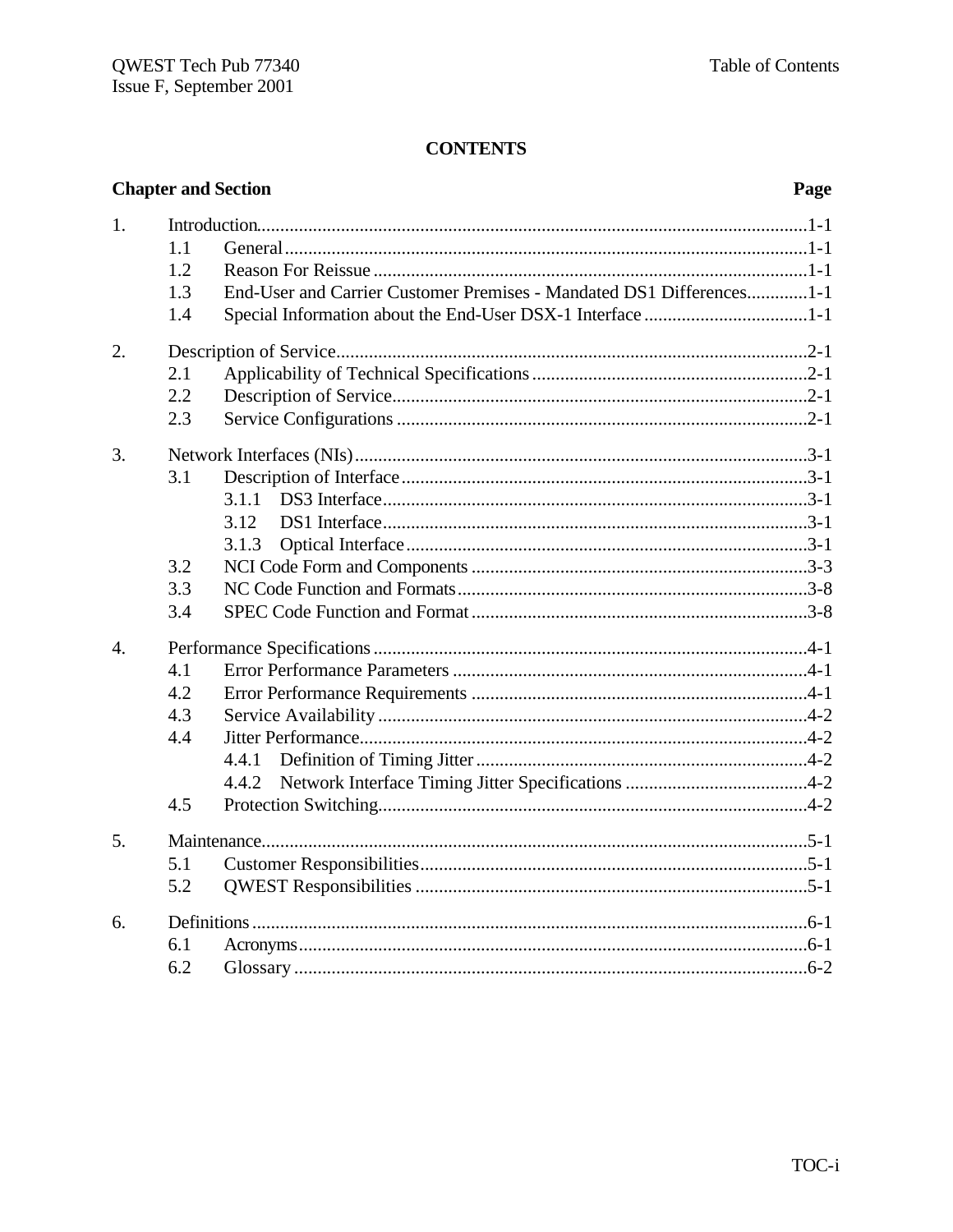# **CONTENTS** (Continued)

| <b>Chapter and Section</b> |  |  | Page |
|----------------------------|--|--|------|
|                            |  |  |      |
|                            |  |  |      |
|                            |  |  |      |
|                            |  |  |      |
|                            |  |  |      |

# **Figures**

# **Tables**

| 3-2 DS3 Compatible Network Channel Interface (NCI) Code Combinations 3-4 |  |
|--------------------------------------------------------------------------|--|
| 3-3 DS1 Compatible Network Channel Interface (NCI) Code Combinations 3-5 |  |
|                                                                          |  |
|                                                                          |  |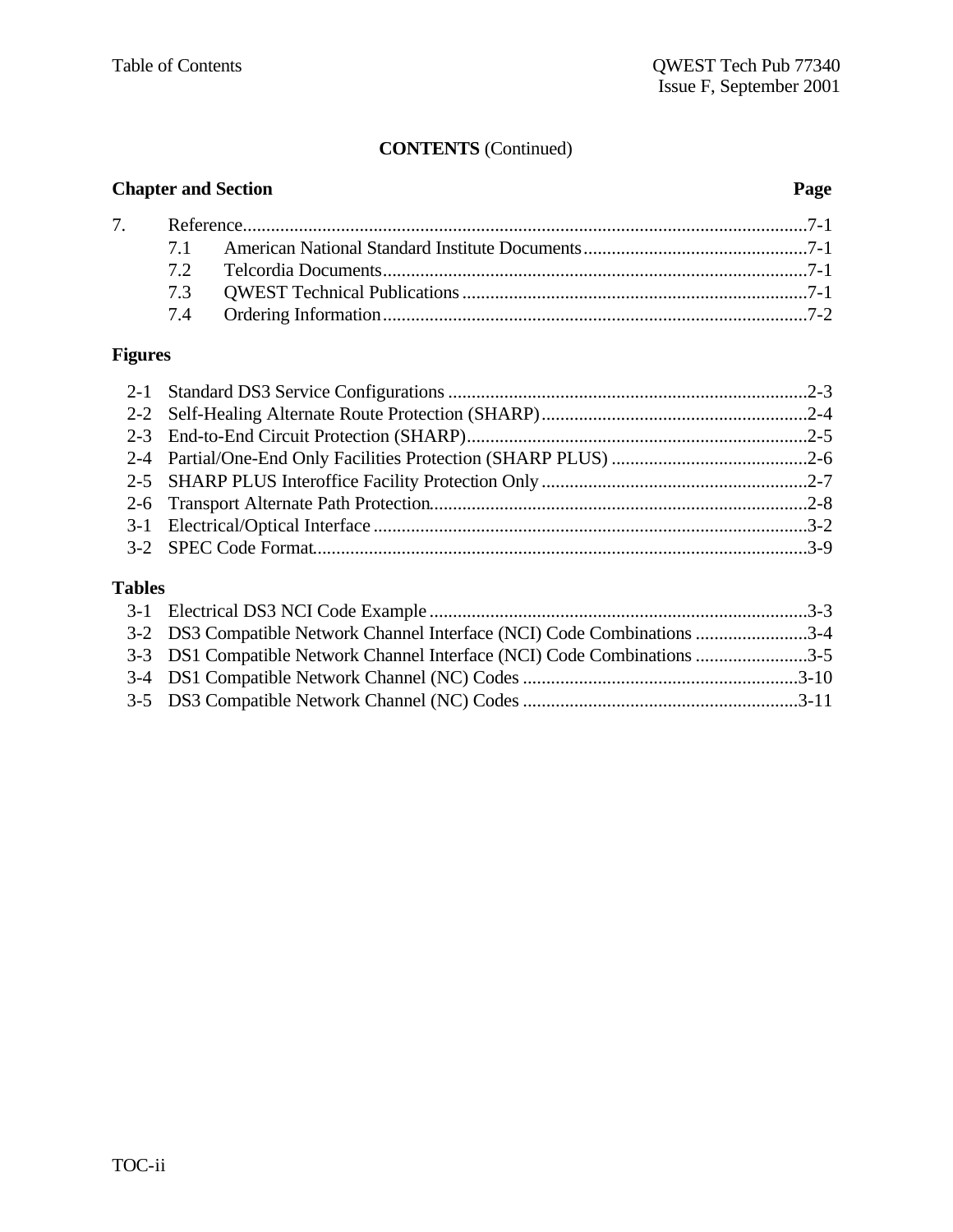# **CONTENTS**

| <b>Chapter and Section</b> |     | Page                                            |  |
|----------------------------|-----|-------------------------------------------------|--|
|                            |     |                                                 |  |
|                            | 11  |                                                 |  |
|                            | 12  |                                                 |  |
|                            | 13  | <b>End-User and Carrier Customer Premises -</b> |  |
|                            |     |                                                 |  |
|                            | 1.4 |                                                 |  |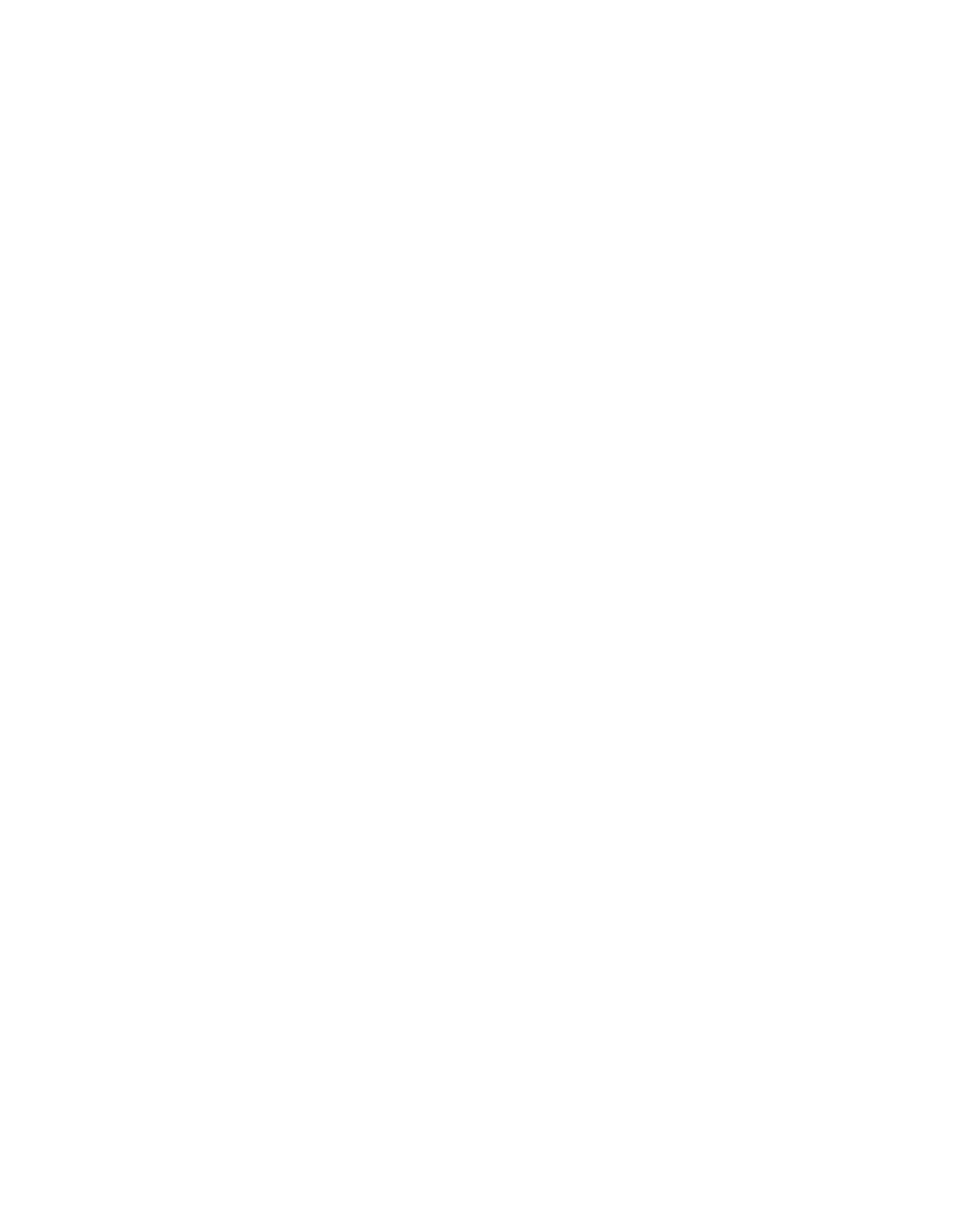#### **1. Introduction**

#### **1.1 General**

This document describes QWEST Self-Healing Alternate Route Protection Service offered by QWEST Communications International Inc. It covers distinguishing service features, technical specifications, and defines valid interfaces.

The purpose of this document is to describe QWEST Self-Healing Alternate Route Protection Service appropriate for the majority of applications. Sufficient technical detail is furnished to allow a customer, such as an Interexchange Carrier (IC) or End-User (EU), to select a service that may be incorporated into an end-to-end communications channel. It is not the intent of this document to provide specific ordering information, but to describe the technical features of this service offering.

#### **1.2 Reason For Reissue**

To show QWEST Communications International Inc. as the owner of this publication and the one to contact concerning the content.

#### **1.3 End-User and Carrier Customer Premises - Mandated DS1 Differences**

Both End-Users and Carriers may purchase 1.544 Mbit/s (DS1) channels with a number of optional enhancements.

Federal Regulations mandate certain technical differences between interfaces provided at End-User premises and at Carrier premises, and these differences are explained in Technical Publication 77375, Issue E, September 2001. The differences have no qualitative affect on the service being provided.

When a Carrier orders services, not for resale but for their own internal use, the appropriate End-User interface(s) should be ordered.

#### **1.4 Special Information about the End-user DSX-1 Interface**

QWEST has developed a new interface to meet DS1 customer needs at end-user customer premises where the customer location is served by fiber facilities with associated multiplexer. This new interface eliminates the requirement for a customer provided Channel Service Unit. If copper facilities are the only access into your building, fiber facilities must be requested; however, Special Construction Charges will be assessed before the fiber construction can begin.

In order to determine whether this interface is an alternative for your location, please contact your QWEST Marketing Representative or call the QWEST Business Office. For further technical description please refer to QWEST Technical Publication 77375.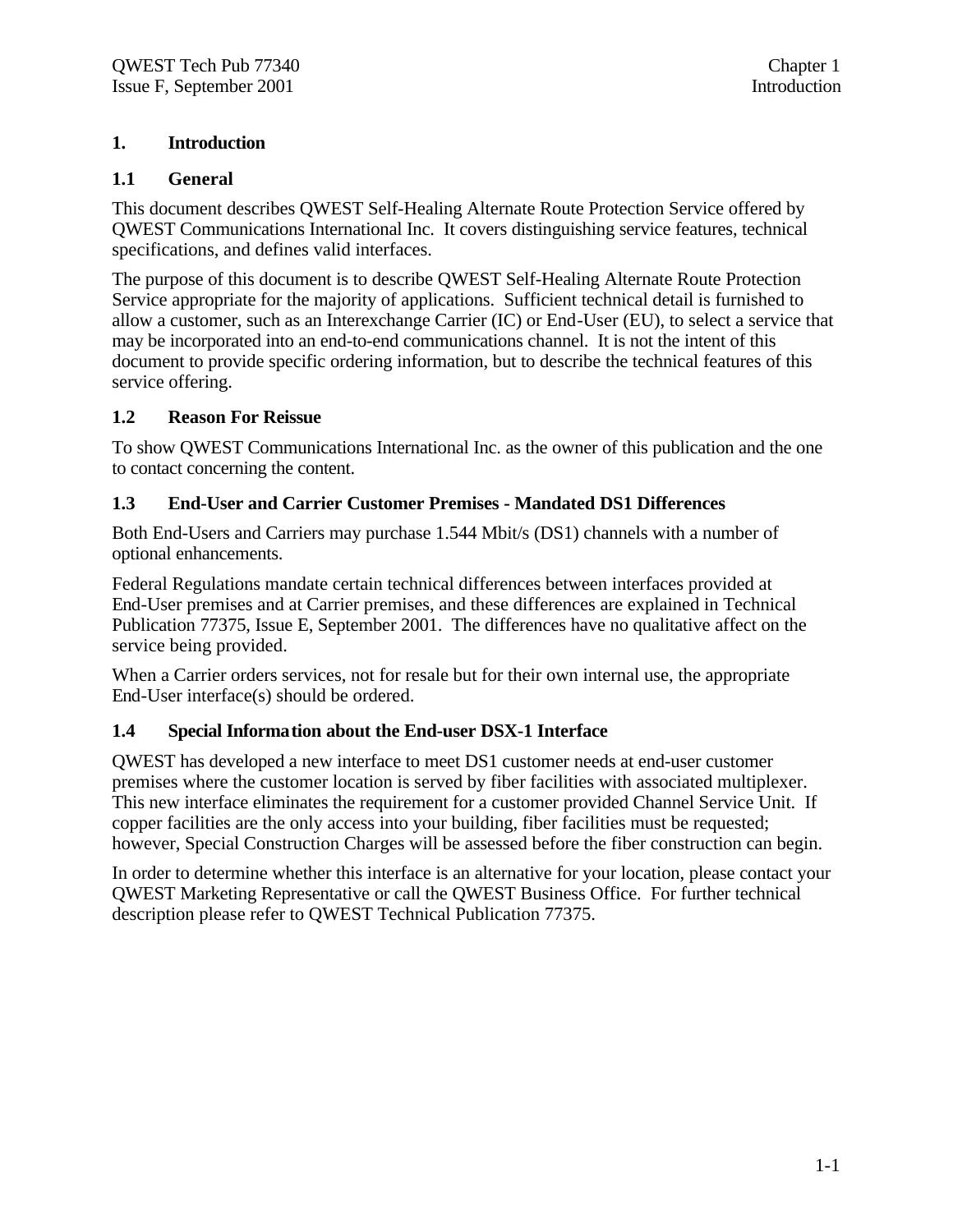### **CONTENTS**

| <b>Chapter and Section</b> |     |  | Page |
|----------------------------|-----|--|------|
| 2.                         |     |  |      |
|                            | 2.1 |  |      |
|                            | 2.2 |  |      |
|                            | 2.3 |  |      |
| <b>Figures</b>             |     |  |      |
|                            |     |  |      |
|                            |     |  |      |
|                            |     |  |      |
|                            |     |  |      |

2-5 SHARP PLUS Interoffice Facility Protection Only .........................................................2-7 2-6 Transport Alternate Path Protection.................................................................................2-8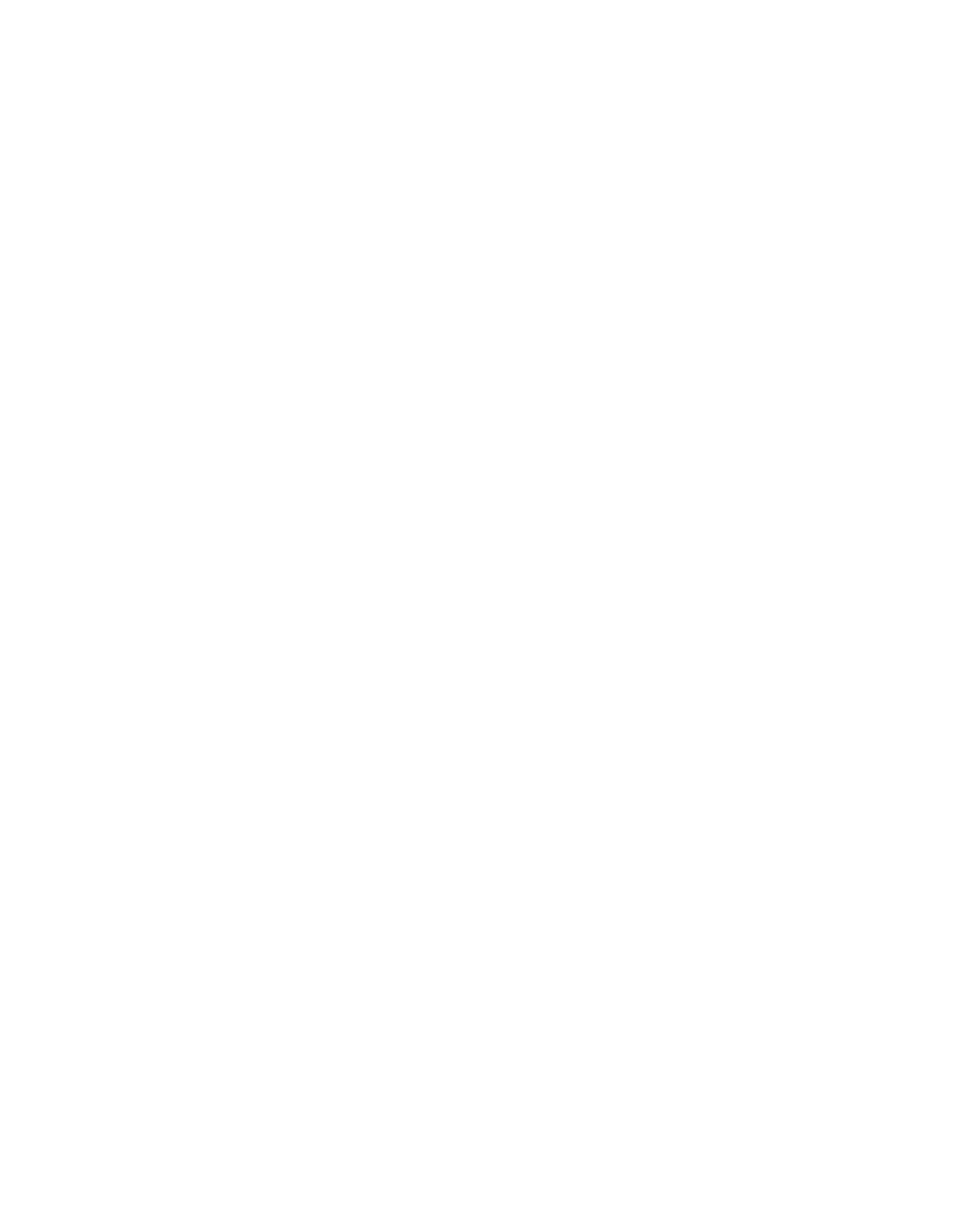# **2. Description of Service**

#### **2.1 Applicability of Technical Specifications**

The technical specifications presented in this document are applicable to QWEST Self-Healing Alternate Route Protection (SHARP) Service only. It does not attempt to describe the various types of transmission equipment used to provide this service.

#### **2.2 Description of Service**

Self-Healing Alternate Route Protection (SHARP) is an optional service that improves the reliability of DS1 or DS3 services that are transported over fiber optic facilities. This feature provides a separate facility path for the protection system between the Serving Wire Center (SWC) and the QWEST Point of Termination (POT) located in the same building as the customer designated premises.

This added protection is provided by ensuring that backup electronics and two physically separate facility paths are used in the provisioning of the service. One primary (or working) service path is established between the SWC and the customer-designated premises. In addition, a protect path is provisioned between the customer designated premises and the SWC via a QWEST designated Alternate Wire Center (AWC) where available.

SHARP Interoffice Facility Protection, SHARP Plus, extends the local loop protection provided by the basic SHARP option to include protection of Transport Channel (interoffice) facilities between SWCs. This option, coupled with the SHARP option on each end of the circuit, will provide end-to-end service protection for DS1 and DS3 services.

SHARP PLUS Interoffice Facility Protection Only will provide an alternate path, in addition to a primary DS3 private line, on an "Interoffice Only" basis. SHARP PLUS Interoffice Facility Protection Only is available on DS3 services only. The primary and the alternate paths will be provided on fiber optic facilities and will require a minimum separation (25 feet) between the primary and alternate paths of transmission.

Transport Alternate Path Protection is also available on DS3 services only. Transport Alternate Path Protection will provide an alternate path for the DS3 circuit, in addition to the primary DS3 fiber optic private line, on an interoffice basis only. The alternate path will be provided on microwave radio facilities.

#### **2.3 Service Configurations**

The QWEST Self-Healing Alternate Route Protection Service may utilize both interoffice and local loop facilities. It will interface at an electrical DS3 or DS1 level. An optical interface will also be offered on fiber optic systems dedicated to single customers. In the event that an optical interface is selected, the standard service interval offered for this service may not apply due to the incompatibility between the customer's equipment and equipment pre-provisioned by QWEST at the SWC.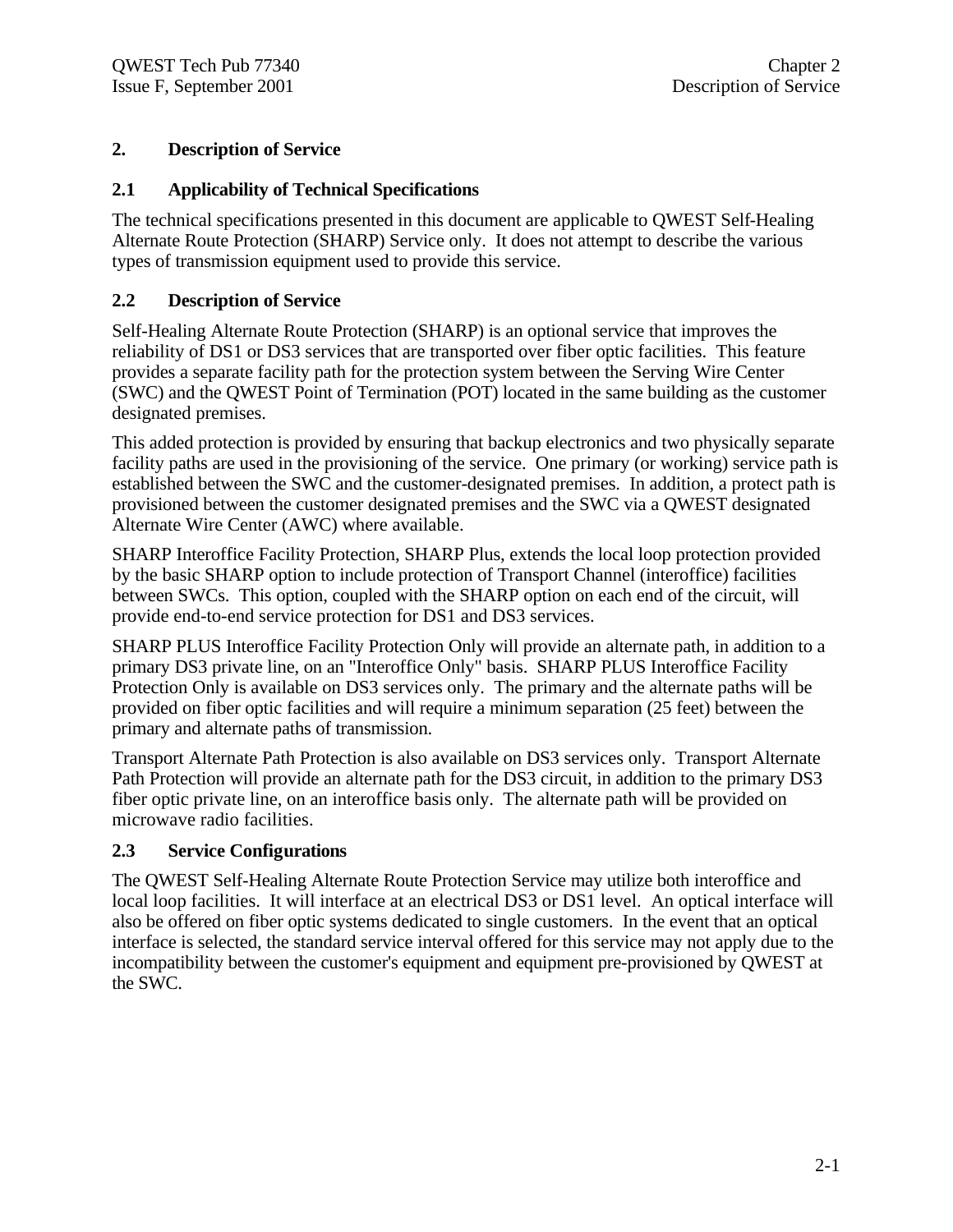When DS3 or DS1 Service is normally provided over fiber optic facilities, the working and protection systems are in the same cable as shown in Figure 2-1.

Customers electing SHARP will have their DS3 or DS1 Service routed to a protection system that takes a completely separate route back to the SWC. This configuration provides protection for the local loop or channel termination and is shown in Figure 2-2.

Equipment located on the customer's premises will have a single cable entrance unless the building owner elects to provide two physically separated cable entrances to the building.

SHARP Interoffice Facility Protection will consist of SHARP protection for the local loop portion of the circuit, SWC protection and protection of the Transport Channel Facilities used to connect each SWC. This option may be ordered to provide end-to-end circuit protection (SHARP Plus) as shown in Figure 2-3. Partial, or one-end facilities protection, terminating in a QWEST Serving Wire Center may also be ordered and is shown in Figure 2-4.

SHARP Interoffice Facility Protection Only will consist of SHARP protection for the DS3 Transport Channel Facilities used to connect each SWC. This option is shown in Figure 2-5.

Transport Alternate Path Protection will consist of SHARP protection for the DS3 Transport Channel Facilities used to connect each Wire Center (WC) with the protection channel provided on radio facilities. This option is shown in Figure 2-6.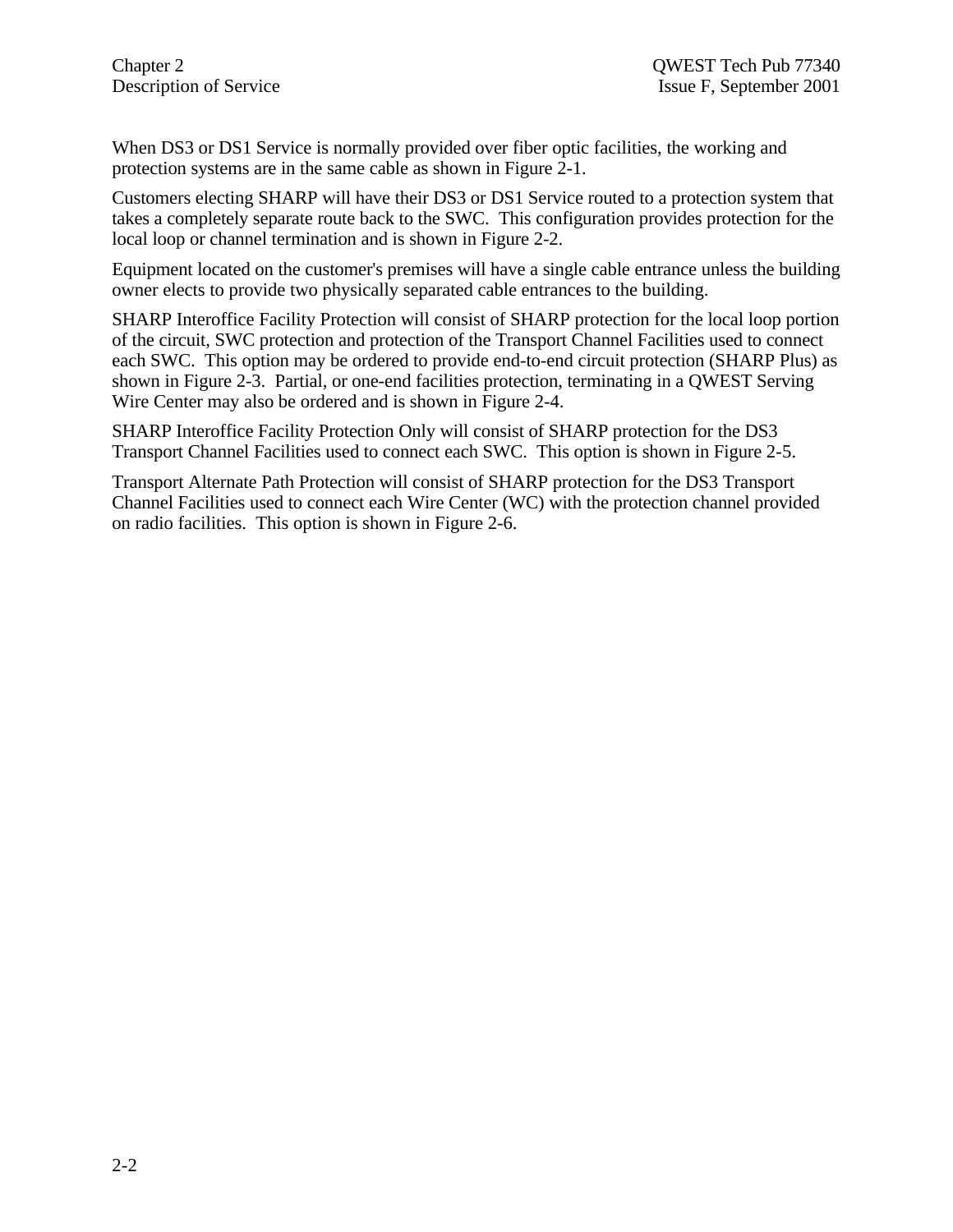

**Figure 2-1** Standard DS3 Service Configuration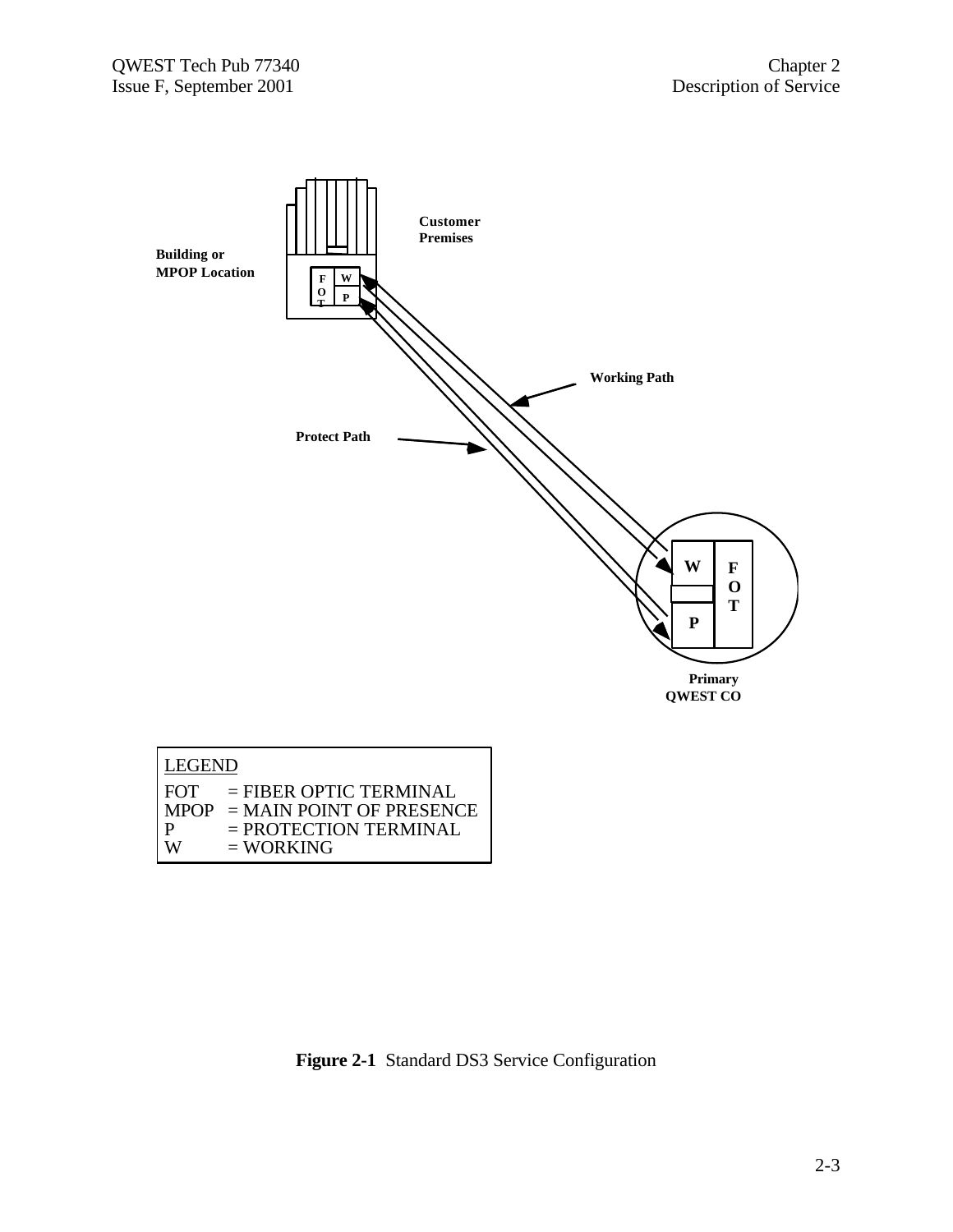

| <b>FDP</b> | $=$ FIBER DISTRIBUTION PANEL    |
|------------|---------------------------------|
| <b>FOT</b> | $=$ FIBER OPTIC TERMINAL        |
|            | $MPOP = MAIN POINT OF PRESENCE$ |
| W          | $=$ WORKING TERMINAL            |
| P          | $=$ PROTECTION                  |
|            |                                 |

**Figure 2-2** Self-Healing Alternate Route Protection (SHARP)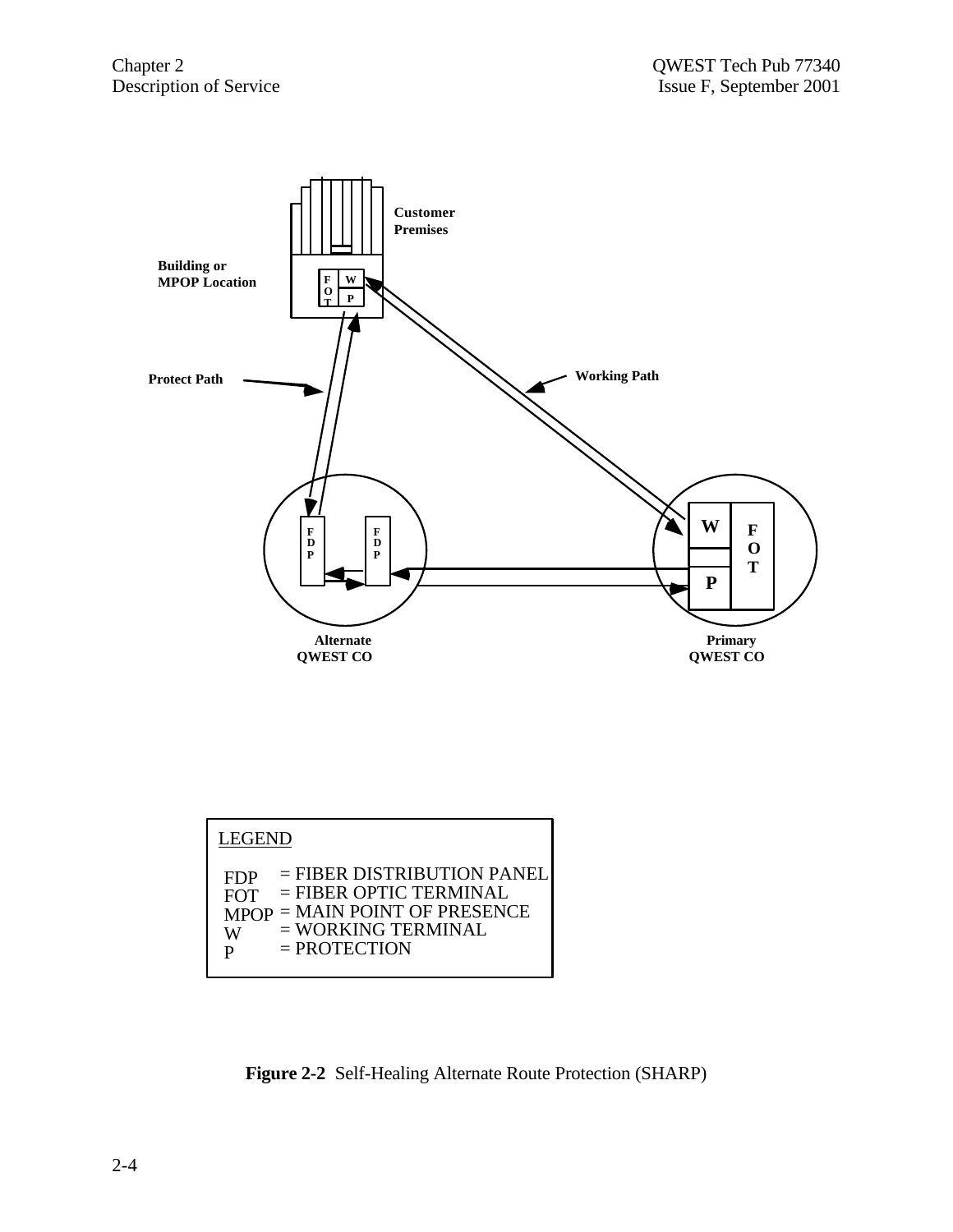

**Figure 2-3** End-To-End Circuit Protection (SHARP PLUS)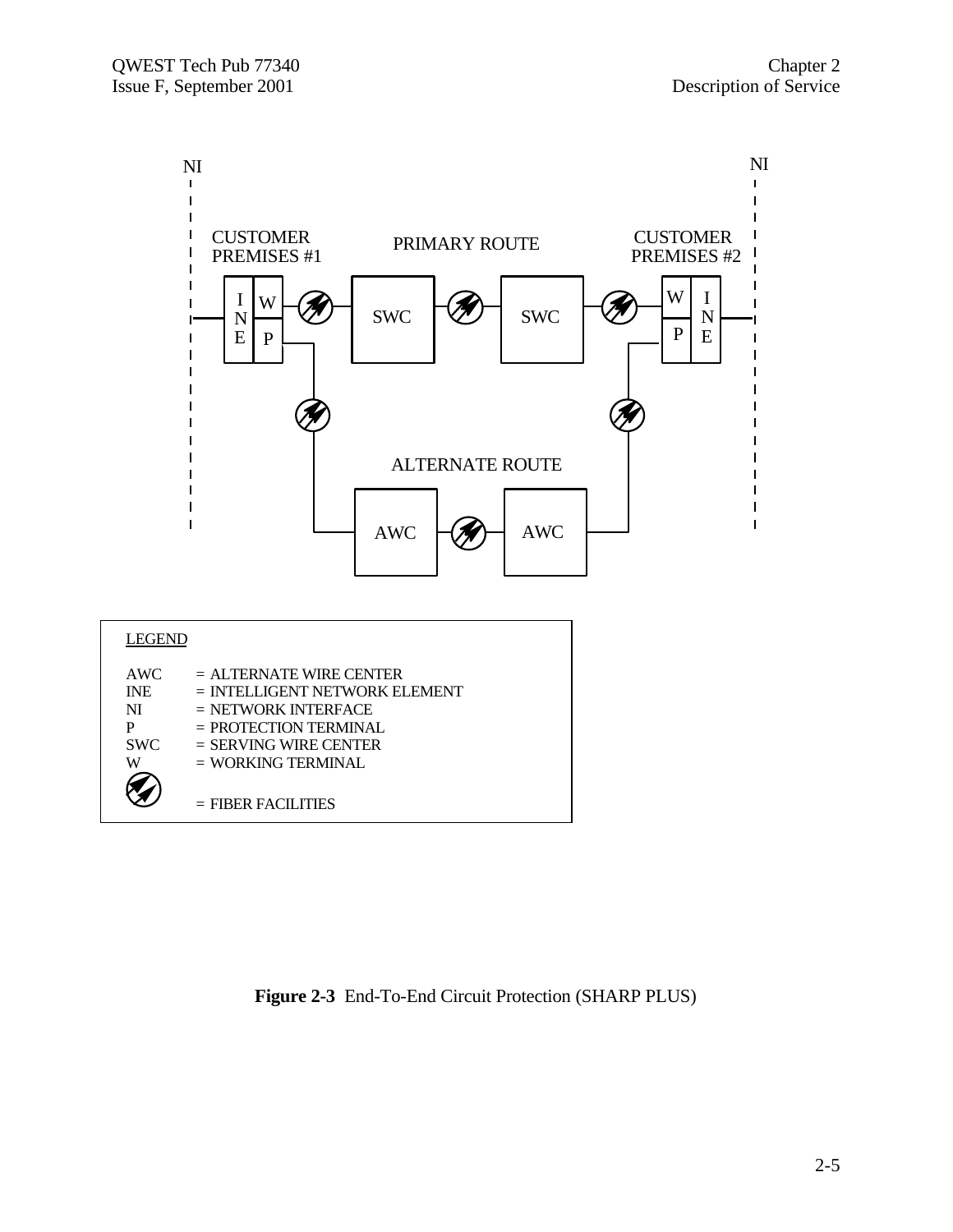

**Figure 2-4** Partial/One-End Only Facilities Protection (SHARP PLUS)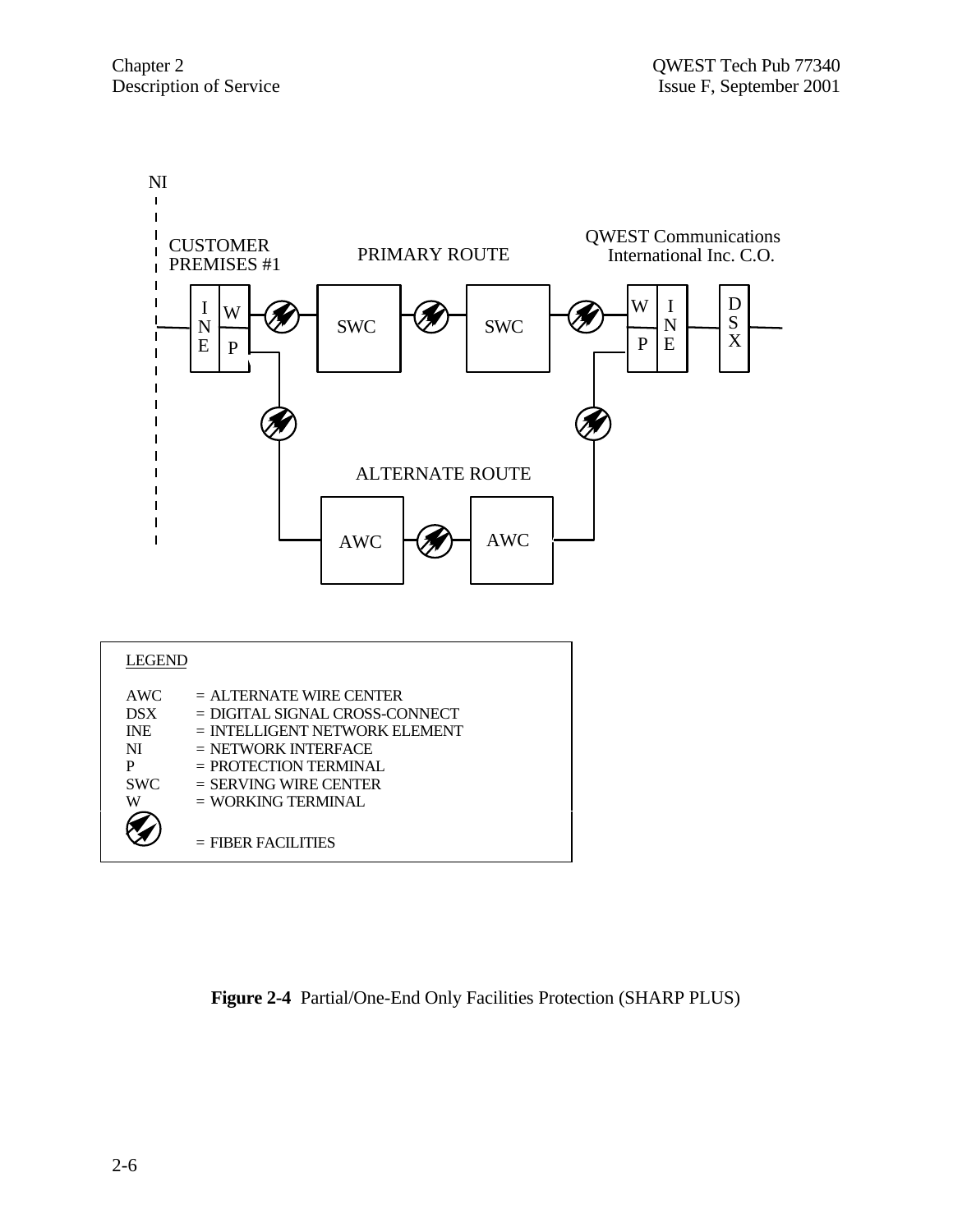

**Figure 2-5** SHARP PLUS Interoffice Facility Protection Only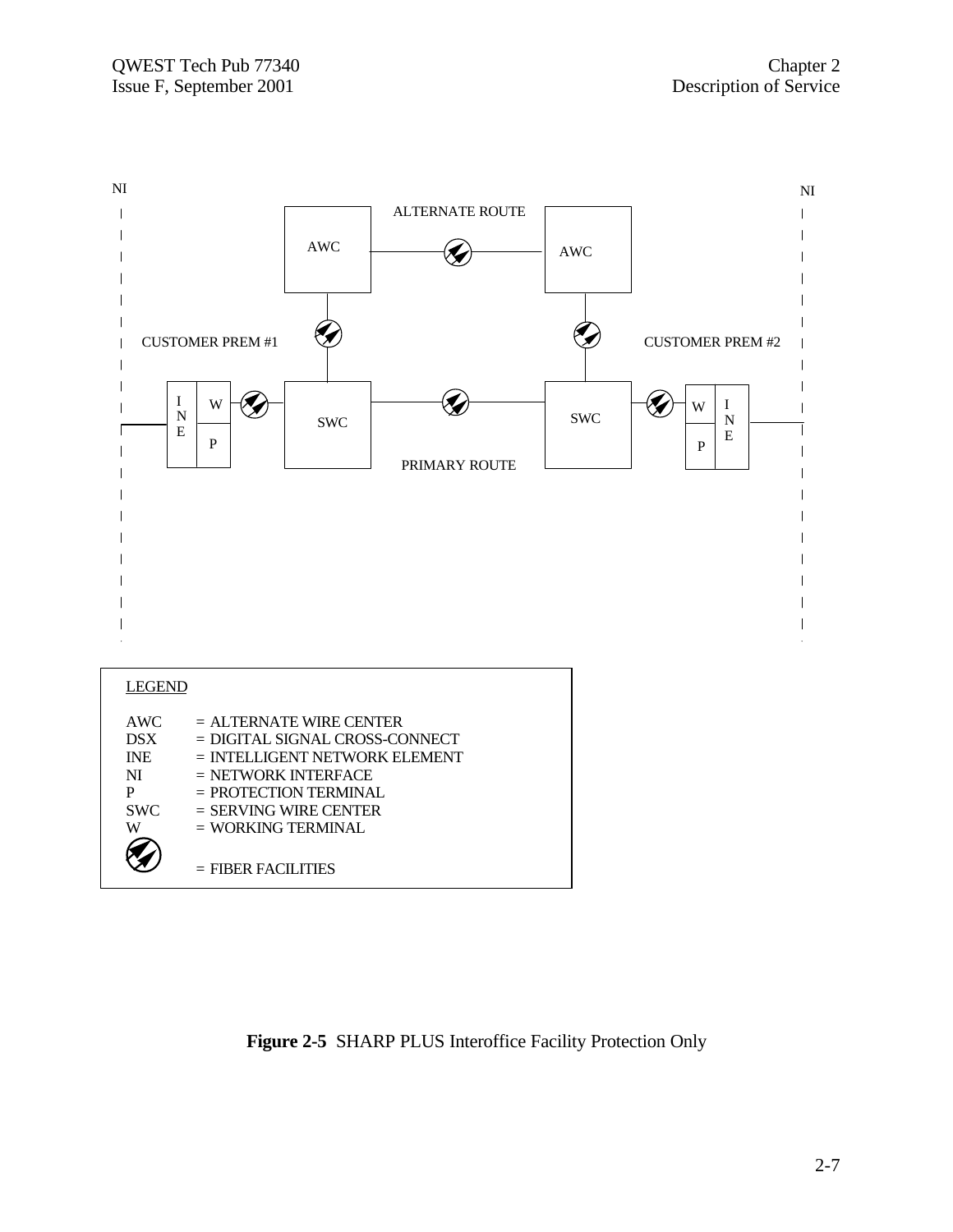

**Figure 2-6** Transport Alternate Path Protection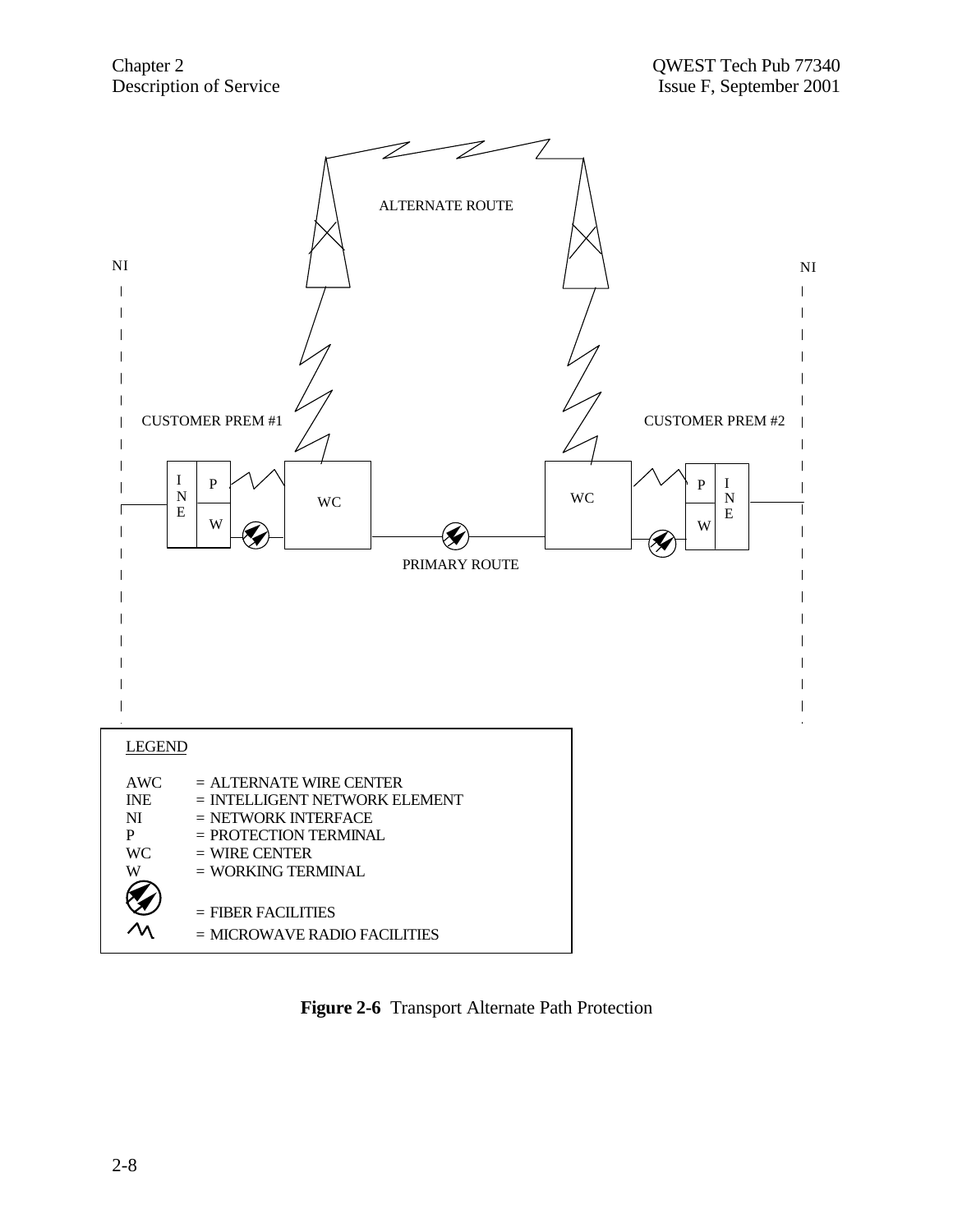# **CONTENTS**

| <b>Chapter and Section</b> |  |
|----------------------------|--|
|                            |  |
|                            |  |
|                            |  |
|                            |  |
|                            |  |
|                            |  |
|                            |  |
|                            |  |
|                            |  |

# **Figure**

# **Tables**

| 3-2 DS3 Compatible Network Channel Interface (NCI) Code Combinations 3-4 |  |
|--------------------------------------------------------------------------|--|
| 3-3 DS1 Compatible Network Channel Interface (NCI) Code Combinations 3-5 |  |
|                                                                          |  |
|                                                                          |  |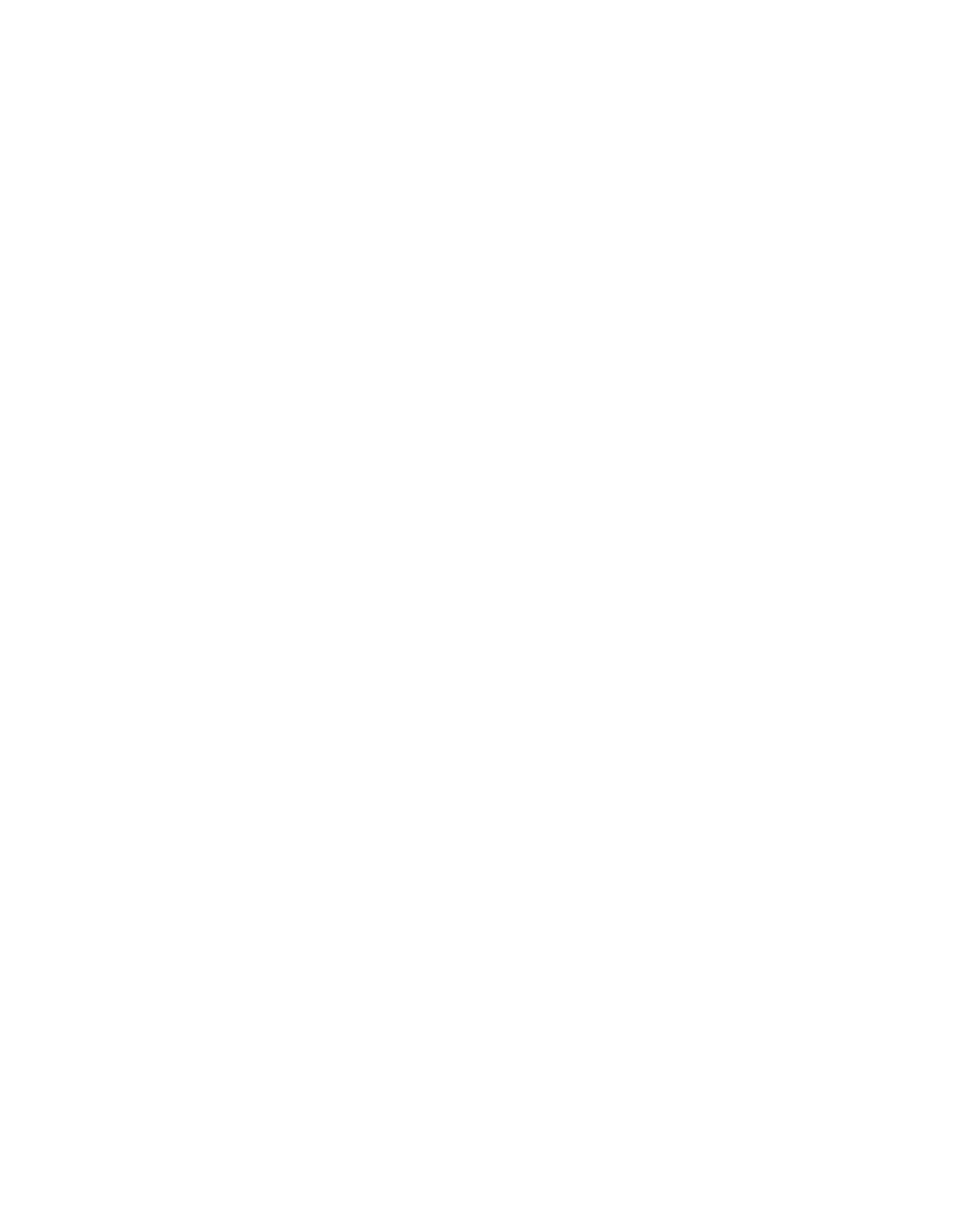#### **3. Network Interfaces (NIs)**

#### **3.1 Description of Interface**

The allowable interface for QWEST Self-Healing Alternate Route Protection Service will be at the electrical DS3 level or DS1 level. An optical interface at the system level will also be available for customers with dedicated lightwave systems.

# **3.1.1 DS3 Interface**

DS3 channels are provided to Carriers and to End-Users (EUs) premises.

The NI to a Carrier customer will be at the end of a DSX-3 jumper with signal characteristics described in QWEST Technical Publication 77324, issue C. The NI to an EU customer will be SJA44 connectors with signal characteristics described in QWEST Technical Publication 77324, issue C.

Permissible frame formats for Carriers and EUs are described in ANSI T1.107-1988 "Telecommunication - Digital Hierarchy - Format Specifications." and ANSI T1.404-1989 (see Reference Section) for the DS3 rate.

# **3.1.2 DS1 Interface**

DS1 channels are provided to Carriers and to End-Users (EUs) premises.

The Network Interface (NI) at a Carrier premises will be at the end of a DSX-1 jumper wire or cable with signal characteristics described in QWEST Technical Publication 77324. QWEST Technical Publication 77324, issue C, provides additional information pertaining to the DS3 NI configuration. QWEST Technical Publication 77324, issue C, provides additional information pertaining to the DS3 NI configuration.

The NI at an EU customer premises may be either a Conventional Interface or a DSX-1 interface. Signal characteristics, limitations, and the physical means of connection at the NI for each interface are described in QWEST Technical Publication 77375, issue B, which should be studied before a selection is made. The Conventional Interface uses one of the Registration Jacks described by the three Universal Service Ordering Codes (USOC) RJ48C, RJ48M and RJ48H. The selection of one of these jacks is a customer option or that of their Vendor.

Permissible frame formats for Carriers and EUs are described in ANSI T1.107-1988 "Telecommunication - Digital Hierarchy - Format Specifications." and in ANSI T1.107-1988 and ANSI T1.403-1989 (see Reference Section) for the DS1 rate.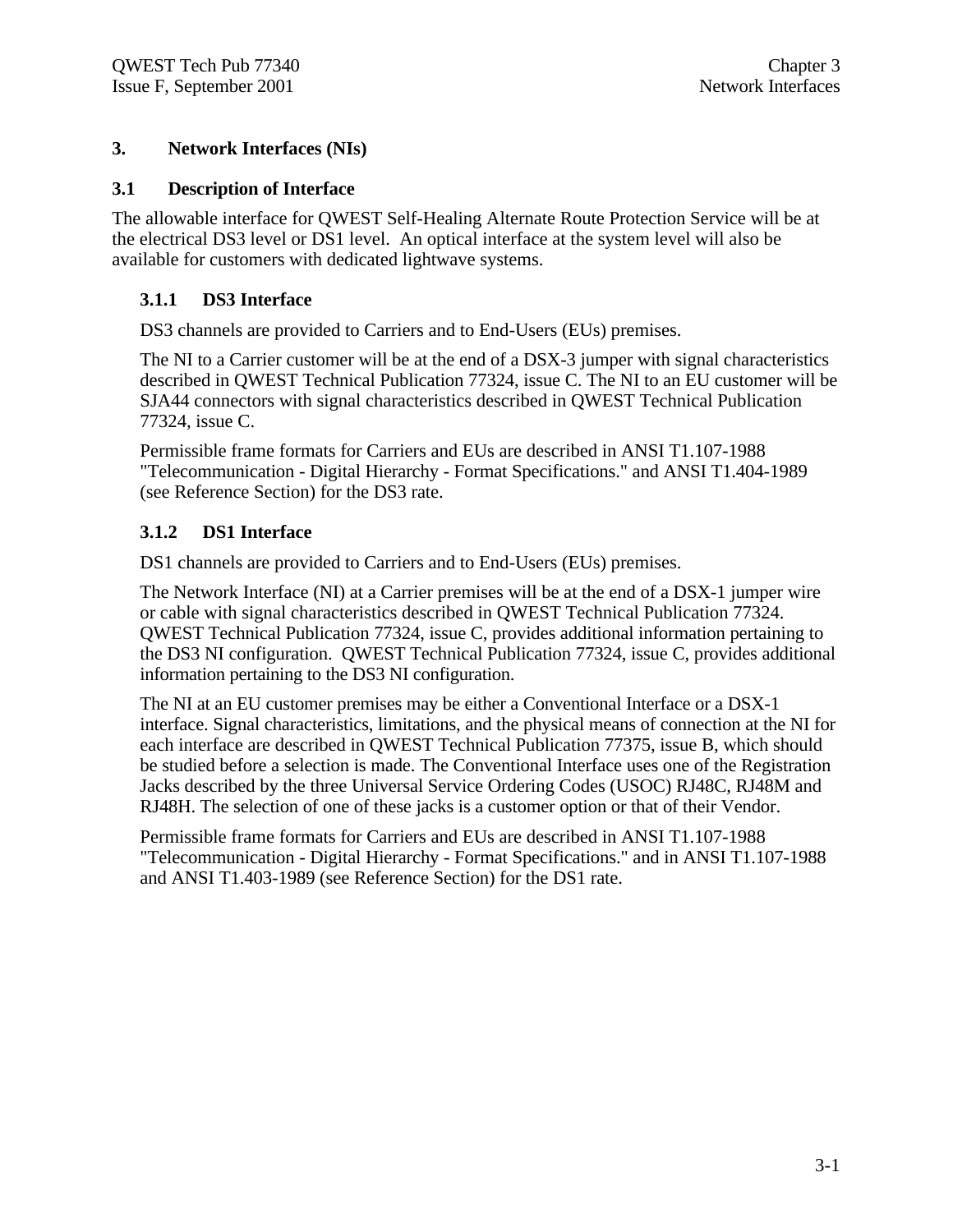# **3.1.3 Optical Interface**

The NI for this option will be at a QWEST provided Fiber Distribution Panel (FDP) at the customer's location. The fiber optic cable will be terminated in fiber optic connectors by QWEST. The type of connectors to be used will be jointly agreed upon by the customer's and QWEST Transmission Engineers. The customer will provide the fiber optic patch cords to connect their equipment to the NI. The customer's equipment will be cross-connected at the QWEST provided FDP as shown in Figure 3-1.

Currently, there are no standard optical signals deployed in asynchronous lightwave transport equipment. Each manufacturer of fiber optic transmission equipment uses their own specific format. This dictates the use of the same manufacturer's equipment at both ends of the system. QWEST will identify the equipment types available and the customer will select and provide compatible equipment at their location.

QWEST may choose to use Synchronous Optical Network (SONET) compliant equipment in some geographical areas to provision this service. As the SONET standards are still evolving, consultation between QWEST Transmission Engineers and the Customer's Transmission Engineer will be required to ensure compatible equipment at both ends of the system. The transmission standard employed will be the SONET as defined in the ANSI T1.105.1991 which defines the North American version of the Synchronous Digital Hierarchy (SDH). This interface is also in accordance with ANSI T1.106-1988, the American National Standard for Optical Interface Specifications. This technology allows QWEST to transport, provision and deliver the DS1 and DS3 interfaces over SONET transport.



**Figure 3-1** Electrical/Optical Network Interface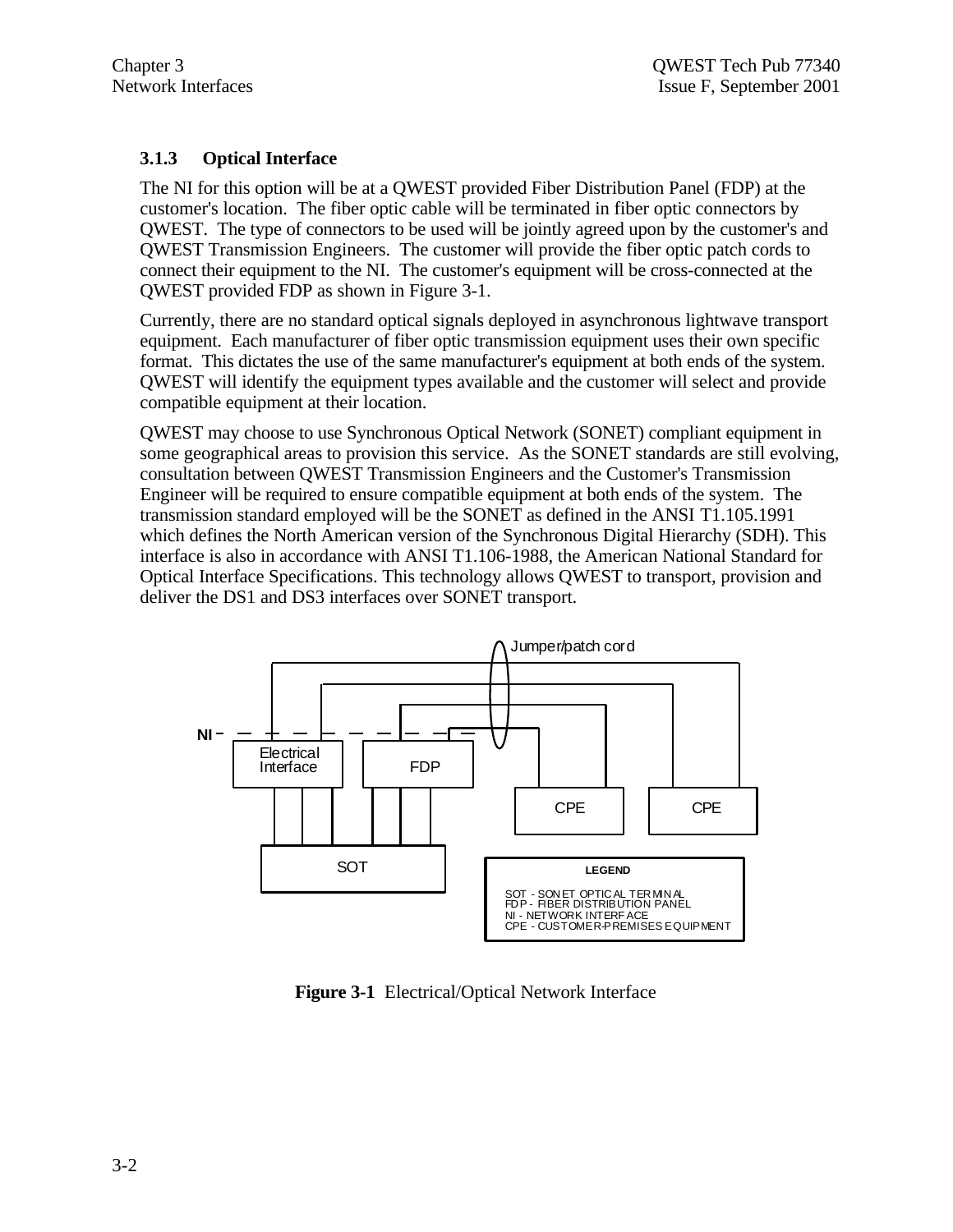#### **3.2 NCI Code Form and Components**

The full NCI code format has fields not used for digital services. Only those fields relevant to digital interfaces are discussed here.

An NCI code has the form 04DS6.44. The period between the numbers is a delimiter, which is used for improved clarity. It causes the Protocol Option Code, discussed later, to stand out. An NCI code has no dashes (-).

Digital NCI Codes have four components. Table 3-1 provides an example of an electrical DS3 interface NCI code. For complete information on DS1, refer to Technical Publication 77375, 1.544 Mbit/s (DS1) Channels. For complete DS3 information, refer to Technical Publication 77324, Technical Specifications for 44.736 Mbit/s (DS3) Electrical, Optical and Radio Interfaces.

The following example, 04DS6.44, is the DS3 M23 multiplex application without C-Bit Parity

| <b>DS3</b> Electrical Interface:                                                                                                                                                                                                                     |
|------------------------------------------------------------------------------------------------------------------------------------------------------------------------------------------------------------------------------------------------------|
| $04 = 4$ Conductors - Number of wires at the interface. For DS3,<br>the code is always 04 denoting a 4-wire interface.                                                                                                                               |
| $DS =$ Digital Hierarchy Interface - Protocol Code. This code is<br>always DS for electrical DS3 interfaces.                                                                                                                                         |
| $6 = 75$ Ohm Impedance - Impedance. For DS3 interfaces, the<br>code is always 6 denoting 75 Ohms. The period following<br>the 6 is a delimiter for clarity.                                                                                          |
| $44 = 44.736$ Mbit/s (DS3) Format per ANSI T1.102-1987 -<br>Protocol Option Code. This code is a variable. 44 denotes<br>the DS3 rate of 44.736 Mbit/s, and it denotes the<br>application. A suffix may denote an application option or<br>Capacity. |

#### **Table 3-1** Electrical DS3 NCI Code Example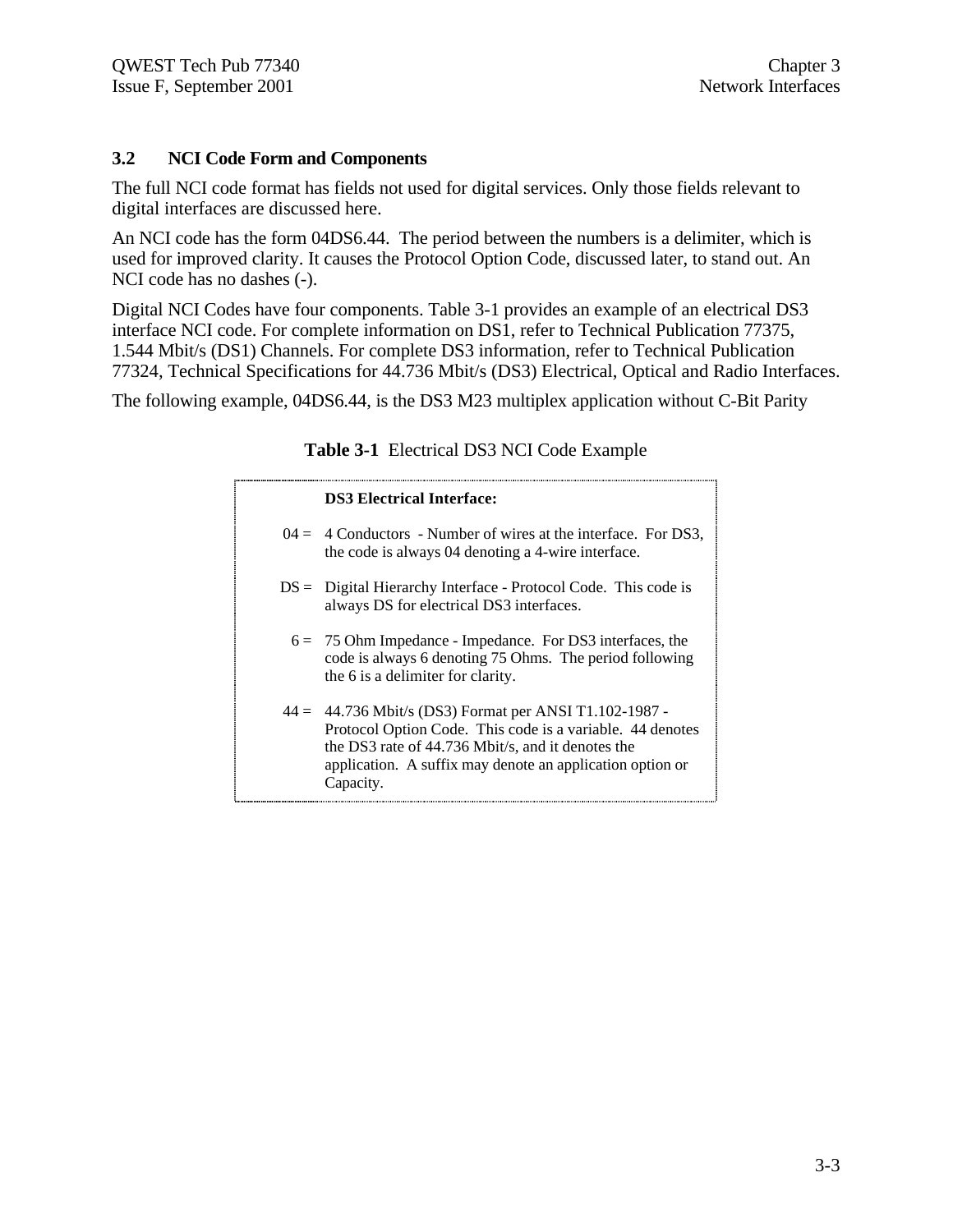The compatible DS3 Network Channel Interface (NCI) codes for QWEST Self-Healing Alternate Route Protection Service are listed in Table 3-2. This is a partial list consisting of what is viewed as the interface most likely to be used with this service. Refer to QWEST Technical Publication 77324 - DS3 Electrical Interface for additional information.

| <b>Table 3-2</b> DS3 Compatible Network Channel Interface (NCI) Code Combinations |
|-----------------------------------------------------------------------------------|
|-----------------------------------------------------------------------------------|

| <b>Electrical Interface</b>                                                                    |                                       |                                                                                                                   |  |  |  |  |
|------------------------------------------------------------------------------------------------|---------------------------------------|-------------------------------------------------------------------------------------------------------------------|--|--|--|--|
| <b>NCI</b><br>04DS6.44                                                                         | <b>SECNCI</b>                         | 04DS6.44                                                                                                          |  |  |  |  |
|                                                                                                | <b>Asynchronous Optical Interface</b> |                                                                                                                   |  |  |  |  |
| <b>NCI</b><br>02FCF.90<br>02FCF.27<br>02FCF.40<br>02FCF.54<br>02FCF.81<br>02FCF.12<br>02FCF.16 |                                       | <b>CAPACITY</b><br>(2DS3)<br>(3DS3)<br>(6DS3)<br>(9DS3)<br>$(12\,\text{DS}3)$<br>$(18$ DS3)<br>(24DS3)<br>(36DS3) |  |  |  |  |

| <b>SONET Optical Interface</b> |                                         |  |  |  |  |
|--------------------------------|-----------------------------------------|--|--|--|--|
| <b>NCI</b>                     | <b>CAPACITY</b>                         |  |  |  |  |
| 02FCF.B<br>02FCF.F<br>02FCF.H  | (3DS3)<br>(12DS3)<br>(24DS3)<br>(48DS3) |  |  |  |  |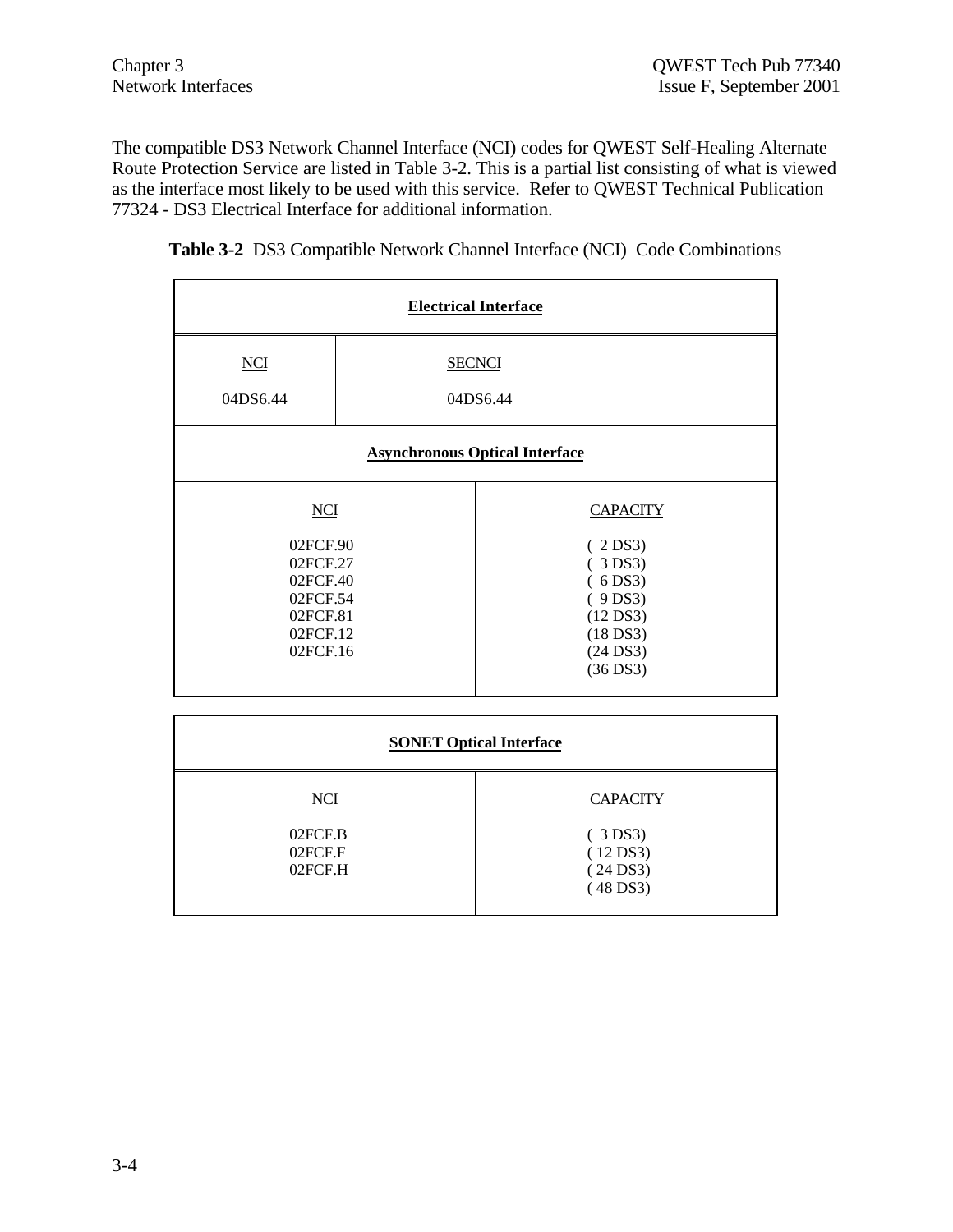The compatible DS1 NCI codes for QWEST Self-Healing Alternate Route Protection Service are listed in Table 3-2. This is a partial list consisting of what is viewed as the interfaces most likely to be used with this service. Refer to QWEST Service Publication 77200 for additional information on the DS1 interface.

(Partial List - See Publication 77200, QWEST DS1 Service, for complete DS1 Electrical Interface Information)

**Table 3-3** DS1 Compatible Network Channel Interface (NCI) Code Combinations

| <b>Carrier To Carrier</b>            |               |                                                                              |  |  |  |
|--------------------------------------|---------------|------------------------------------------------------------------------------|--|--|--|
| NCI                                  | <b>SECNCI</b> |                                                                              |  |  |  |
| 04DS9.15                             | 04DS9.15      | DS1 Access (Carrier Premises)<br>Interface, AMI/SF                           |  |  |  |
| 04DS9.15K                            | 04DS9.15K     | <b>DS1</b> Access (Carrier Premises)<br>Interface, AMI/Non-ANSI ESF          |  |  |  |
| 04DS9.15S                            | 04DS9.15S     | <b>DS1</b> Access (Carrier Premises)<br>$**$<br>Interface, B8ZS/Non-ANSI ESF |  |  |  |
| 04DS9.15Z                            | 04DS9.15Z     | <b>DS1</b> Access (Carrier Premises)<br>**<br>Interface, ZBTSI/ESF           |  |  |  |
| ** Provides Clear Channel Capability |               |                                                                              |  |  |  |

Table 3-3 continues to next page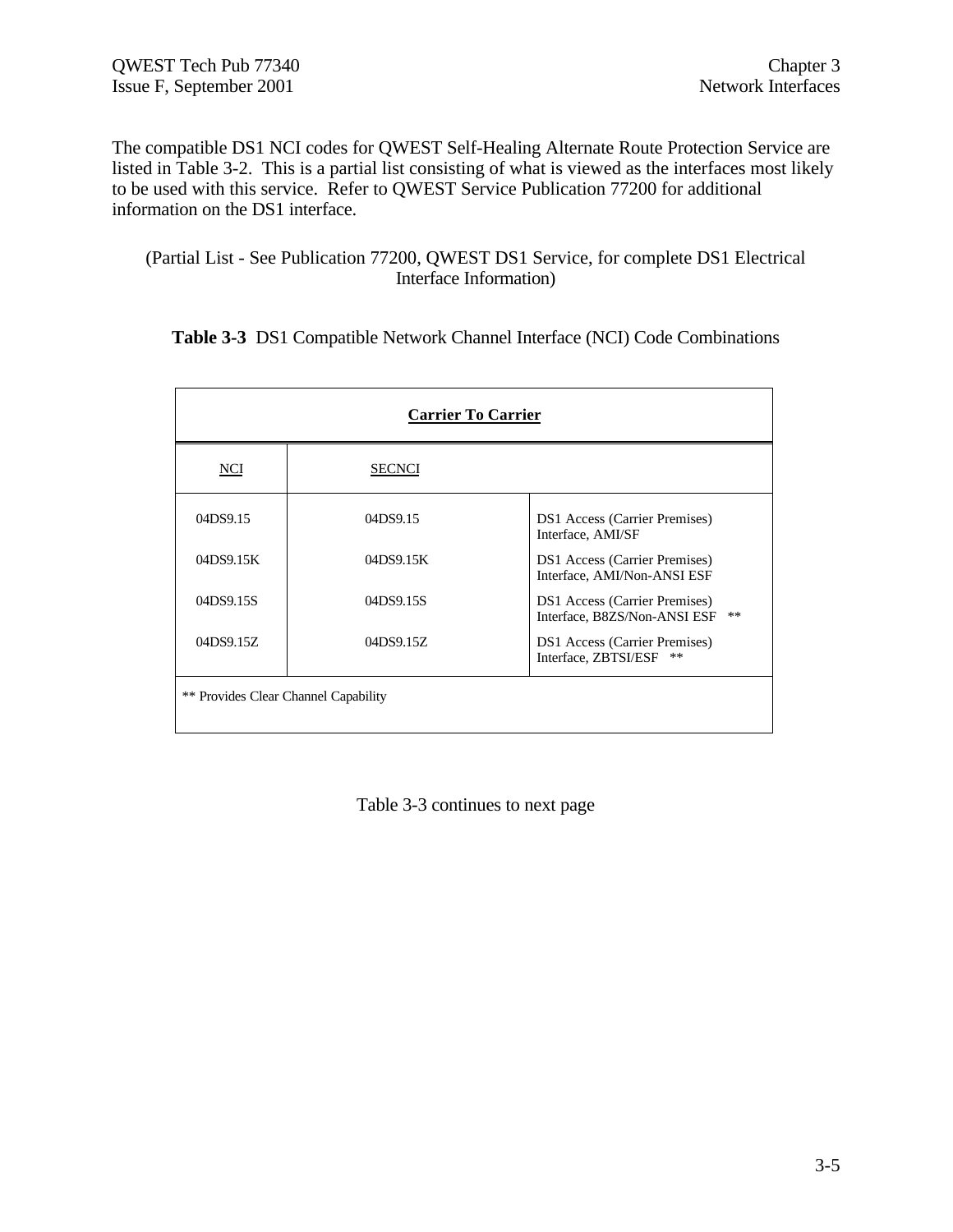| <b>Carrier To End-User</b>           |               |                                                                                            |  |  |  |
|--------------------------------------|---------------|--------------------------------------------------------------------------------------------|--|--|--|
| NCI                                  | <b>SECNCI</b> |                                                                                            |  |  |  |
| 04DS9.15                             | 04DU9.B       | DS1 Access (End-User Premises) Interface, SF/AMI,<br>with Line Power                       |  |  |  |
|                                      | 04DU9.BN      | DS1 Access (End-User Premises) Interface, SF/AMI,<br>without Line Power                    |  |  |  |
|                                      | 04DU9.BX      | DS1 Access (End-User Premises) Interface;<br>SF/AMI/DSX-1 Interface                        |  |  |  |
| 04DS9.15K                            | 04DU9.C       | DS1 Access (End-User Premises) Interface, non-<br>ANSI ESF/AMI, with Line Power            |  |  |  |
|                                      | 04DU9.CN      | DS1 Access (End-User Premises) Interface, non-<br>ANSI ESF/AMI, without Line Power         |  |  |  |
|                                      | 04DU9.CX      | DS1 Access (End-Use Premises) Interface; non-ANSI<br>ESF/AMI/DSX-1 Interface               |  |  |  |
| 04DS9.15S                            | 04DU9.S       | DS1 Access (End-User Premises) Interface,<br>B8ZS/Non-ANSI ESF, with Line Power            |  |  |  |
|                                      | 04DU9.SN      | DS1 Access (End-User Premises) Interface,<br>$**$<br>B8ZS/Non-ANSI ESF, without Line Power |  |  |  |
|                                      | 04DU9.SX      | DS1 Access (End-User Premises) Interface,<br>B8ZS/Non-ANSI ESF/DSX-1 Interface<br>**       |  |  |  |
| 04DS9.15Z                            | 04DU9.Z       | DS1 Access (End-User Premises) Interface,<br>ZBTSI/ESF, with Line Power                    |  |  |  |
|                                      | 04DU9.ZN      | DS1 Access (End-User Premises) Interface,<br>ZBTSI/ESF, without Line Power **              |  |  |  |
|                                      | 04DU9.ZX      | DS1 Access (End-User Premises) Interface,<br>ZBTSI/ESF/DSX-1 Interface.<br>$**$            |  |  |  |
| ** Provides Clear Channel Capability |               |                                                                                            |  |  |  |

# **Table 3-3** DS1 Compatible Network Channel Interface (NCI) Code Combinations

Table 3-3 continues to next page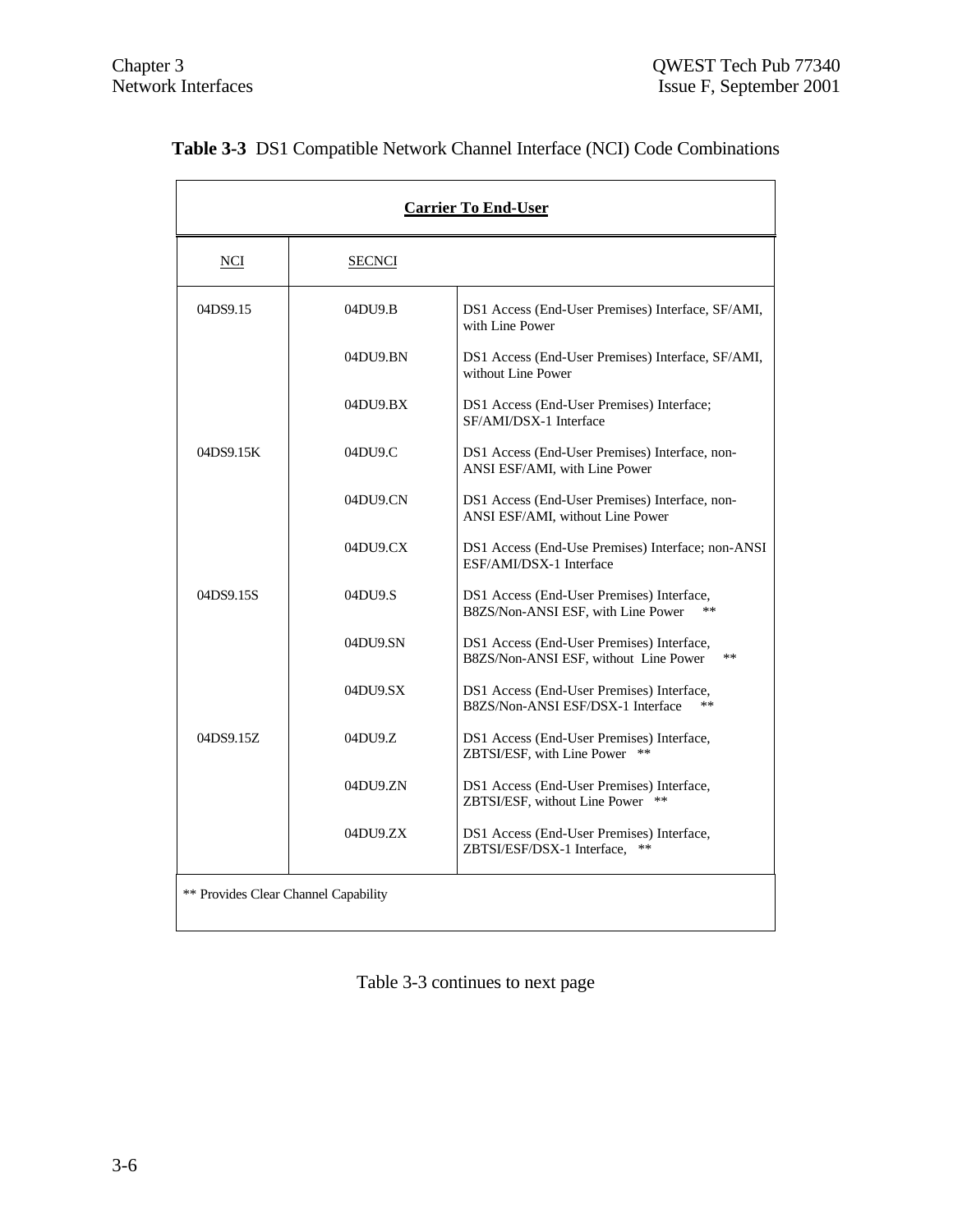| <b>End-User To End-User</b>          |               |                                                                                             |  |  |  |
|--------------------------------------|---------------|---------------------------------------------------------------------------------------------|--|--|--|
| <b>NCI</b>                           | <b>SECNCI</b> |                                                                                             |  |  |  |
| 04DU9.B                              | 04DU9.B       | DS1 Access (End-User Premises)<br>Interface, SF/AMI, with Line Power                        |  |  |  |
| 04DU9.BN                             | 04DU9.BN      | DS1 Access (End-User Premises)<br>Interface, SF/AMI, without Line Power                     |  |  |  |
| 04DU9.BX                             | 04DU9.BX      | DS1 Access (End-User Premises)<br>Interface; SF/AMI/DSX-1 Interface                         |  |  |  |
| 04DU9.C                              | 04DU9.C       | DS1 Access (End-User Premises)<br>Interface, non-ANSI ESF/AMI, with Line<br>Power           |  |  |  |
| 04DU9.CN                             | 04DU9.CN      | DS1 Access (End-User Premises)<br>Interface, non-ANSI ESF/AMI, without<br>Line Power        |  |  |  |
| 04DU9.CX                             | 04DU9.CX      | DS1 Access (End-Use Premises)<br>Interface; non-ANSI ESF/AMI/DSX-1<br>Interface             |  |  |  |
| 04DU9.S                              | 04DU9.S       | DS1 Access (End-User Premises)<br>Interface, B8ZS/Non-ANSI ESF, with<br>Line Power<br>$***$ |  |  |  |
| 04DU9.SN                             | 04DU9.SN      | DS1 Access (End-User Premises)<br>Interface, ANSI ESF/B8ZS without Line<br>Power            |  |  |  |
| 04DU9.SX                             | 04DU9.SX      | DS1 Access (End-User Premises)<br>Interface, ANSI ESF/B8ZS/DSX-1<br>Interface               |  |  |  |
| 04DU9.Z                              | 04DU9.Z       | DS1 Access (End-User Premises)<br>Interface, ZBTSI/ESF, with Line Power<br>$**$             |  |  |  |
| 04DU9.ZN                             | 04DU9.ZN      | DS1 Access (End-Use Premises)<br>Interface; non-ANSI ESF/ZBTSI/AMI<br>without Line Power ** |  |  |  |
| 04DU9.ZX                             | 04DU9.ZX      | DS1 Access (End-Use Premises)<br>Interface; non-ANSI ESF/ZBTSI/AM<br>I/DSX-1 Interface **   |  |  |  |
| ** Provides Clear Channel Capability |               |                                                                                             |  |  |  |

# **Table 3-3** DS1 Compatible Network Channel Interface (NCI) Code Combinations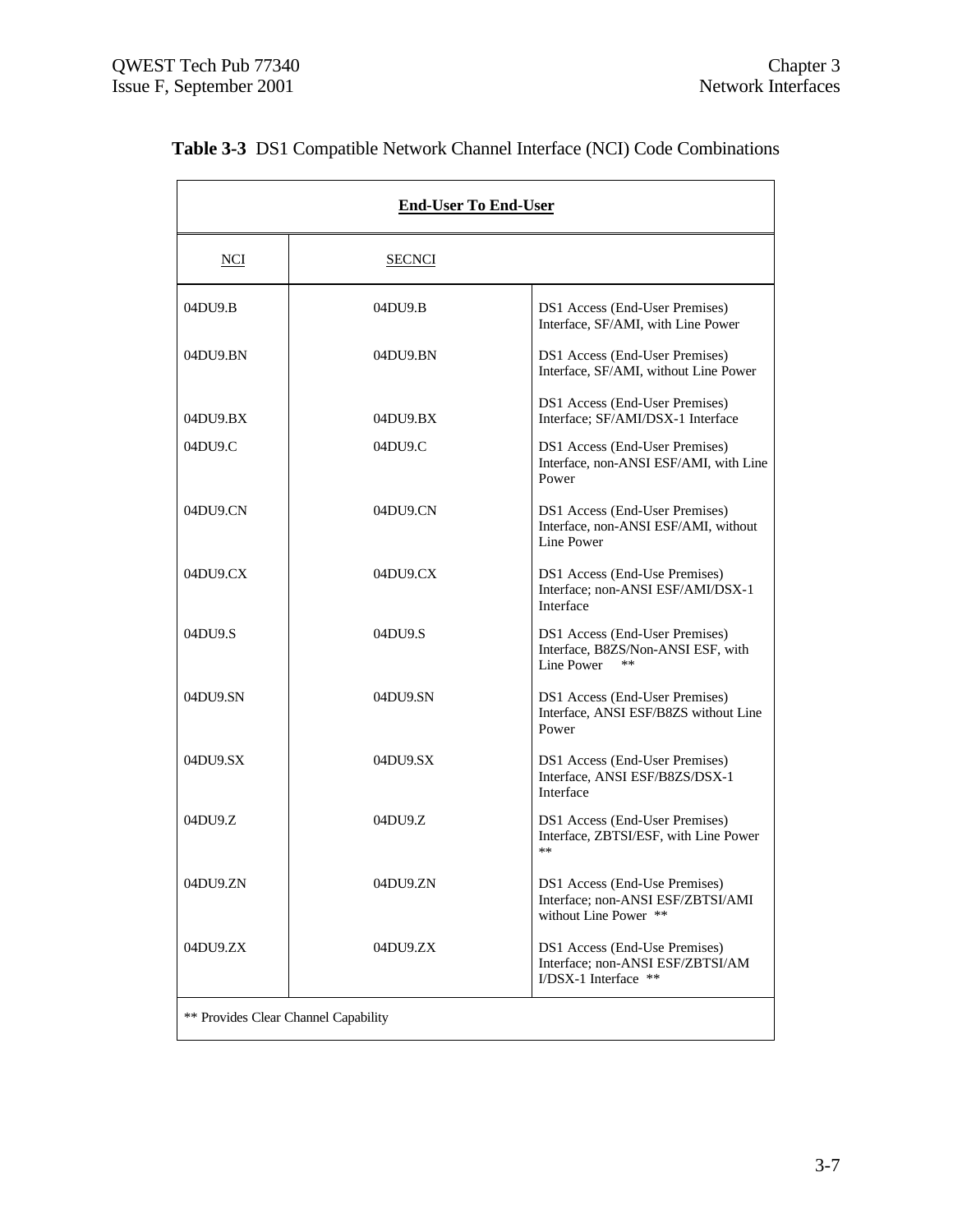Definitions of NCI Code Components

- $02 = 2$  Conductors
- $04 = 4$  Conductors
- DS = Digital Hierarchy Interface
- $DU =$  Digital Access Interface
- FC = Fiber Optic Interface
- $F =$ Fiber
- $6 = 75$  Ohm Impedance
- 9 = 100 Ohm Impedance
- 15 = 1.544 Mbit/s (DS1) Superframe (SF) Format per Technical Reference TR-INS-000342 \*
- $44 = 44.736$  Mbit/s (DS3) Format per ANSI T1.102-1987

# **3.3 NC Code Function and Format**

Primarily, service considerations are encoded into Network Channel (NC) codes. The NC code is an encoded representation used to identify both switched and non-switched channel services. Included in this code set are customer options associated with individual channel services, or feature groups and other switched services. The NC code is specified by the customer to advise QWEST of the required service connection of the channel.

An NC code consists of four alpha/numeric characters, which may include a dash (-). There are neither spaces nor delimiters between the characters.

- For electrical channel DS1 interfaces, the first two characters are HC. For additional information, see Technical Publication 77200.
- •. For electrical channel DS3 interfaces, the first two characters are HF. For additional information, see Technical Publication 77324.

The third and fourth characters are variable to denote additional protocols and service features as described in the following sections.

The NC codes for the service desired must be specified by the customer when ordering High Capacity Digital Special Access services. This section describes the NC codes which apply specifically to SHARP.

#### **3.4 SPEC Code Function and Format**

Service and Product Enhancement Codes (SPEC) will be used in conjunction with NC and NCI codes to order Transport Alternate Protection Path service. The SPEC code will be used to indicate a mixed technology situation. SPEC codes will be used to identify product features and options other than those identifiable by the NC and NCI codes. Figure 3-2 depicts the basic SPEC Format.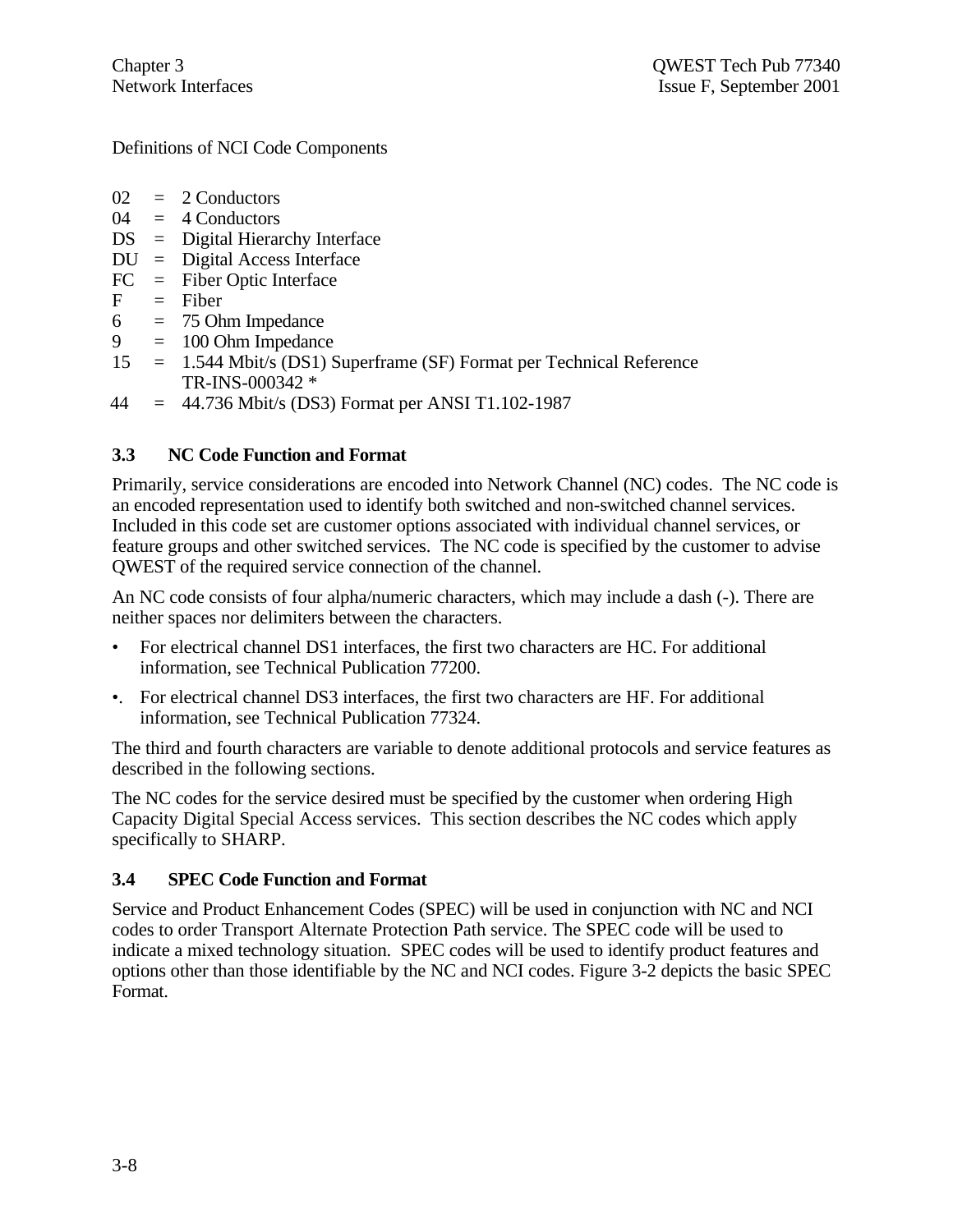| <b>CHARACTER</b><br><b>POSITION</b> |                     | $\mathfrak{2}$ | 3   | $\overline{4}$ | 5   | 6               |     |
|-------------------------------------|---------------------|----------------|-----|----------------|-----|-----------------|-----|
| CODE                                | A/N                 | A/N            | A/N | A/N            | A/N | A/N             | A/N |
| <b>DATA</b><br><b>ELEMENT</b>       | <b>BASE PRODUCT</b> |                |     |                |     | PRODUCT OPTIONS |     |



- The format of the SPEC consists of five, six, or seven alpha and/or numeric characters. To eliminate confusion, the letter 'O" is used, but the number '0' is not. The number '1' is used, but the letter 'l' is not.
- The first through third characters (positions 1-3) identify the base product. The fourth through seventh characters (positions 4-7) identify the features, options and/or rating elements of the base product.
- Character positions 1-5 are always populated. When positions 6 and/or 7 are not used, these positions should be left blank.
- The following SPEC code shall be used with the ordering of Transport Alternate Path Protection in conjunction with the applicable NC Code:

#### **SRAMRG**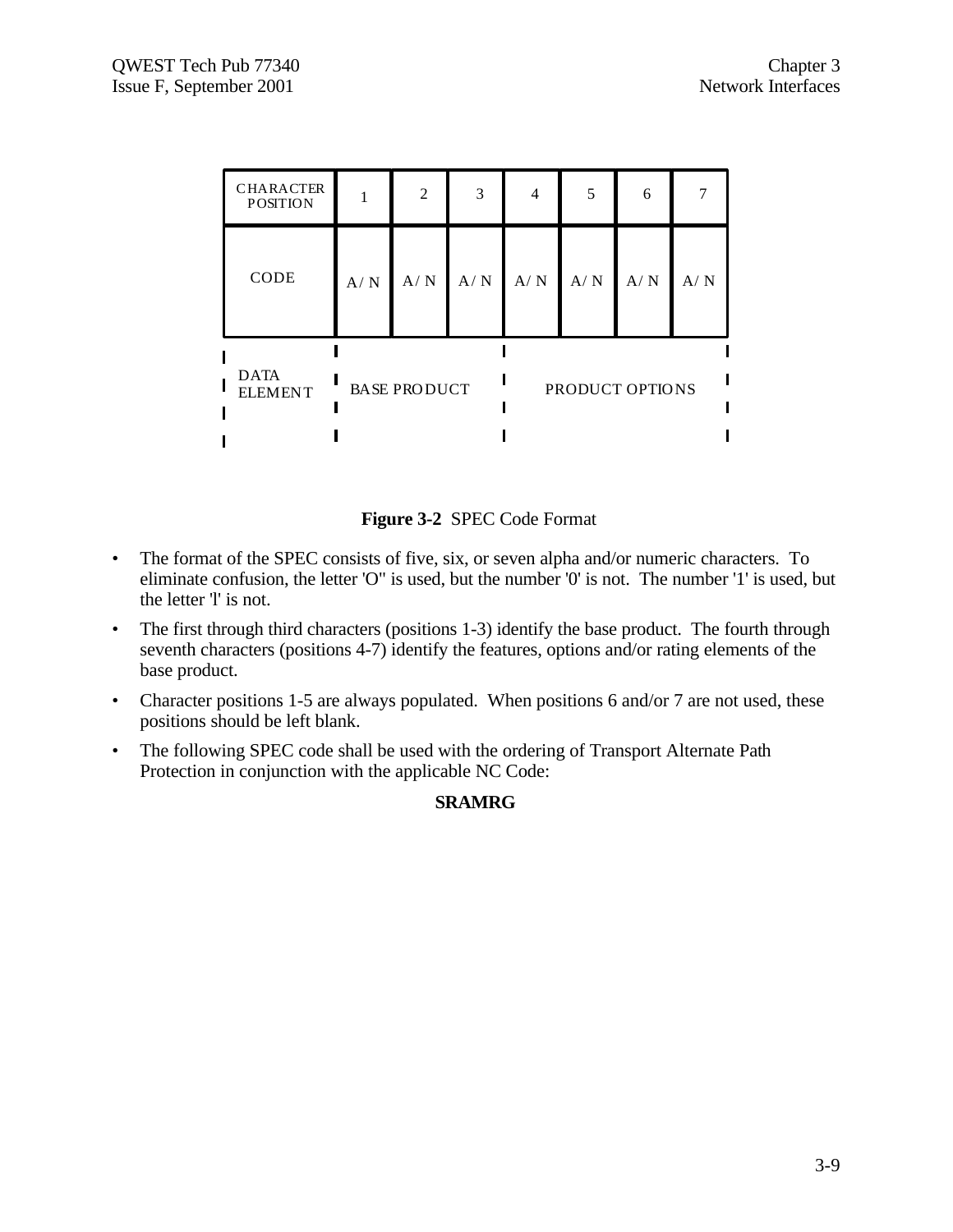The compatible DS1 Network Channel (NC) codes for QWEST Self-Healing Alternate Route Protections Service are listed in Table 3-4

# **HC-1 SERVICES**

| Table 3-4 DS1 Compatible Network Channel (NC) Codes |
|-----------------------------------------------------|
|-----------------------------------------------------|

| NC<br><b>CODE</b> | <b>OPTION</b><br>BR 795-403-100, Iss. 5, August 1993                                                                                            | <b>OPTION</b><br><b>US WEST</b>                                                                                                                     |  |  |  |
|-------------------|-------------------------------------------------------------------------------------------------------------------------------------------------|-----------------------------------------------------------------------------------------------------------------------------------------------------|--|--|--|
| <b>HCHA</b>       | Self-Healing and Disaster Recovery--Loop<br>Protection--One End Only                                                                            | Self-Healing Protection (One End Only)                                                                                                              |  |  |  |
| <b>HCHE</b>       | Self-Healing and Disaster Recovery--Loop<br>and Facility Protection with DS1-DS0/<br>Subrate Mux (e.g. D4 Format)                               | DS1-DS0 or Subrate Multiplexing and Self-<br>Healing Protection and Disaster Recovery<br>(SHARP) (One End Only)                                     |  |  |  |
| <b>HCHC</b>       | Self-Healing and Disaster Recovery--<br>Route Protection--DS1-DS0/Subrate Mux<br>$(e.g. D4$ Format)                                             | DS1-Voice to Digital Data Multiplexing and Self-<br>Healing Protection and Disaster Recovery<br>(SHARP) (One End Only)                              |  |  |  |
| <b>HCHS</b>       | Self-Healing and Disaster Recovery--Loop<br>and Facilities Protection (i.e. SWC<br>Protection) with DS1 Voice Mux                               | DS1-Voice Multiplexing and Self-Healing<br>Protection and Disaster Recovery (SHARP) (One<br>End Only), Including Interoffice Protection             |  |  |  |
| <b>HCHD</b>       | Self-Healing and Disaster Recovery--Loop<br>(One End) and Facilities Protection (i.e.<br><b>SWC Protection</b> )                                | Self-Healing Protection and Disaster Recovery<br>(SHARP) (One End Only) Including Interoffice<br>Protection                                         |  |  |  |
| <b>HCHI</b>       | Self-Healing and Disaster Recovery--Loop<br>Facilities Protection, i.e. SWC Protection<br>with DS1-DS0 Mux (e.g. T1DM e/w<br>Secondary Channel) | DS1-DS0 or Subrate Multiplexing and<br>Self-Healing Protection and Disaster Recovery<br>(SHARP) (One End Only), Including Interoffice<br>Protection |  |  |  |
| HCH-              | Self-Healing and Disaster Recovery--Loop<br>Protection Both Ends of Circuit (w/o<br><b>Switch Protection</b> )                                  | Self-Healing Protection and Disaster Recovery<br>(SHARP) (Both Ends)                                                                                |  |  |  |
| <b>HCHK</b>       | Self-Healing and Disaster Recovery--Loop<br>and Facilities Protection, i.e. SWC<br>Protection                                                   | Self-Healing Protection and Disaster Recovery<br>(SHARP) (Both Ends), Including Interoffice<br>Protection                                           |  |  |  |
| <b>HCHL</b>       | Self-Healing and Disaster Recovery--Loop<br>Protection Thru Connect Circuit (i.e. CO<br>DSX-1 Term                                              | Self-Healing Protection and Disaster Recovery<br>(SHARP) (One End Only) and CO Cross-connect<br>at the DS1 Rate                                     |  |  |  |
| <b>HCHN</b>       | Self-Healing and Disaster Recovery--Loop<br>and Facilities Protection (i.e. SWC<br>Protection) for Thru Connect Circuit (i.e.<br>$DSX-1$ term.) | Self-Healing Protection and Disaster Recovery<br>(SHARP) (One End Only) and CO Cross-connect<br>at the DS1 Rate Including Interoffice Protection    |  |  |  |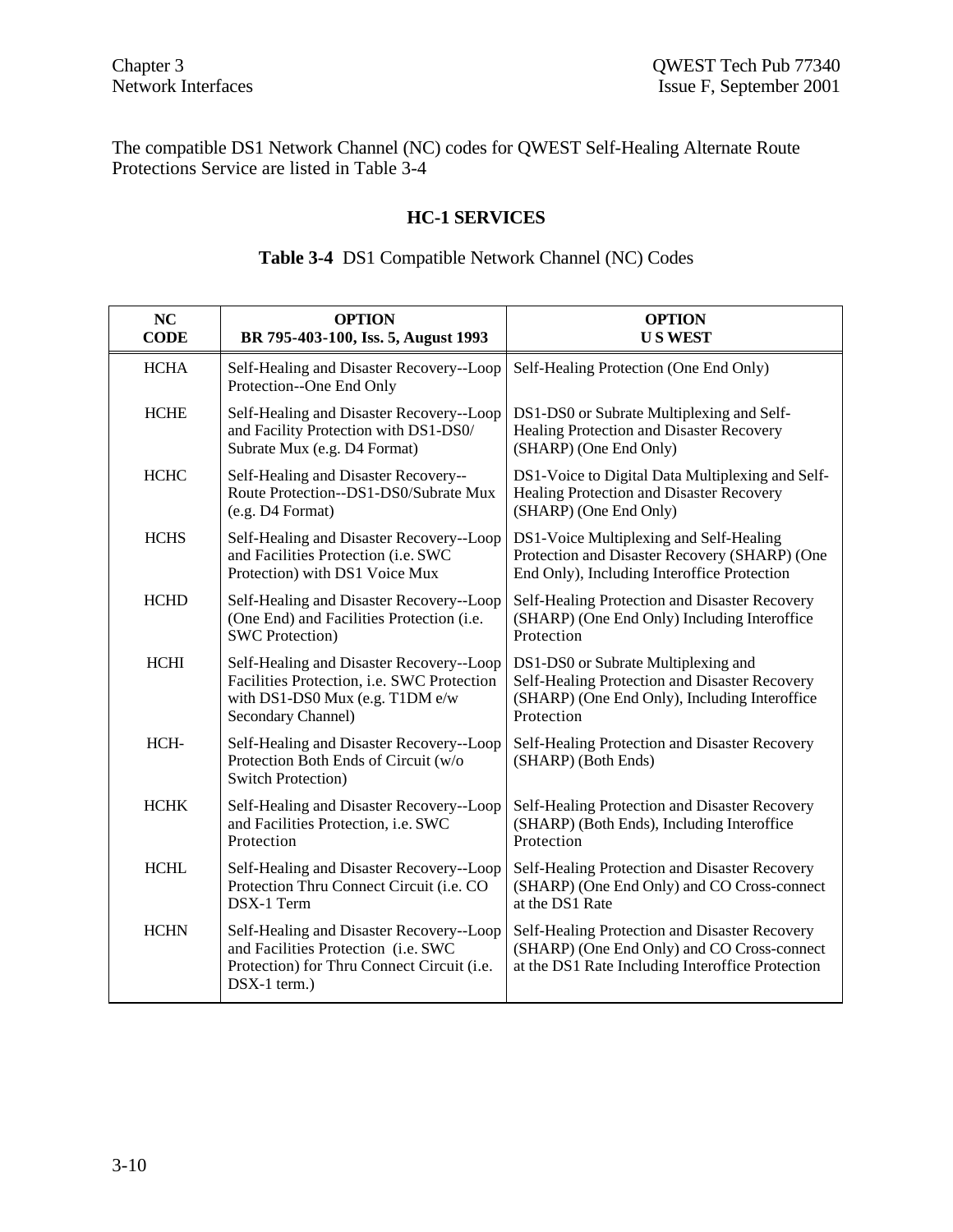The compatible DS3 NC codes for QWEST Self-Healing Alternate Route Protections Service are listed in Table 3.5.

| <b>NC</b><br><b>CODE</b> | <b>OPTION</b><br>BR 795-403-100, Iss. 5, August 1993                                                                                                 | <b>OPTION</b><br><b>US WEST</b>                                                                                                                      |  |  |  |
|--------------------------|------------------------------------------------------------------------------------------------------------------------------------------------------|------------------------------------------------------------------------------------------------------------------------------------------------------|--|--|--|
| <b>HFHA</b>              | Self-Healing Disaster Recovery--Loop<br>Protection--One End Only                                                                                     | Self-Healing Protection and Disaster Recover<br>(SHARP) (One End Only)                                                                               |  |  |  |
| <b>HFHB</b>              | Self-Healing Disaster Recovery--Loop<br>Protection and B8ZS Compatible CO<br>Mux                                                                     | B8ZS Compatible CO Multiplexing and<br>Self-Healing Protection and Disaster Recovery<br>(SHARP) (One End Only)                                       |  |  |  |
| <b>HFHM</b>              | Self-Healing Disaster Recovery--Loop<br>Protection and CO Mux                                                                                        | Central Office Multiplexing and Self-Healing<br>Protection and Disaster Recovery (SHARP) (One<br>End Only)                                           |  |  |  |
| HFH-                     | Self-Healing Disaster Recovery--Loop<br>and Facility Protection, i.e. SWC<br>Protection                                                              | Self-Healing Protection and Disaster Recovery<br>(SHARP) (One End Only), Including Interoffice<br>Protection                                         |  |  |  |
| <b>HFHI</b>              | Self-Healing Disaster Recovery--Loop<br>and Facility Protection (i.e. SWC<br>Protection) with B8ZS Compatible CO<br>Mux                              | Self-Healing Protection and Disaster Recovery<br>(SHARP) (One End Only), Including Interoffice<br>Protection, CO Multiplexing and B8ZS<br>Compatible |  |  |  |
| <b>HFHJ</b>              | Self-Healing Disaster Recovery-- Loop<br>and Facility Protection (i.e. SWC<br>Protection) with CO Mux                                                | Self-Healing Protection and Disaster Recovery<br>(SHARP) (One End Only), Including Interoffice<br>Protection and CO Multiplexing                     |  |  |  |
| <b>HFHL</b>              | Self-Healing Disaster Recovery--Facility<br>Protection (w/o Loop Protection) Thru<br>Connect Circuit (i.e. CO DSX-3 Term)<br>and Auto Hub Protection | Self-Healing Protection and Disaster Recovery<br>(SHARP) (One End Only) and CO Cross-connect<br>at the DS3 Rate                                      |  |  |  |
| <b>HFHC</b>              | Self-Healing Disaster Recovery--Loop<br>and Facilities Protection (i.e. SWC<br>Protection) for Thru Connect Circuit (i.e.<br>$DSX-1)$                | Self-Healing Protection and Disaster Recovery<br>(SHARP) (One End Only) and CO Cross-connect<br>at the DS3 Rate Including Interoffice Protection     |  |  |  |
| <b>HFHD</b>              | Self-Healing Disaster Recovery--Loop<br>Protection Both Ends of Circuit w/o SWC<br>Protection                                                        | Self-Healing Protection and Disaster Recovery<br>(SHARP) (Both Ends)                                                                                 |  |  |  |
| <b>HFHE</b>              | Self-Healing Disaster Recovery--Loop<br>(Both Ends) and Facilities Protection<br>(i.e.SWC)                                                           | Self-Healing Protection and Disaster Recovery<br>(SHARP) (Both Ends), Including Interoffice<br>Protection                                            |  |  |  |

| Table 3-5 DS3 Compatible Network Channel (NC) Codes HC-3 Services |  |  |  |  |  |  |  |  |
|-------------------------------------------------------------------|--|--|--|--|--|--|--|--|
|-------------------------------------------------------------------|--|--|--|--|--|--|--|--|

Table 3-5 continues on the following page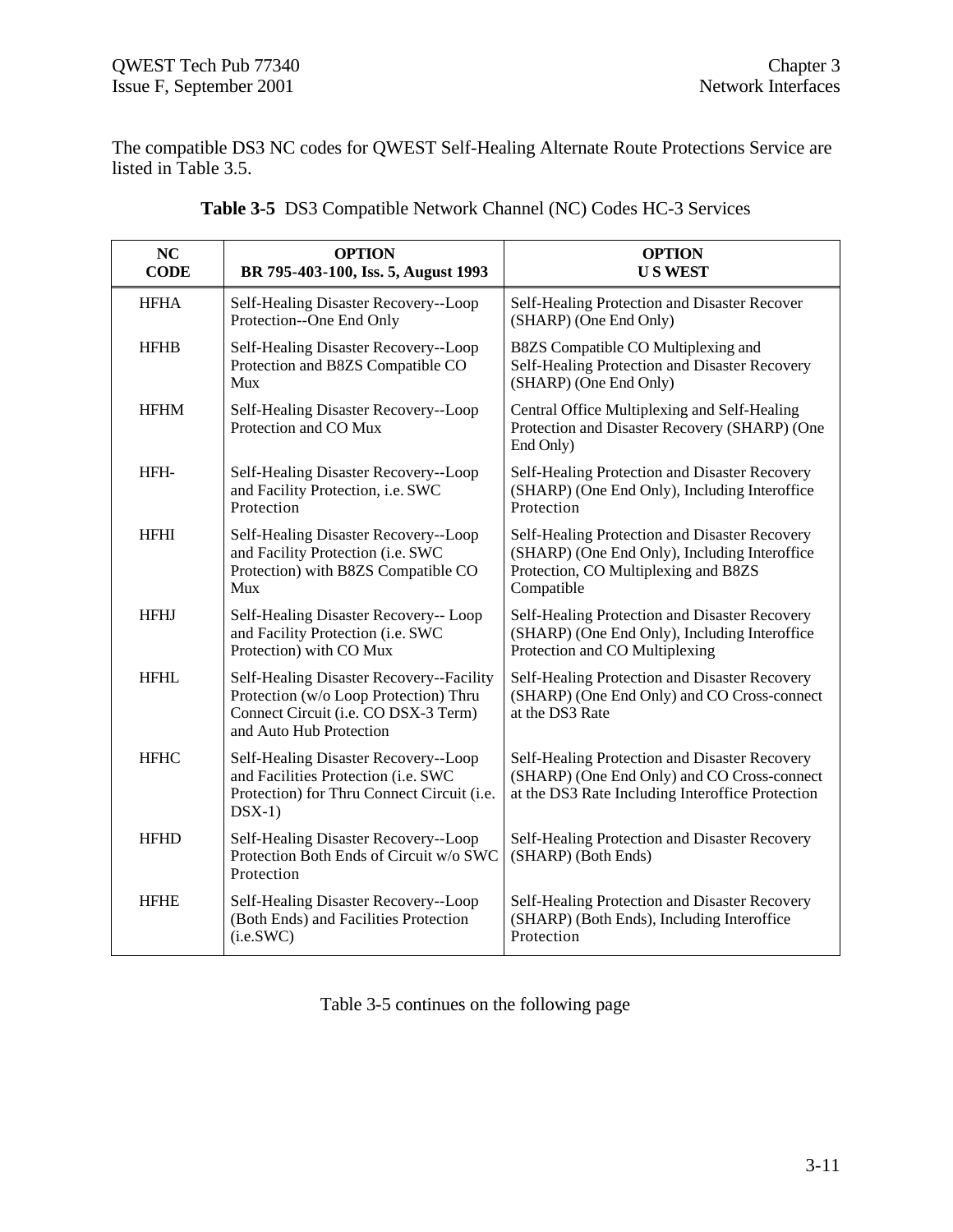#### **Table 3-5** DS3 Compatible Network Channel (NC) Codes HC-3 Services (continued)

| <b>NC</b><br><b>CODE</b> | <b>OPTION</b><br>BR 795-403-100, Iss. 5, August 1993                               | <b>OPTION</b><br><b>US WEST</b>                                                                                                                                                      |
|--------------------------|------------------------------------------------------------------------------------|--------------------------------------------------------------------------------------------------------------------------------------------------------------------------------------|
| <b>HFHK</b>              | Self-Healing Disaster Recovery--<br>CO to CO Mux Both Ends                         | Self-Healing Protection and Disaster Recovery<br>(SHARP) Interoffice Protection Only, Central<br><b>Office Multiplexing Both Ends</b>                                                |
| <b>HFHN</b>              | Self-Healing Disaster Recovery--<br>CO to CO Mux Both Ends and B8ZS                | Self-Healing Protection and Disaster Recovery<br>(SHARP) Interoffice Protection Only, Central<br>Office Multiplexing and B8ZS Compatible Both<br>Ends                                |
| <b>HFHT</b>              | Self-Healing Disaster Recovery--Facility<br>Protection                             | Self-Healing Protection and Disaster Recovery<br>(SHARP) Interoffice Protection Only                                                                                                 |
| <b>HFHV</b>              | Self-Healing Disaster Recovery--Facility<br>Protection and B8ZS Compatible         | Self-Healing Protection and Disaster Recovery<br>(SHARP) Interoffice Protection Only, B8ZS<br><b>Compatible Both Ends</b>                                                            |
| <b>HFHW</b>              | Self-Healing Disaster Recovery--B8ZS<br>Compatible CO Mux                          | Self-Healing Protection and Disaster Recovery<br>(SHARP) Interoffice Protection Only, Central<br>Office Multiplexing and B8ZS Compatible One<br>End                                  |
| <b>HFHX</b>              | Self-Healing Disaster Recovery--Cross<br>Connect                                   | Self-Healing Protection and Disaster Recovery<br>(SHARP) Interoffice Protection Only, Central<br><b>Office Cross Connect</b>                                                         |
| <b>HFHY</b>              | Self-Healing Disaster Recovery--<br>$W + X - B8ZS$ Compatible and Cross<br>Connect | Self-Healing Protection and Disaster Recovery<br>(SHARP) Interoffice Protection Only, Central<br>Office Multiplexing and B8ZS Compatible One<br>End and Central Office Cross Connect |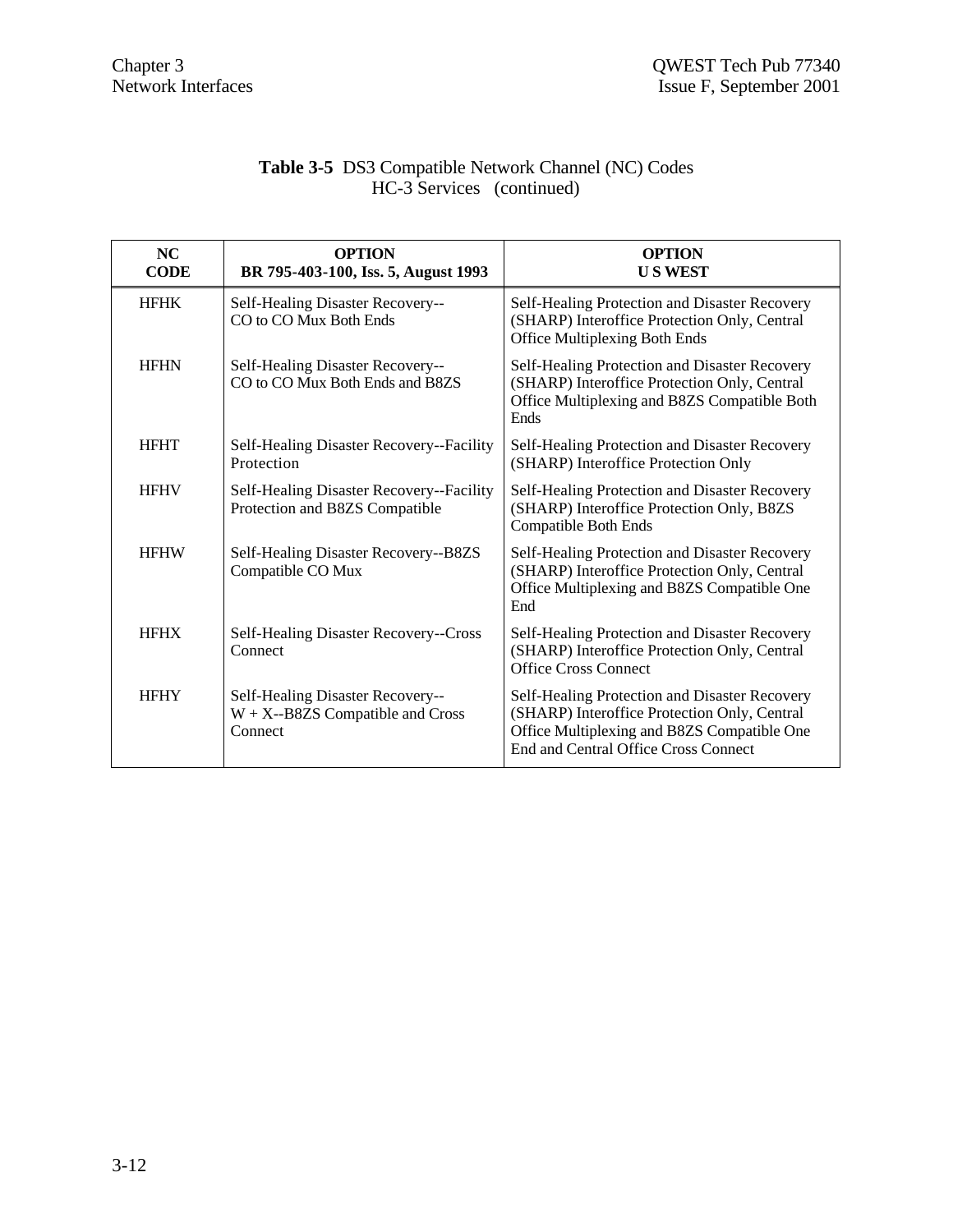# **CONTENTS**

| <b>Chapter and Section</b> |     | Page |  |  |
|----------------------------|-----|------|--|--|
| $\overline{4}$             |     |      |  |  |
|                            | 4.1 |      |  |  |
|                            | 4.2 |      |  |  |
|                            | 4.3 |      |  |  |
|                            | 4.4 |      |  |  |
|                            |     |      |  |  |
|                            |     |      |  |  |
|                            | 4.5 |      |  |  |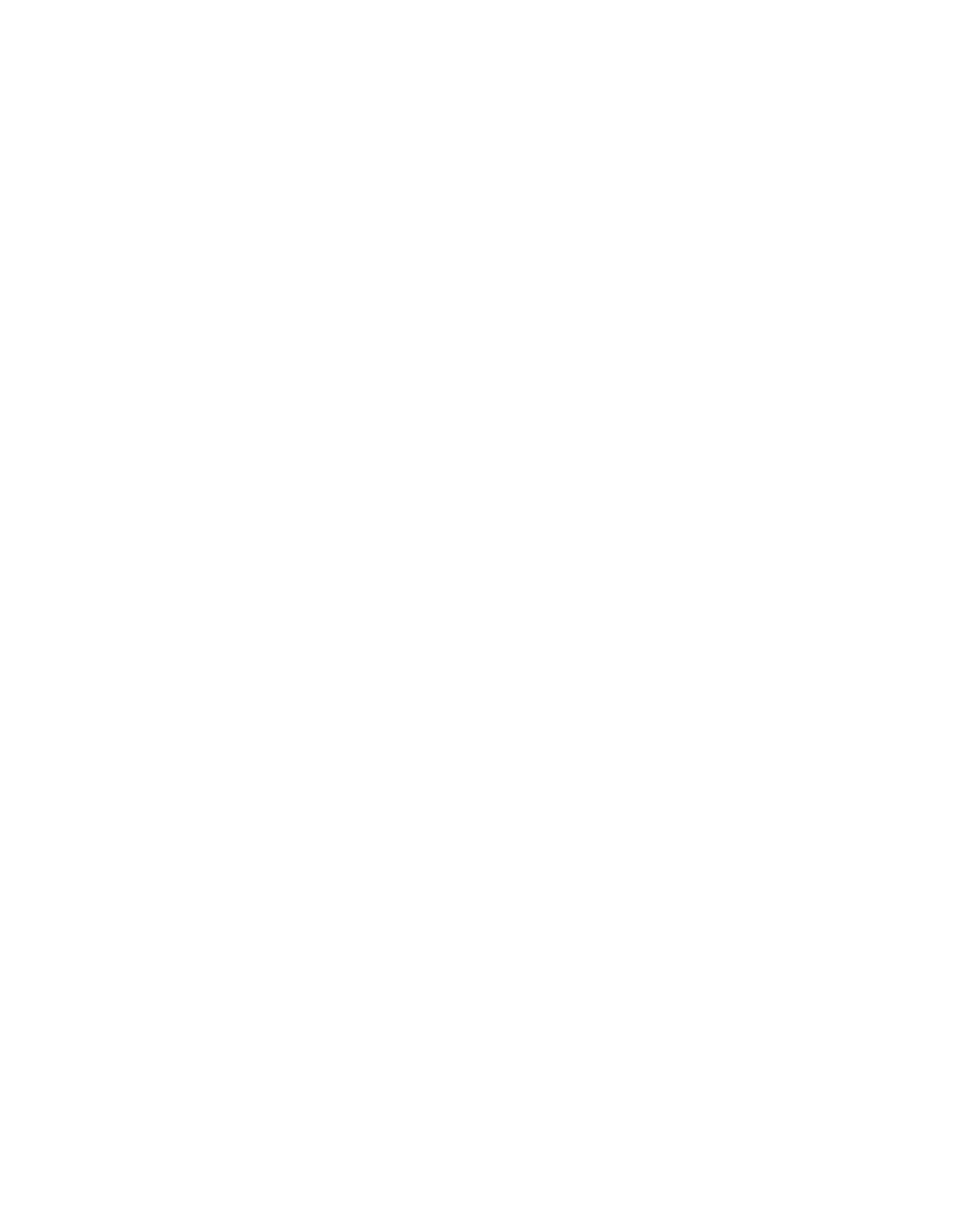#### **4. Performance Specifications**

#### **4.1 Error Performance Parameters**

The parameters for which performance is specified are as follows:

- Bit Error Rate (BER) The BER is the ratio of the number of bits in error to the total number of bits transmitted during a measurement period.
- Errored Seconds An Errored Second is any one second interval containing at least one error.
- Burst Errored Seconds A Burst Errored Second is any Errored Second containing at least 100 errors.

#### **4.2 Error Performance Requirements**

The requirements given in this section are for all one-way system options and apply at the maximum short-haul design length of 250 miles. For shorter systems, the numerical values are to be reduced in direct proportion to route mileage. A measurement period consists of a series of one-second intervals.

The BER at the DS1 and DS3 interface levels will be  $\langle 1X10^{-9}$  excluding all Burst Errored Seconds in the measurement period. During a Burst Errored Second, neither the number of bit errors nor the number of bits is counted. This requirement applies in a normal operating environment, and should be met by every channel in each protection switching section.

The frequency of Burst Errored Seconds, other than those caused by protection switching induced by hard equipment failures, should average no more than 4 per day at the interface levels of DS1 and DS3. This requirement applies in a normal operating environment, and should be met by every channel in each protection switching section.

For systems interfacing at the DS3 level, the long-term percentage of Errored Seconds should not exceed 1.0%. This is equivalent to 99.0% Error Free Seconds (EFS). This requirement applies in a normal operating environment, and it is also an acceptance criterion. It equates to no more than 72 Errored Seconds during a two-hour one-way (loopback) test.

For systems interfacing at the DS1 level, the long-term percentage of Errored Seconds should not exceed 0.14%. This is equivalent to 99.86% EFS. This requirement applies in a normal operating environment, and it is also an acceptance criterion. It equates to no more than 10 Errored Seconds during a two-hour one-way (loopback) test.

Loopback acceptance tests should be made using the one-way limits because one direction is likely to be controlling. If these fail, then appropriate one-way tests should be made.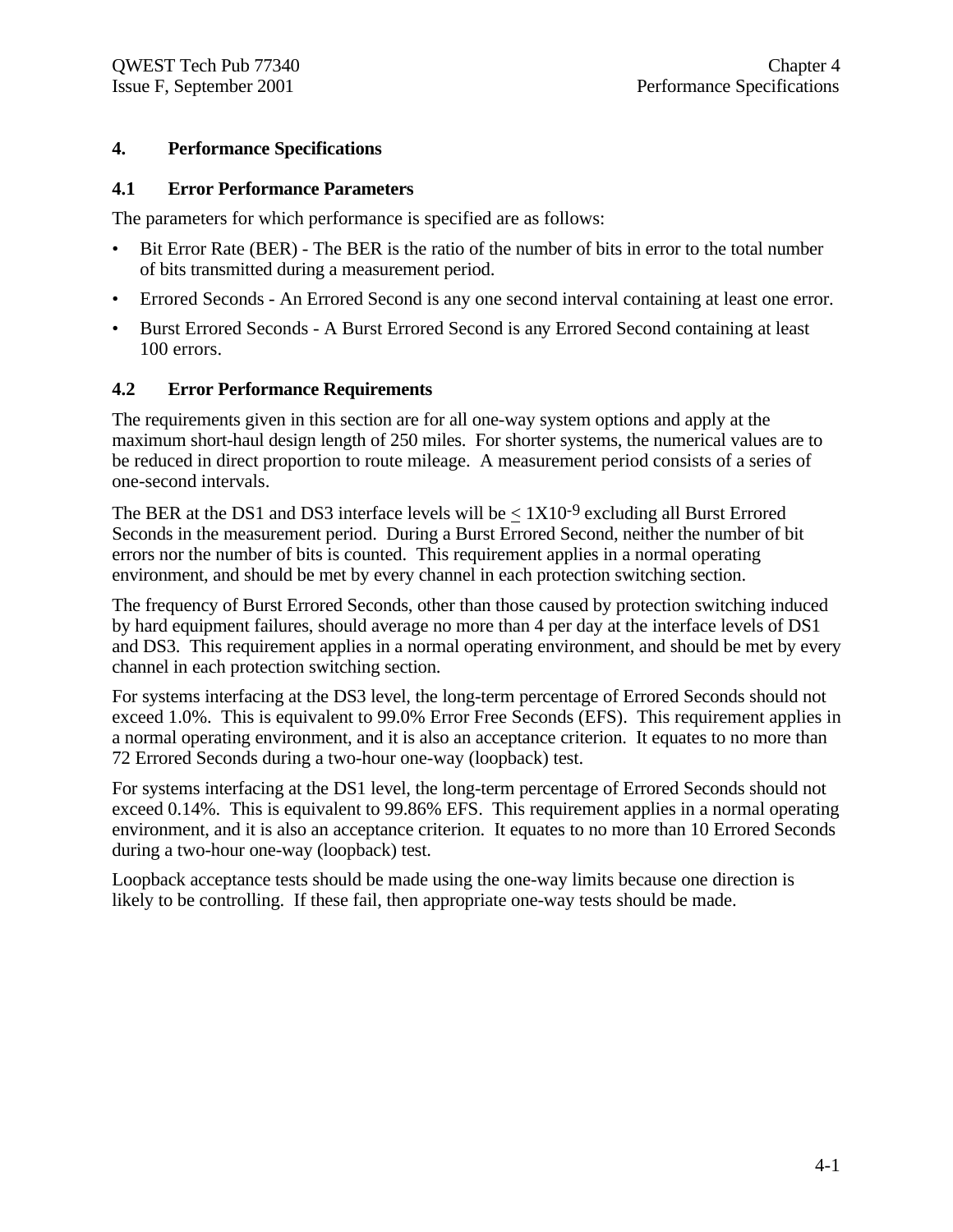# **4.3 Service Availability**

The availability requirement for QWEST Self-Healing Alternate Route Protection Service (SHARP and SHARP Plus) is 99.99 percent. Unavailability is defined as any one second interval with a line BER worse than  $1X10^{-3}$ . The corresponding outage equates to 52 minutes per year.

The availability requirement of 99.99% only applies to the portion of a circuit protected by QWEST Self-Healing Alternate Route Protection Service. The standard availability requirement will apply for any portion of the circuit transported over non-SHARP circuits.

#### **4.4 Jitter Performance**

#### **4.4.1 Definition Of Timing Jitter**

Timing jitter is defined as the short-term variations of the significant instances of a digital signal from their ideal positions in time, where short term implies phase oscillations of frequency greater than or equal to 10 Hertz.

#### **4.4.2 Network Interface Timing Jitter Specifications**

The limits given in Bellcore Technical Reference TR-TSY-000499, "Transport Systems Generic Requirements (TSGR): Common Requirements (A Module of TSGR, FR-NWT-000440)" represent the maximum permissible levels of output jitter for Carrier-to-Carrier Network Interfaces. The Carrier-to-End User Network Interface jitter requirements are addressed in ANSI T1.404-1989. The purpose of these limits is to limit broadband jitter appearing anywhere in the QWEST Communications, Inc. Network.

#### **4.5 Protection Switching**

 Automatic protection switching is used to improve the availability and reliability performance of QWEST Self-Healing Alternate Route Protection Service by substituting standby equipment or alternate channels when failure occurs.

The protection switch will operate and switch the QWEST DS3 or DS1 channel to the protection system when the BER on the transport system reaches  $1X10^{-6}$  and operates at that BER for 10 consecutive seconds.

Once a decision is made to switch to a protection system, the additional time required to complete the switch will not exceed 50 milliseconds.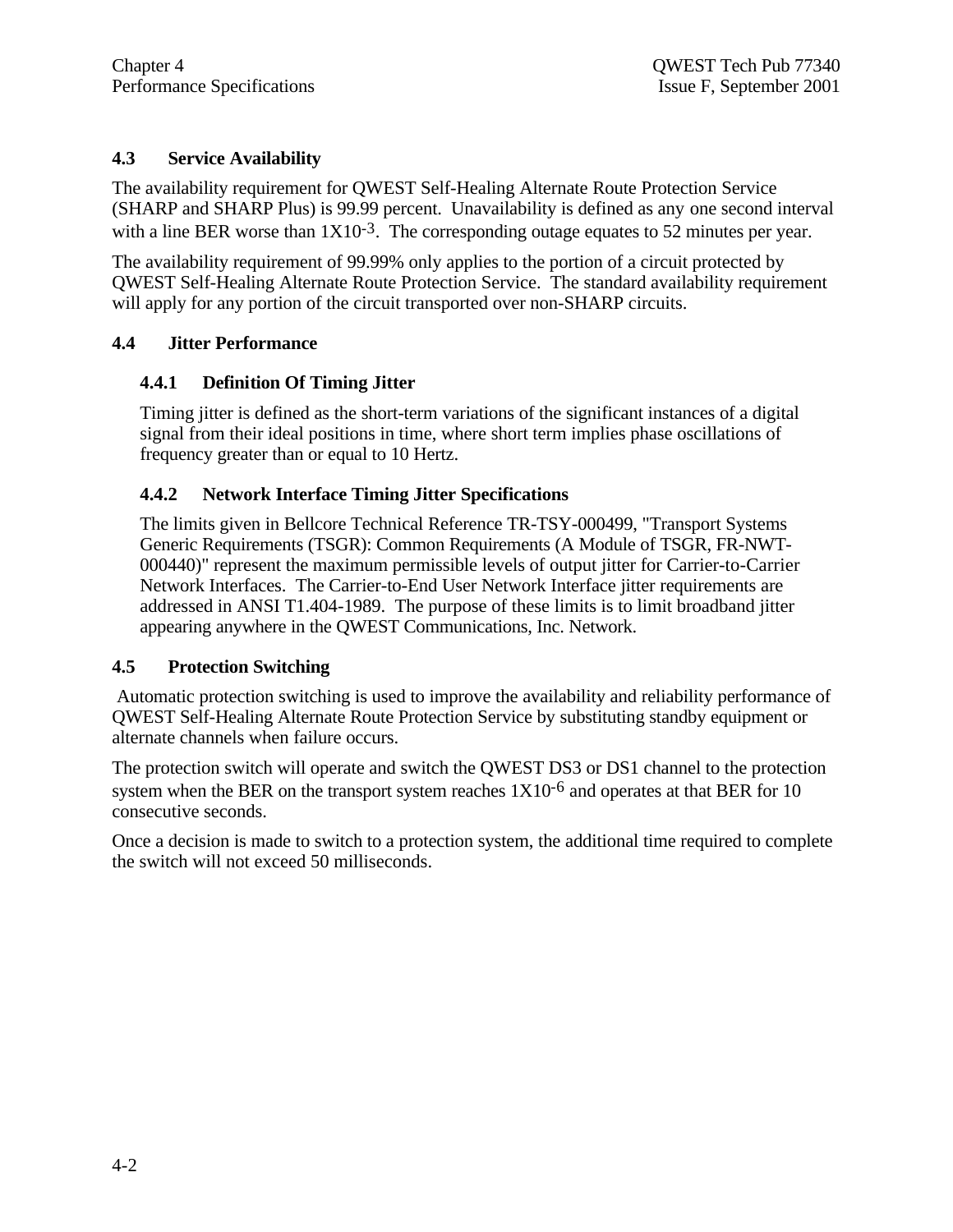# **CONTENTS**

| <b>Chapter and Section</b> |  | Page |  |
|----------------------------|--|------|--|
|                            |  |      |  |
|                            |  |      |  |
|                            |  |      |  |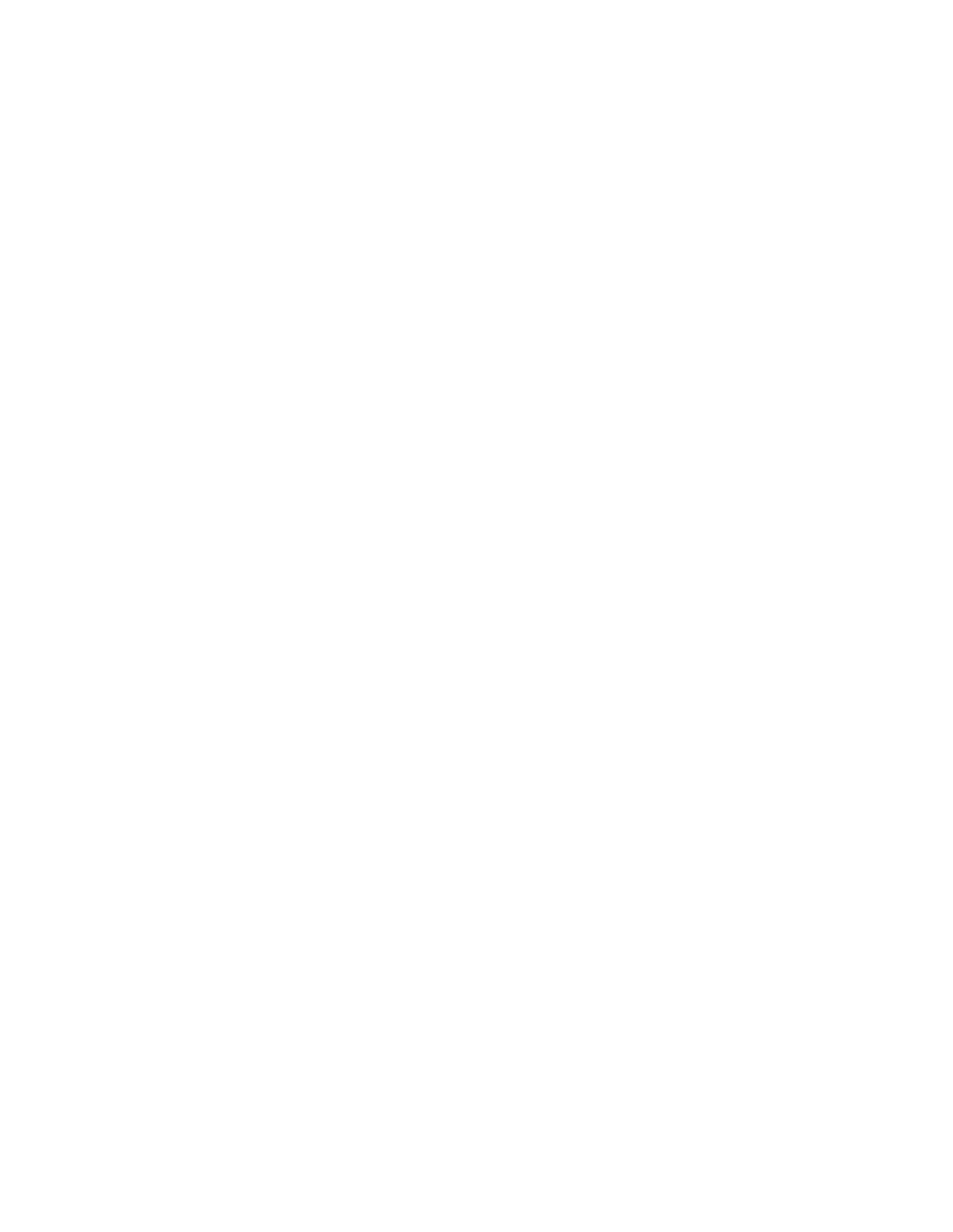#### **5. Maintenance**

#### **5.1 Customer Responsibilities**

The customer is responsible for all equipment and cable on the customer side of the NI at their location.

The customers or their responsible agent must sectionalize the trouble and verify that the trouble is not in the customer owned equipment or cable before calling the QWEST Customer Service Center (CSC).

If the trouble is isolated to the customer owned equipment or cable, the customer is responsible for clearing the trouble and restoring the service to normal.

Joint testing between the customer location and a QWEST may sometimes be necessary to isolate the trouble.

#### **5.2 QWEST Responsibilities**

QWEST is responsible for all equipment and cable on the QWEST side of the NI at the customer's location.

QWEST is responsible for maintaining the transmission facility between customer locations and between the Central Office Hub and the customer location.

QWEST will furnish the customer a trouble reporting telephone number.

Upon receipt of a trouble report, QWEST Communications, Inc. will initiate action within twenty minutes to clear the trouble.

QWEST is committed to 30 minute restoral in the event of a service interruption on Self-Healing Alternate Route Protection (SHARP) Services with the following two exceptions:

- Two (2) hours maximum restoral time in the event that the working or protection path fails as a result of an electronics failure.
- Eight (8) hours maximum restoral time if the path failure is a result of a cable failure.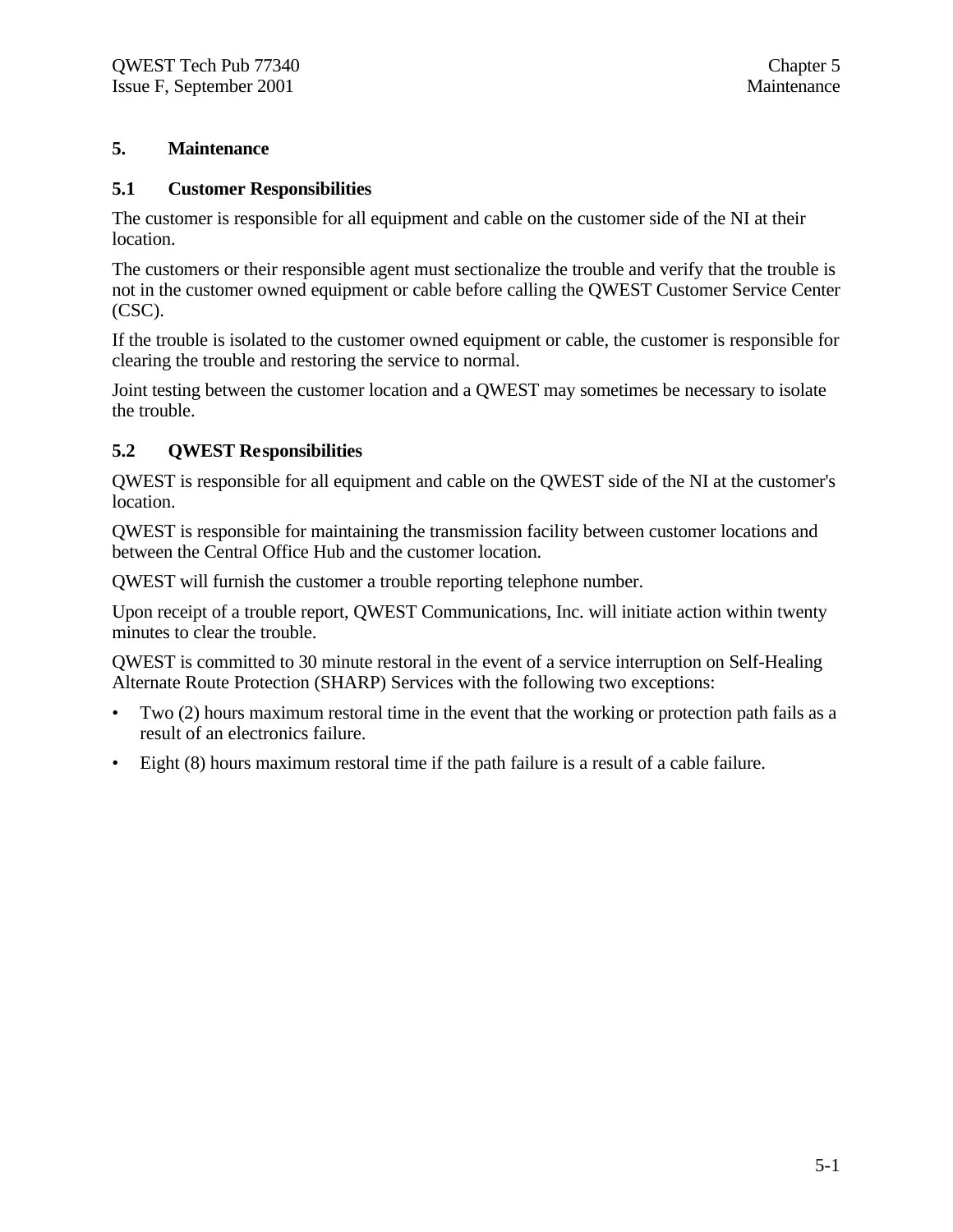# **CONTENTS**

#### **Chapter and Section** 6. 6.1 6.2

#### Page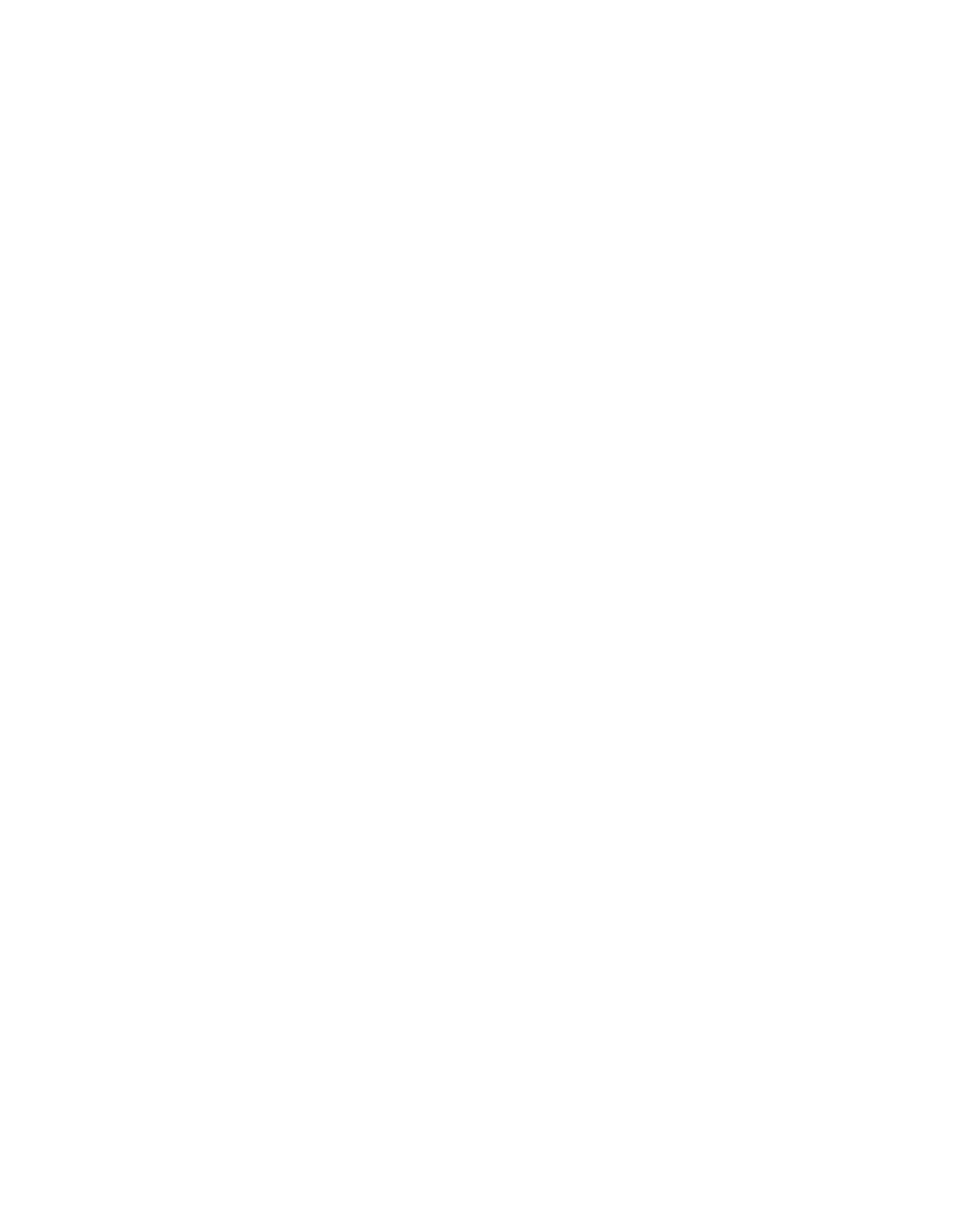# **6. Definitions**

# **6.1 Acronyms**

| <b>AWC</b>   | <b>Alternate Wire Center</b>                                                   |
|--------------|--------------------------------------------------------------------------------|
| B8ZS         | Bipolar with 8 Zero Substitution                                               |
| <b>BER</b>   | 1) Basic Encoding Rules for ASN.1<br>2) Bit Errored Ratio<br>3) Bit Error Rate |
| <b>CPE</b>   | <b>Customer Provided Equipment</b>                                             |
| CO           | <b>Central Office</b>                                                          |
| <b>CSC</b>   | <b>Customer Service Center</b>                                                 |
| EU           | <b>End User</b>                                                                |
| <b>FDP</b>   | <b>Fiber Distribution Panel</b>                                                |
| <b>IEC</b>   | Interexchange Carrier (or IC)<br><b>Interexchange Common Carrier</b>           |
| <b>INE</b>   | Intelligent Network Element or Equipment                                       |
| <b>LEC</b>   | Local Exchange Carrier                                                         |
| NC           | <b>Network Channel</b>                                                         |
| <b>NCI</b>   | <b>Network Channel Interface</b>                                               |
| NI           | <b>Network Interface</b>                                                       |
| <b>POP</b>   | <b>Point Of Presence</b>                                                       |
| POT          | <b>Point Of Termination</b>                                                    |
| <b>SHARP</b> | Self-Healing Alternate Route Protection                                        |
| <b>SHNS</b>  | <b>Self-Healing Network Services</b>                                           |
| <b>SHS</b>   | <b>Self-Healing Services</b>                                                   |
| <b>SONET</b> | <b>Synchronous Optical Network</b>                                             |
| <b>SOT</b>   | <b>SONET Optical Terminal</b>                                                  |
| <b>SWC</b>   | <b>Serving Wire Center</b>                                                     |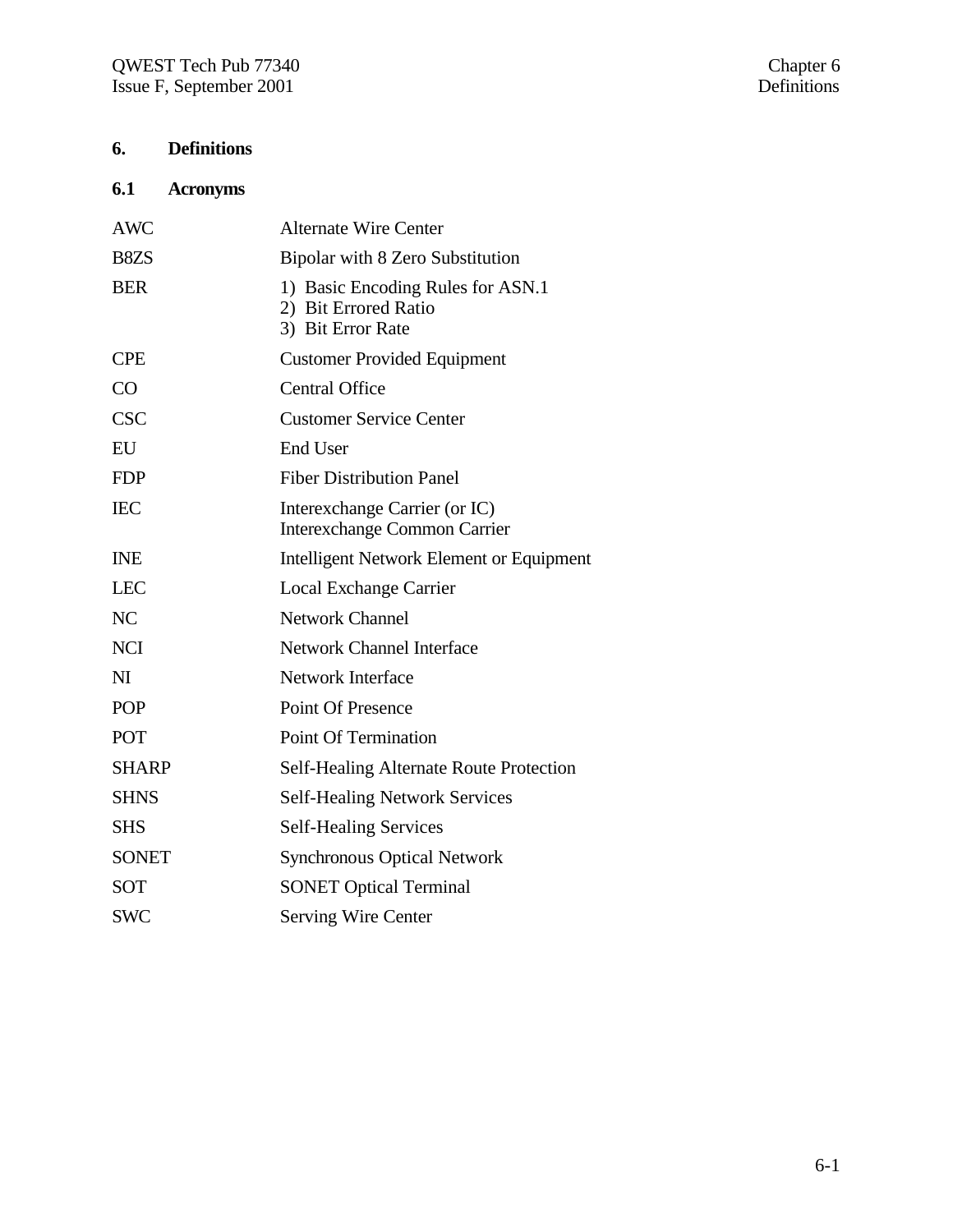#### **6.2 Glossary**

### **Alternate Mark Inversion (AMI)**

A one (mark) pulse which is the opposite polarity as its predecessor.

### **American National Standard Institute (ANSI)**

An organization supported by the telecommunications industry to establish performance and interface standards.

#### **Asynchronous Transmission**

Not synchronous: Data transmission in which the time of occurrence of specified significant instant of a data bit (usually the leading edge) is arbitrary, and occurs without necessarily having a fixed time relationship to preceding comparable instants.

### **Automatic Protection Switch (APS)**

A device which monitors a channel and automatically switches the channel to another facility whenever the channel fails or when specified parameters go beyond a specified threshold.

### **Availability**

The relative amount of time that a service is "usable" by a customer, represented as a percentage over a consecutive 12 month period.

#### **Bipolar With 8 Zero Substitution (B8ZS)**

Bipolar 8 Zero Substitution is an application of BPRZ and is an exception to the Alternate Mark Inversion (AMI) line-code rule. It is one method of providing bit independence for digital transmission by providing a minimum 1s density of 1 in 8 bits.

#### **Bit (Binary Digit)**

A binary unit of information. It is represented by one of two possible conditions, such as the value 0 or 1, on or off, high potential or low potential, conducting or not conducting, magnetized or demagnetized. A Bit is the smallest unit of information, by definition.

#### **Bits/second (bit/s)**

Bits per second, e.g., 1200 bps. In data transmission, it is the number of binary zero and one bits transmitted in 1 second. Modern terminology uses "bit/s" e.g., 1200 bit/s.

# **Bit Error Rate (BER)**

The ratio of the number of bit errors to the total number of bits transmitted in a given time interval.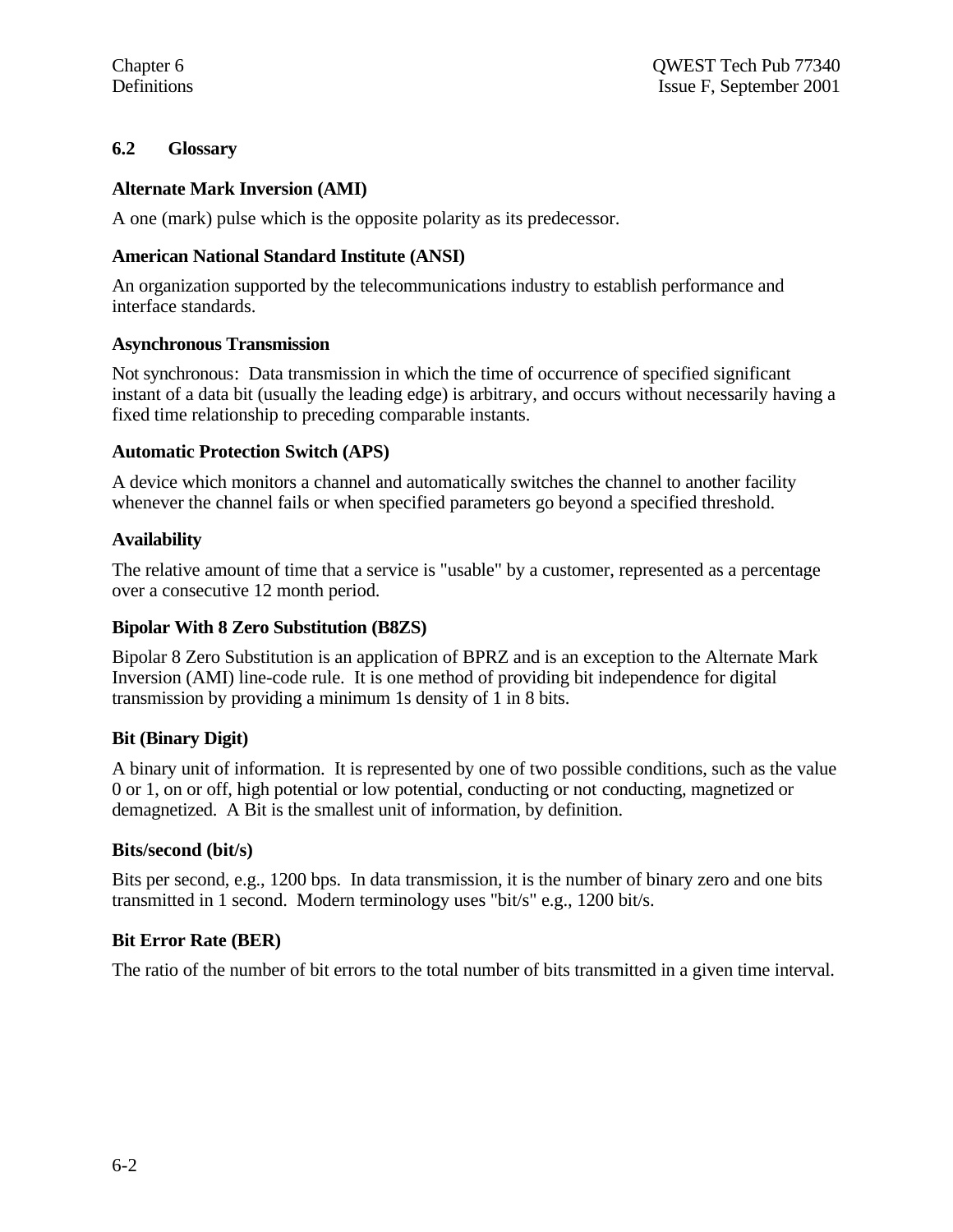#### **Carrier**

An organization whose function is to provide telecommunications services. Examples are: Local Exchange Carriers, Interexchange Carriers, Cellular Carriers, etc.

#### **Central Office (CO)**

A local switching system (or a portion thereof) and its associated equipment located at a wire center.

#### **Channel**

An electrical or photonic, in the case of fiber optic based transmission systems, communications path between two or more points of termination.

#### **Channelize**

The process of multiplexing-demultiplexing channels using analog or digital techniques.

#### **Clear Channel Capability (CCC)**

A characteristic of a transmission path in which the bit positions allocated for customer data may represent any combination of zeroes and ones.

#### **Customers**

Denotes any individual, partnership or corporation who subscribes to the services provided by QWEST customers are divided into two distinct and separate categories: (1) carriers, who provide interexchange services for hire for others, and (2) end-users, who request services only for their own use.

#### **Customer Installation (CI)**

Equipment and wiring at the customer's location on the customer side of the Network Interface.

#### **Customer Interface**

The interface with a customer at a point of termination.

#### **Customer Premises**

Denotes a building or portion(s) of a building occupied by a single customer or end-user either as a place of business or residence. Adjacent buildings and the buildings on the same continuous property occupied by the customer and not separated by a public thoroughfare, are also considered the customer's premises.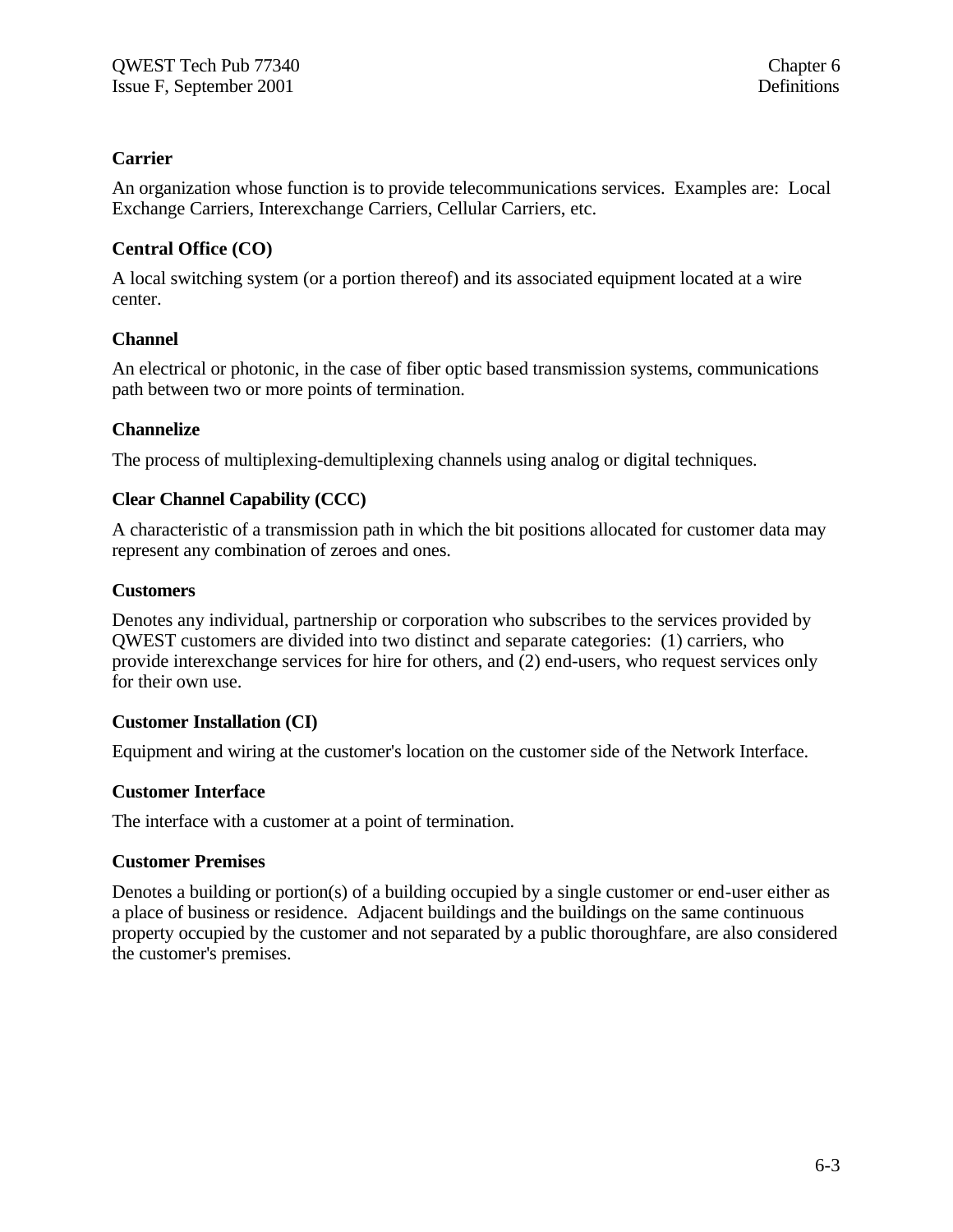#### **Customer Premises Equipment (CPE)**

All telecommunication equipment located at a customers location.

#### **Customer Provided Equipment (CPE)**

Equipment owned and maintained by the customer and located on their side of the End-User Point of Termination (EU-POT) network interface. In the QWEST Digital Data Service application, CPE typically includes the DSU (CSU/DSU) and data terminal equipment which are connected to the channel.

#### **Demarcation Point**

See Network Interface

#### **Demultiplexing**

The opposite of multiplexing. That is, the multiplexer combines signals and the demultiplexer takes them apart again. Also see Multiplexing.

#### **Digital Transmission Facilities**

May include both loop and interoffice facilities which perform multiplexing, demultiplexing, and transport of digital signals between the SS Exchange Termination and the Subscriber Access Termination.

#### **DS1 Clear Channel**

Denotes that 1.535 Mbit/s of a 1.544 Mbit/s DS1 facility are available for customer information. The remaining 8 kilobits, or overhead, are for error correction, framing, and network performance/status/information.

#### **End Office**

A designation of a QWEST switching system that occupies the lowest level of the public switched network hierarchy. It is the designation of a switching system that connects lines to lines, and lines to trunks (a local switching system).

#### **End-User (EU)**

The term "end-user" denotes any customer of telecommunications service that is not a carrier, except that a carrier shall be deemed to be an "end-user" to the extent that such carrier uses a telecommunications service for administrative purposes without making such service available to others, directly or indirectly. The term is frequently used to denote the difference between a Carrier interface and an interface subject to unique regulatory requirements at non-Carrier customer premises (FCC Part 68, etc.)

#### **Error Free Second (EFS)**

A one-second interval which does not contain any bit-errors. Usually expressed as a percent over a consecutive 24-hour period.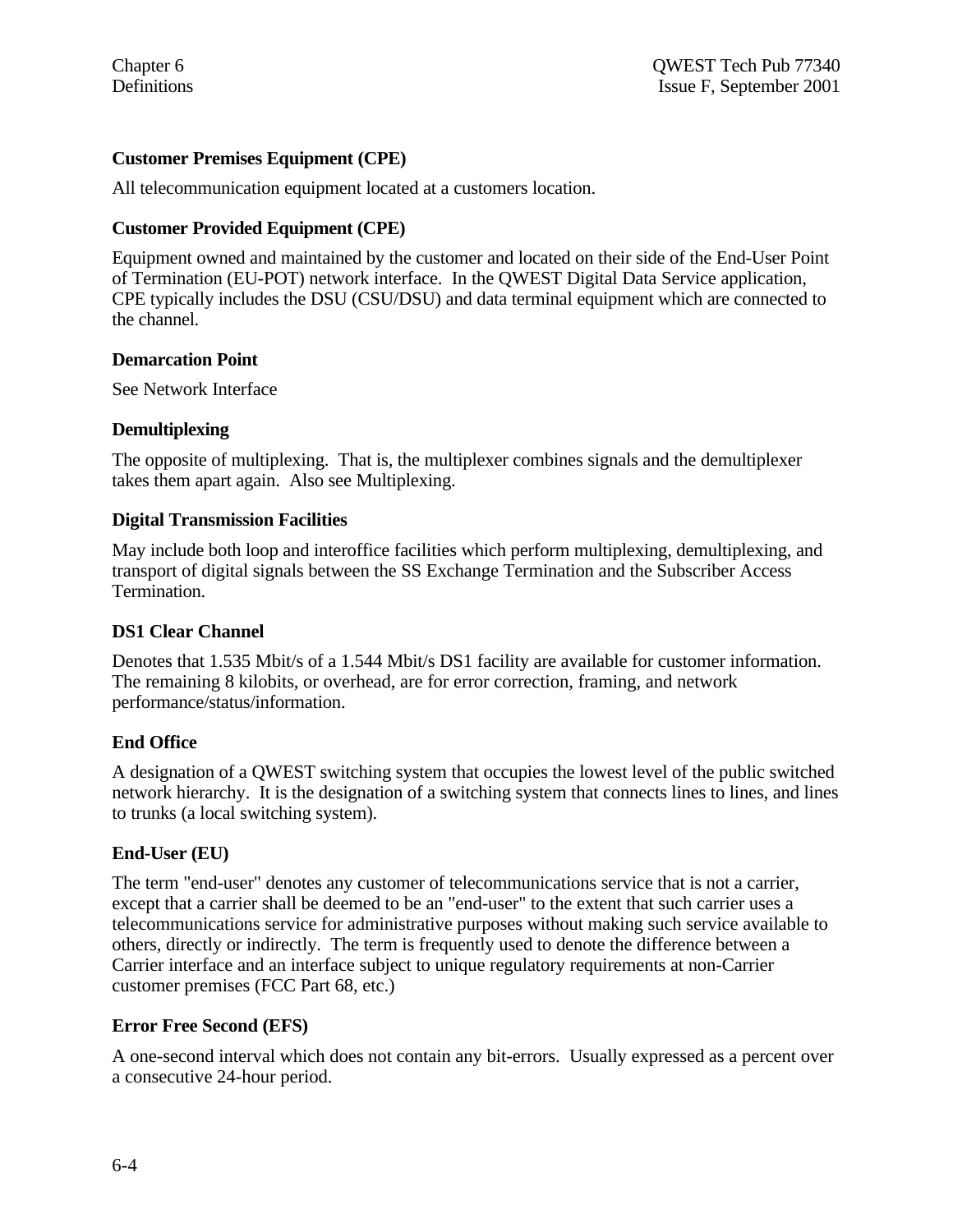#### **Errored Second (ES)**

A one second interval with one or more bit errors.

Note - A period of no signal shall be considered a period of errored bits.

#### **Exchange**

A unit established by QWEST for the administration of communications service in a specified geographic area that usually embraces a city, town, or village and its environs.

#### **Expected Measured Loss (EML)**

The calculated value of loss at a given reference frequency that one would expect to measure between two specified test points with the proper terminating impedance.

#### **Extended Superframe (ESF) Format**

An Extended Superframe consists of twenty-four consecutive DS1 frames. Bit one of each frame (the F-bit) is time shared during the 24 frames to describe a 6 bit frame pattern, a 6 bit Cyclic Redundancy Check (CRC) remainder, and a 12 bit data link. The transfer rate of each is 2 kbit/s, 2 kbit/s, and 4 kbit/s respectively.

#### **Facilities**

Facilities are the transmission paths between the demarcation points serving customer locations, a demarcation point serving a customer location and a QWEST Central Office, or two QWEST offices.

#### **Fiber Optic Terminal (FOT)**

The terminating or originating portion of a fiber optic system that performs both an electrical to optical conversion and a multiplexing function.

#### **Intelligent Network Element (INE)**

A software programmable network component.

#### **Interexchange Carrier (IC)/(IEC)** or Interexchange Common Carrier

Any individual, partnership, association, joint-stock company, trust, governmental entity or corporation engaged for hire in interstate or foreign communication by wire or radio, between two LATAs.

#### **Interface Code**

See Network Channel Interface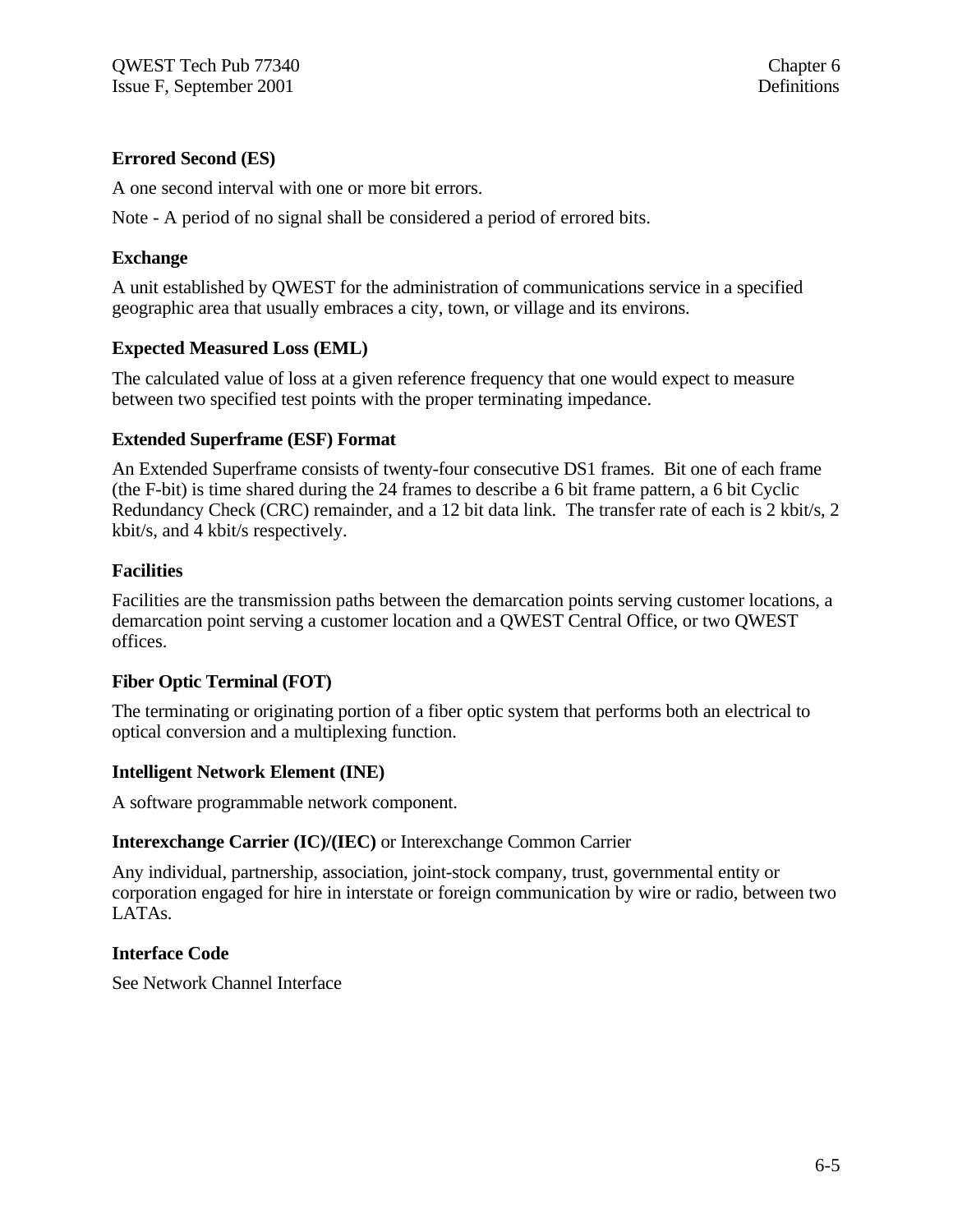#### **Isochronous Transmission**

A transmission process in which there is always an integral number of unit intervals between any two significant instants. The transmission is characterized by a constant pulse rate, a constant time interval, or multiples thereof between voltage or electromagnetic field intensity transitions, and a gating by a controlled clock.

#### **Jitter**

Random timing distortions of a digital signal, whereby the appearance of a pulse differs from where the pulse should occur relative to time.

#### **Kilobit/Second (kbit/s)**

One thousand (1000) bits/second

management functions.

#### **Line**

The transport facility (cable pair or carrier channel) between the Central Office and Network Channel Interface.

#### **Local Exchange Carrier (LEC)**

The regulated entity providing Access and Intra-LATA services.

#### **Multiplex**

See multiplexer

#### **Multiplexer (Mux)**

An equipment unit to multiplex, or do multiplexing: Multiplexing is a technique of modulating (analog) or interleaving (digital) multiple, relatively narrow bandwidth channels into a single channel having a wider bandwidth (analog) or higher bit-rate (digital). The term Multiplexer implies the demultiplexing function is present to reverse the process so it is not usually stated.

#### **Network Channel (NC) Code**

The Network Channel (NC) code is an encoded representation used to identify both switched and non-switched channel services. Included in this code set are customer options associated with individual channel services, or feature groups and other switched services.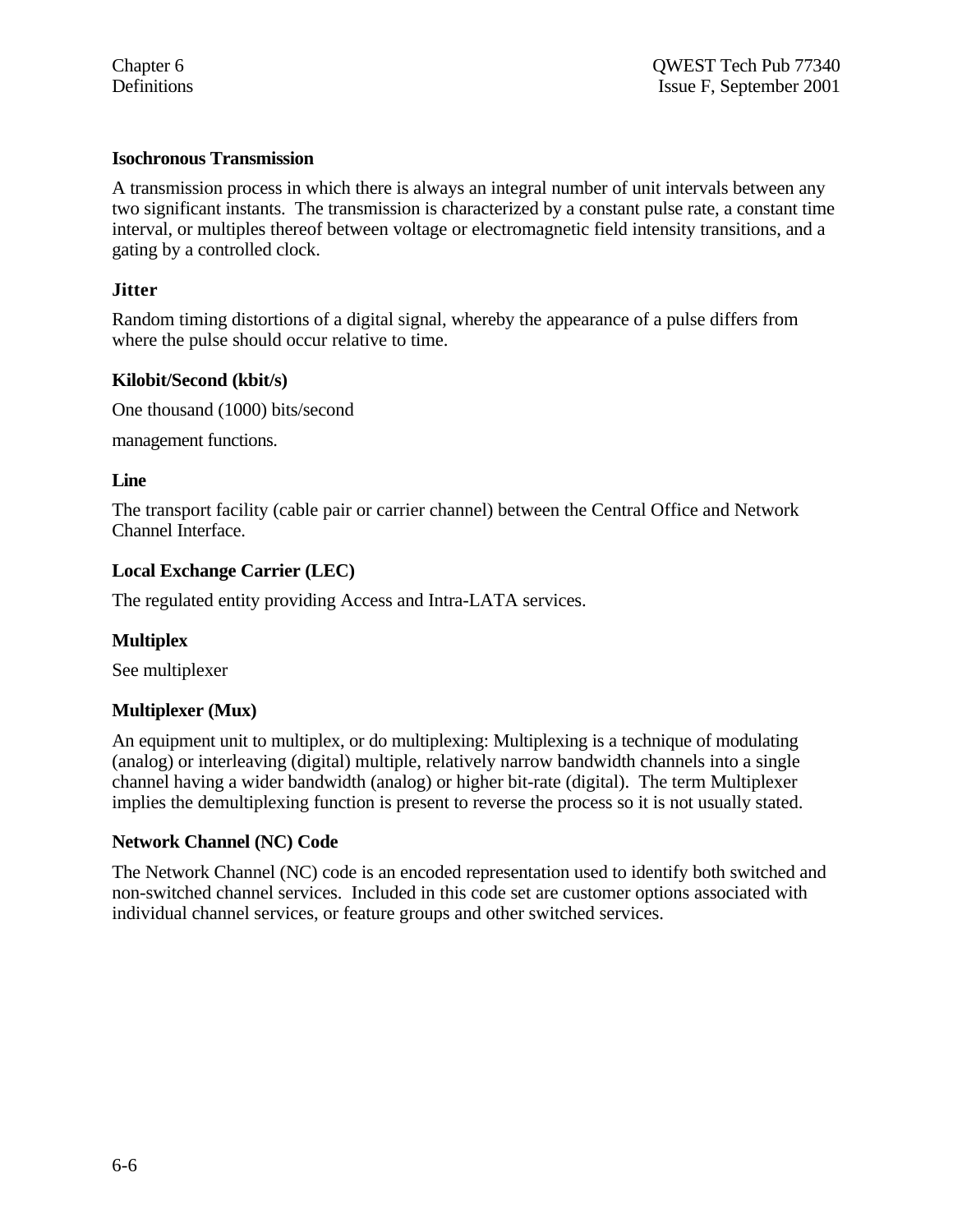#### **Network Channel Interface (NCI) Code**

The Network Channel Interface (NCI) code is an encoded representation used to identify five (5) interface elements located at a Point of Termination (POT) at a central office or at the Network Interface at a customer location. The Interface code elements are: Total Conductors, Protocol, Impedances, Protocol Options, and Transmission Level Points (TLP). (At a digital interface, the TLP element of the NCI code is not used.)

#### **Network Interface (NI)**

The point of demarcation on the customer's premises at which QWEST's responsibility for the provision of service ends.

#### **Optical Carrier (OC)**

Optical carrier, the nomenclature for the line rate of the optical transmission signal described in this document.

#### **Optical Interface (OI)**

The OI is the transmit point wherein light waves move away from the interface toward an optical receiver.

#### **Phase Jitter**

Intermittent, random displacements in time of digital bits, from their ideal placement in time.

#### **Point of Presence (POP)**

A physical location within a LATA at which an Interexchange Carrier (IC) establishes itself for the purpose of obtaining LATA access and to which QWEST provides access service.

#### **Point of Termination (PO**T)

The physical telecommunications interface that establishes the technical interface, the test point(s), and the point(s) of operational responsibility. (See Network Interface).

#### **Premises**

Denotes a building or portion(s) of a building occupied by a single customer or end-user either as a place of business or residence.

#### **Protocol**

The rules for communication system operation which must be followed if communication is to be effected; the complete interaction of all possible series of messages across an interface. Protocols may govern portions of a network, types of service, or administrative procedures.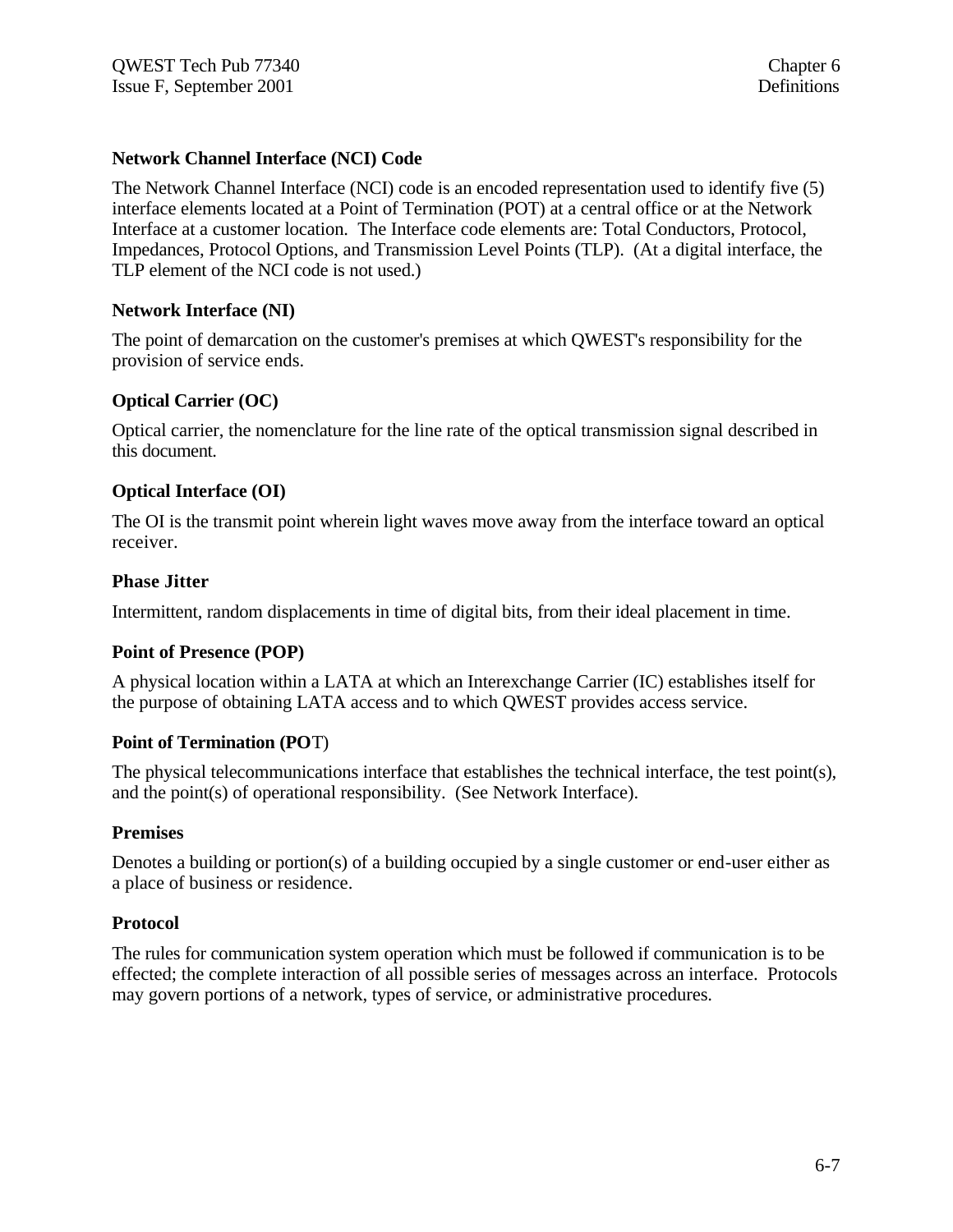#### **Protocol Code**

The Protocol (character positions 3 and 4 or the Network Channel Interface [NCI] Code) is a twocharacter alpha code that defines requirements for the interface regarding signaling and transmission.

#### **Serving Wire Center**

The term "Serving Wire Center" denotes a QWEST Central Office from which dial tone for the local Exchange Service would normally be provided to the demarcation point on the property at which the customer is served.

### **Severely Errored Second (SES)**

A one second interval having a Bit Error Ratio of 10-3 or worse

# **SONET**

Synchronous Optical Network (SONET): A standard providing electrical and optical specifications for the physical and higher layers, the first stage of which is at 51.84 Mbit/s, the Optical Channel 1 (OC1) level. Other rates, defined as OCn where n=3 through a number not yet firm, are possible.

#### **SONET Optical Terminal (SOT)**

A terminal which uses SONET multiplexing to interleave the lower rate payloads, thereby creating a high rate synchronous signal.

#### **Superframe Format (SF)**

A superframe consists of 12 consecutive DS1 frames. Bit one of each frame (the F-bit) is used to describe a 12-bit framing pattern during the 12 frames.

#### **Synchronous Optical Network (SONET)**

A standard providing electrical and optical specifications for the physical and higher layers, the first stage of which is at 51.84 Mbit/s, the Optical Channel 1 (OC-1) level. Other rates, defined as OC-n where n=3 through a number not yet firm, are possible.

#### **Synchronous Test Line**

An arrangement in a central office that performs marginal operational tests of supervisory and ring-tripping functions.

#### **Synchronous Transmission**

A transmission process such that between any two significant instants in the overall bit-stream there is always an integral number of unit intervals.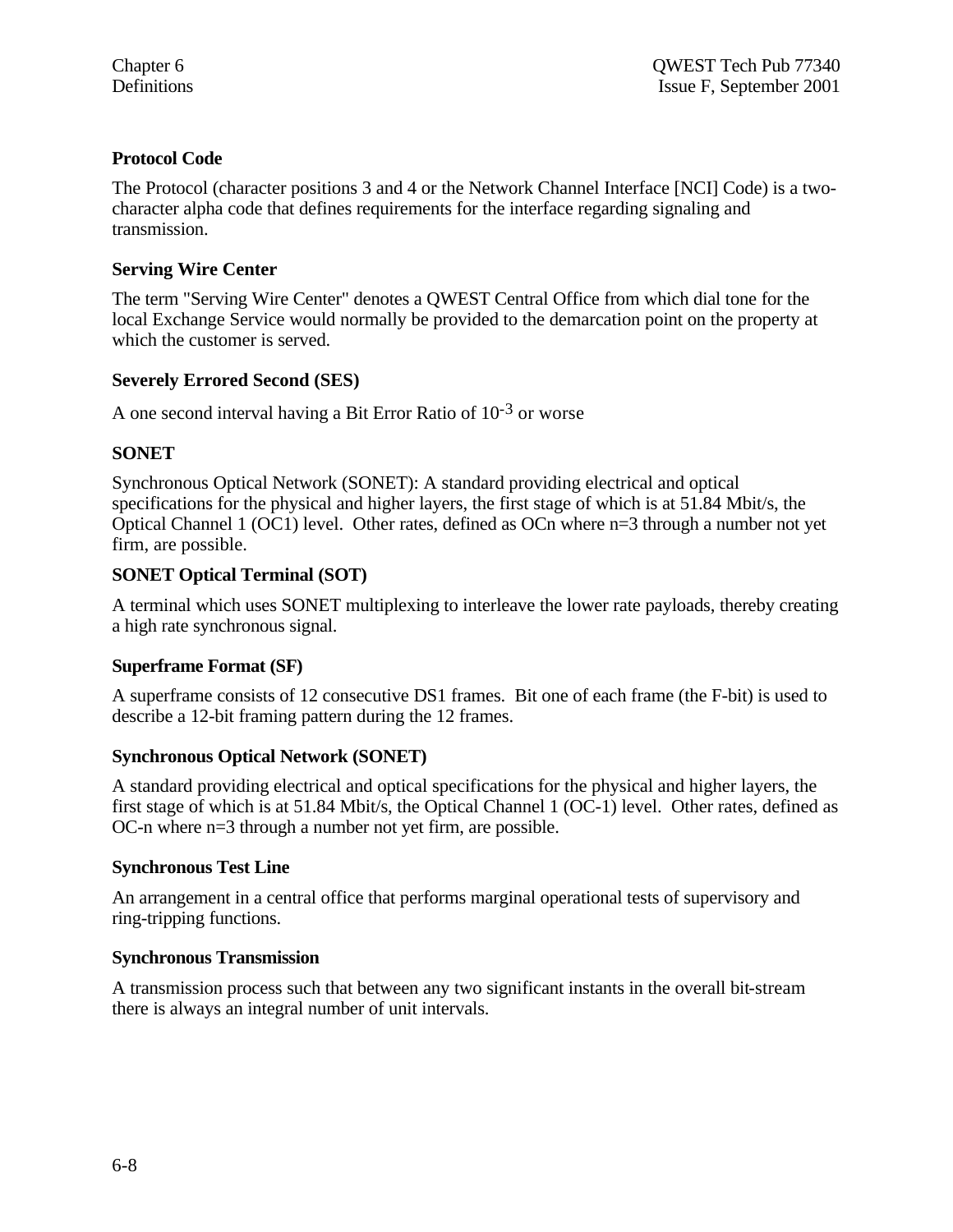#### **Transmission Path**

Denotes a path capable of transporting signals within the range of the service offering. A transmission path is comprised of physical or derived facilities consisting of any form or configuration of plant typically used in the telecommunications industry.

#### **Transmission Service Channel**

A one-way transmission path between two designated points.

#### **Trunk**

A communications path connecting two switching systems in a network, used in the establishment of an end-to-end connection.

#### **Wire Center**

A building in which one or more central offices, used for the provision of local exchange services, are located.

#### **ZBTSI**

A method of providing DS1 Clear Channel Capability using the Extended Superframe (ESF) format and Alternate Mark Inversion (AMI) line code. See ANSI T1.107-1988.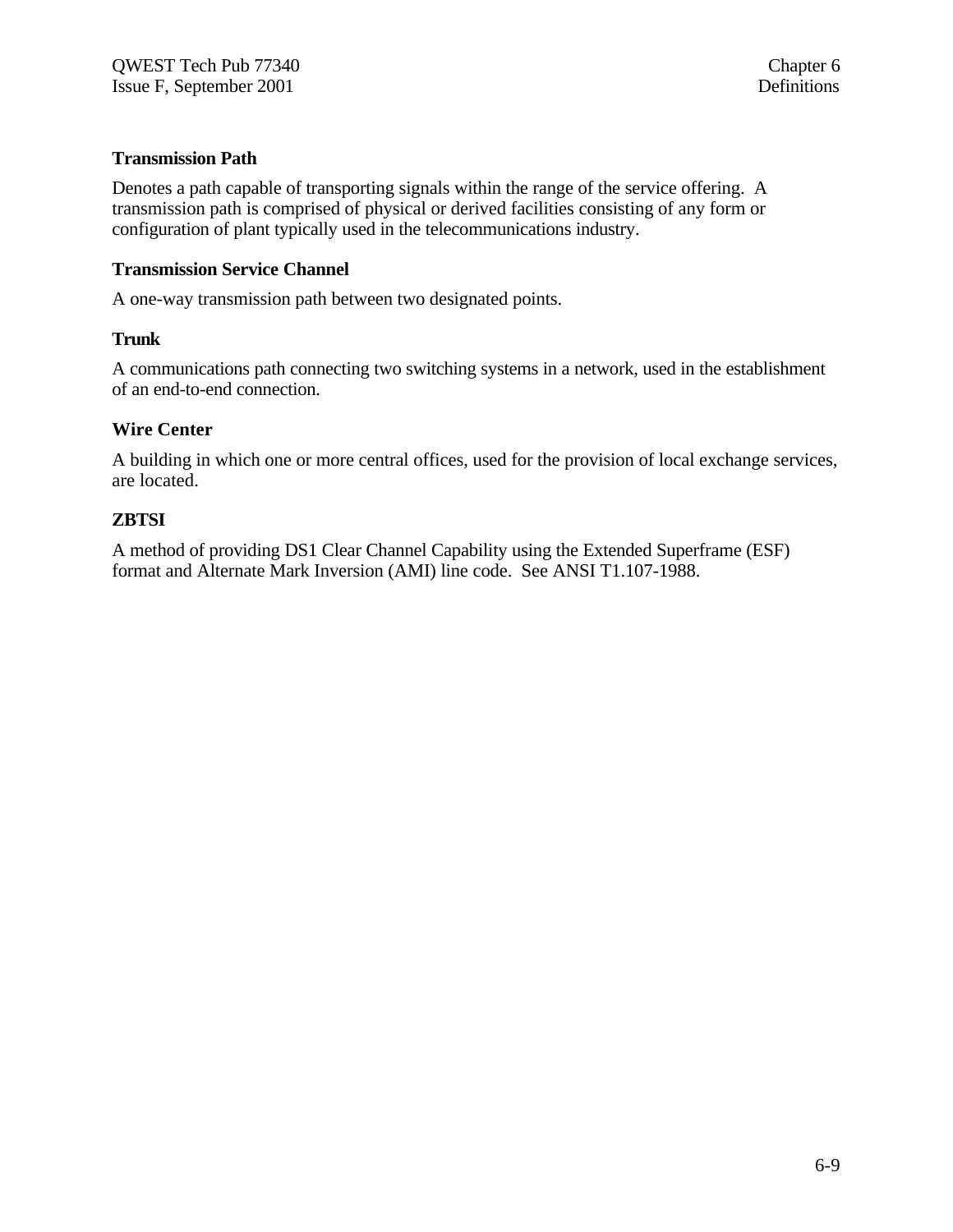# **CONTENTS**

| <b>Chapter and Section</b> |  | Page |  |
|----------------------------|--|------|--|
|                            |  |      |  |
|                            |  |      |  |
|                            |  |      |  |
|                            |  |      |  |
|                            |  |      |  |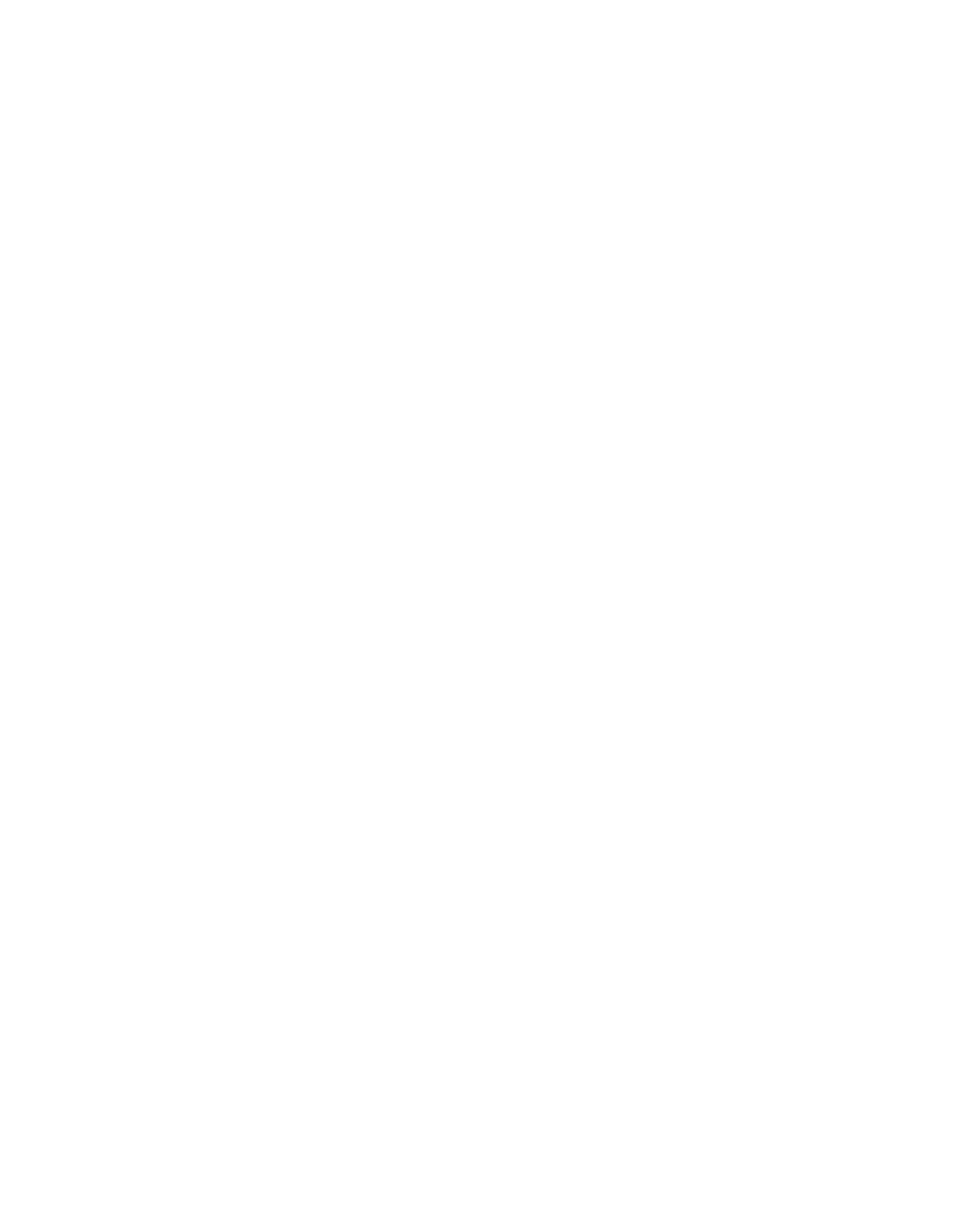#### **7. References**

#### **7.1 American National Standards Institute Documents**

- ANSI T1.102-1987 *Telecommunications Digital Hierarchy Electrical Interfaces*
- ANSI T1.105-1991 *Telecommunications Digital Hierarchy Optical Interface Rates and Formats Specifications (SONET)*
- ANSI T1.106-1988 *Telecommunications Digital Hierarchy Optical Interface Specifications (Single Mode)*
- ANSI T1.107-1988 *Telecommunications Digital Hierarchy Formats Specification*
- ANSI T1.223-1991 *Information Interchange Structure and Representation of Network Channel (NC) and Network Channel Interface (NCI) Codes for the North American Telecommunications System*
- ANSI T1.403-1989 *Telecommunications Carrier to Customer Installation DS1 Metallic Interface.*
- ANSI T1.404-1989 *Telecommunications Carrier-to-Customer Installation DS3 Metallic Interface Specification*

#### **7.2 Telcordia Documents**

- TR-INS-000342 Telcordia, *High Capacity Digital Special Access Service-Transmission Parameter Limits and Interface Combinations*. Issue 1, February 1991
- TR-TSY-000499 Telcordia, *Transport Systems Generic Requirements (TSGR): Common Requirements*, Issue 3, December 1989

#### **7.3 QWEST Technical Publications**

| <b>PUB 77200</b> | <b>QWEST Service Publication, QWEST DS1 Service,</b><br>Issue F, September 2001                                            |
|------------------|----------------------------------------------------------------------------------------------------------------------------|
| <b>PUB 77324</b> | QWEST Technical Specifications for 44.736 Mbits (DS3) Electrical,<br>Optical and Radio Interfaces, Issue D, September 2001 |
| PUB 77346        | <b>QWEST Synchronous Optical Transport Line Interface,</b><br>Issue G, January 2001                                        |
| PUB 77375        | QWEST 1.544 Mbits Channels Interfaces,<br>Issue E, September 2001                                                          |